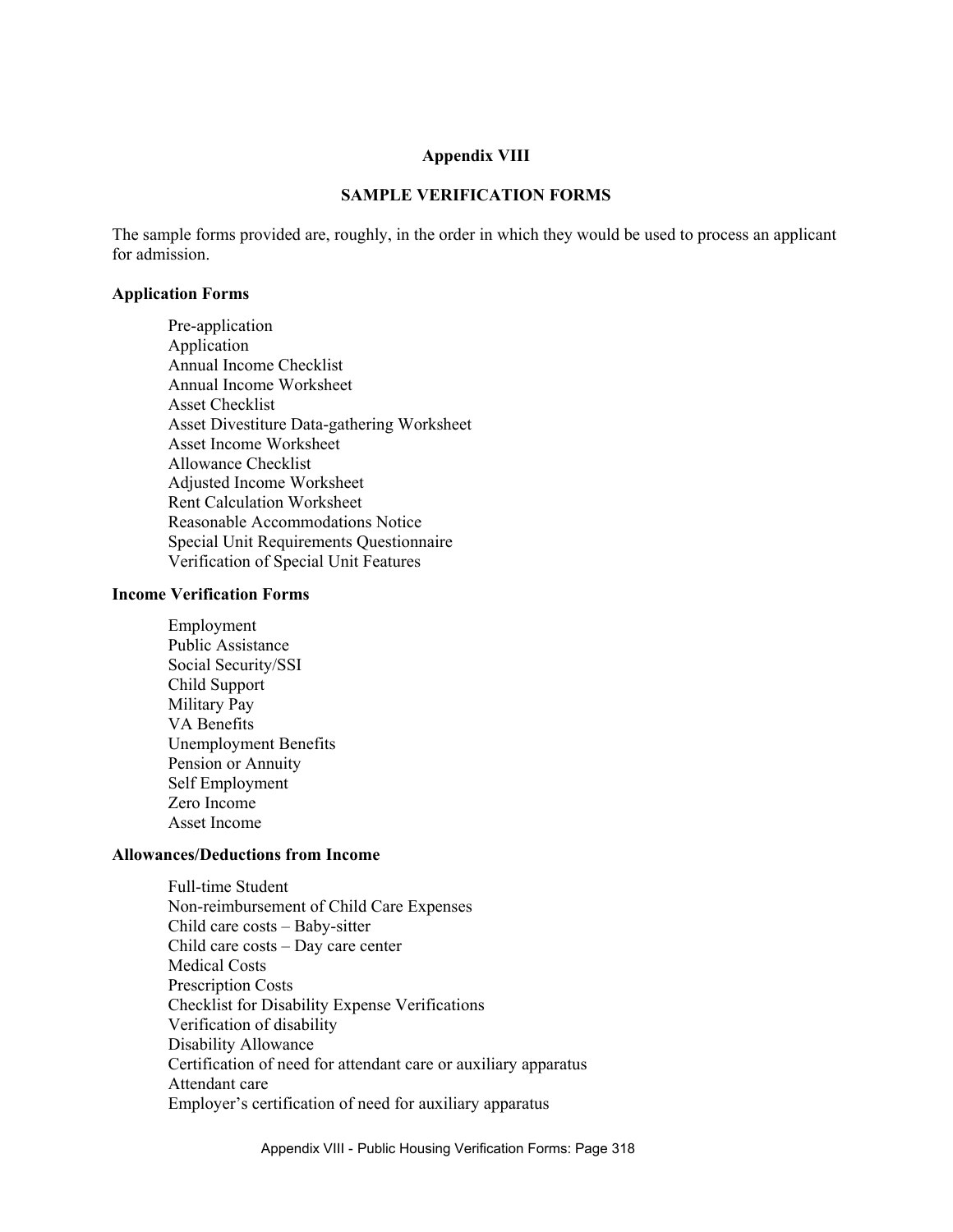Cost of auxiliary apparatus Certification for disability reimbursement

### **Screening**

Screening Cover Letter Landlord Notice of Rejection Police Record Certification for Assistance to an Applicant Complying with Lease Terms Verification of Ability to Comply with Lease Terms Checklist: Ability to Comply with Lease Terms Home Visit **Utilities** 

### **Miscellaneous**

Threat Assessment Imputed Welfare Income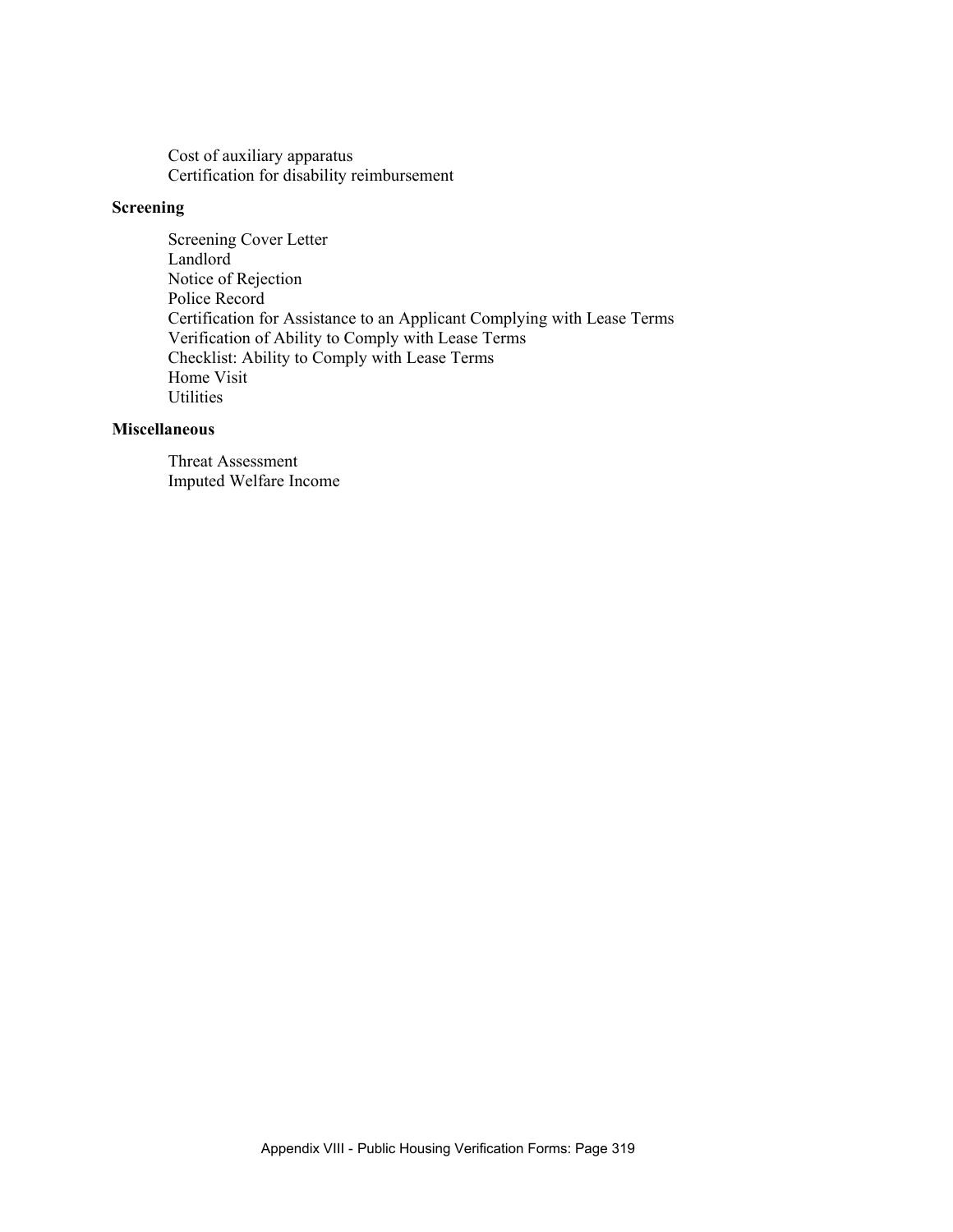### **HOUSING AUTHORITY**

**Administration Building** 

**Street, City, State, Zip** 

**Telephone: ( ) Fax: ( ) .**

### **Mail-in PRE-APPLICATION for PUBLIC HOUSING**

### **Instructions: Please read Carefully. Incomplete applications will not be processed.**

- 1. To be qualified for admission to public housing an applicant must:
	- (a) Be a family as defined in PHA's Admission and Continued Occupancy policy;
	- (b) Meet the HUD requirements on citizenship or immigration status;
	- (c) Have an Annual Income at the time of admission that does not exceed the income limits established by HUD posted in PHA offices;
	- (d) Provide documentation of Social Security numbers for all family members, age 6 or older, or certify that they do not have Social Security numbers;
	- (e) Meet or exceed the Applicant Selection Criteria, including attending and successfully completing a PHA-approved pre-occupancy orientation session; and
	- (f) Meet the screening requirements related to criminal activity and alcohol abuse.
- 2. Complete applications will be entered on the waiting list in the order received. The waiting list will then be sorted according to unit type and size and applicant admission preferences.
- 3. Applications will be accepted by mail only, sent to the following address, postmarked within dates when PHA is accepting applications:

### **Housing Authority, LIPH Admissions Administration Building Street City, State, Zip**

#### **except**

- 4. Applicants with disabilities may seek assistance with the completion of the application at PHA's Admissions and Occupancy Department, at the address above.
- 5. Be sure to include the name, social security number, date of birth and all income for every family member who will live in the household.
- 6. Be sure to provide your complete address and telephone number so we can reach you to schedule an application interview.

### **The Housing Authority is an Equal Housing Provider**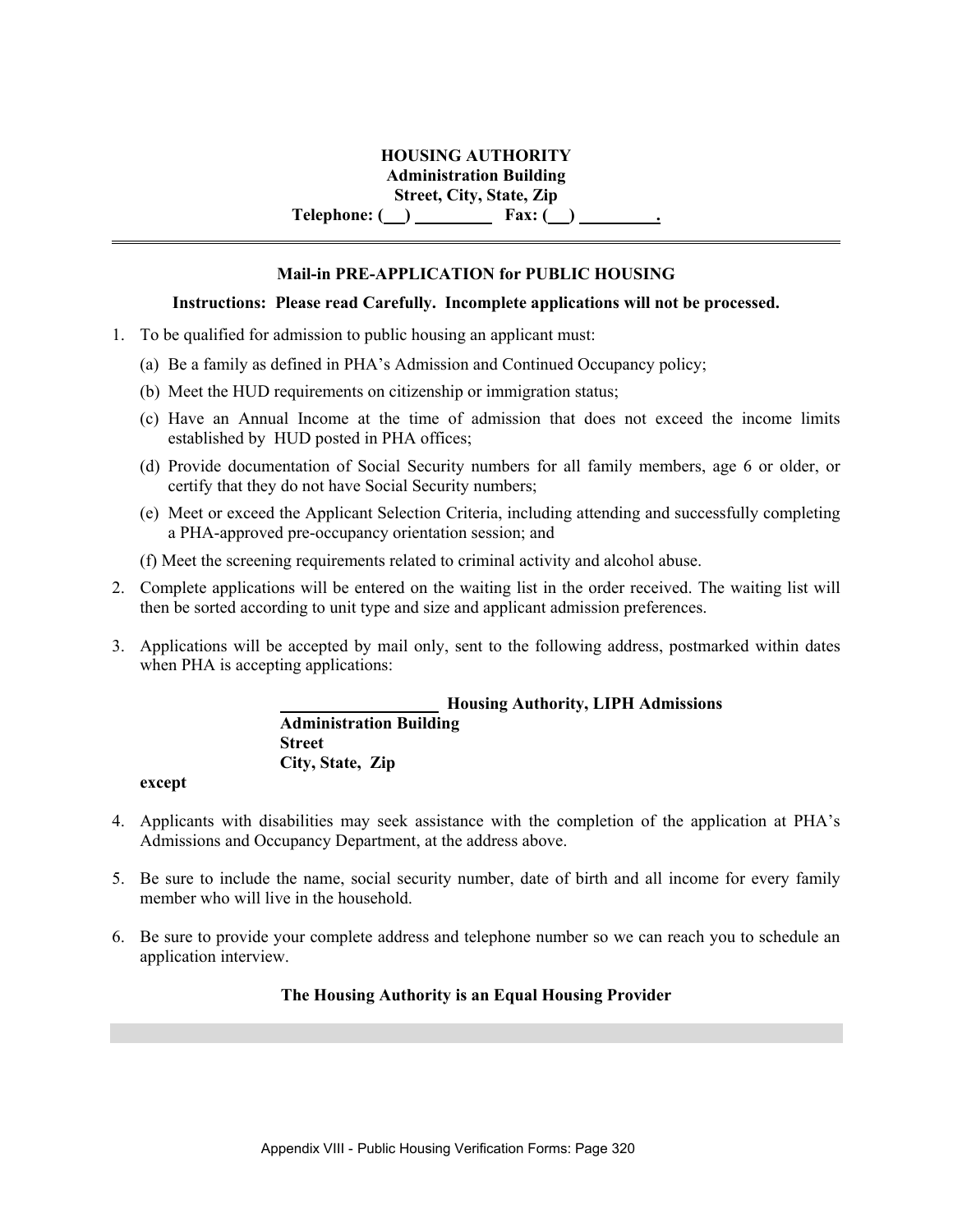| PHA use Only:        |                      | Lottery Number |
|----------------------|----------------------|----------------|
| Date of application: | Time of Application: |                |

### **Pre-application for Public Housing**

- 1. Name of head of household:
- 2. Name of adult co-head of household:
- 3. Current address, Street, Apt. # Current City, State and Zip Current Area Code and Phone #

#### **For Statistical Purposes Only**

4. Race of Head: African American/Black Asian or Pacific Islander

Native American/ Alaskan Native Caucasian/White

5. Ethnicity of Head: Hispanic/Latino Non-Hispanic/Non-Latino

### **FAMILY INFORMATION**

|                  | <b>First Name &amp; Last</b><br>Name if different<br>from Head's | Date of<br><b>Birth</b> | <b>Sex</b> | <b>Social</b><br><b>Security</b><br><b>Number</b> | <b>delational</b><br>$\mathbf n$<br>to<br>Head | <b>Disabled</b><br>Person? | <b>Birthplace:</b><br>Country | Full-<br>time<br><b>ituden</b><br>? |
|------------------|------------------------------------------------------------------|-------------------------|------------|---------------------------------------------------|------------------------------------------------|----------------------------|-------------------------------|-------------------------------------|
| $\mathbf H$      |                                                                  |                         |            |                                                   | Head                                           |                            |                               |                                     |
| $\overline{2}$   |                                                                  |                         |            |                                                   |                                                |                            |                               |                                     |
| 3                |                                                                  |                         |            |                                                   |                                                |                            |                               |                                     |
| $\boldsymbol{4}$ |                                                                  |                         |            |                                                   |                                                |                            |                               |                                     |
| 5                |                                                                  |                         |            |                                                   |                                                |                            |                               |                                     |
| 6                |                                                                  |                         |            |                                                   |                                                |                            |                               |                                     |
| $\overline{7}$   |                                                                  |                         |            |                                                   |                                                |                            |                               |                                     |
| 8                |                                                                  |                         |            |                                                   |                                                |                            |                               |                                     |

- 6. Is the applicant family displaced by a declared Natural Disaster, such as a flood, hurricane, earthquake, tornado, etc.? Yes No
- 7. Is the applicant family displaced by governmental action through no fault of their own? Yes No
- 8. Is the applicant family displaced by domestic violence? Yes No
- 9. Is any adult family member employed ? Yes No
- 10. Is any adult family member enrolled in a job training program, including one required under the welfare program? Yes No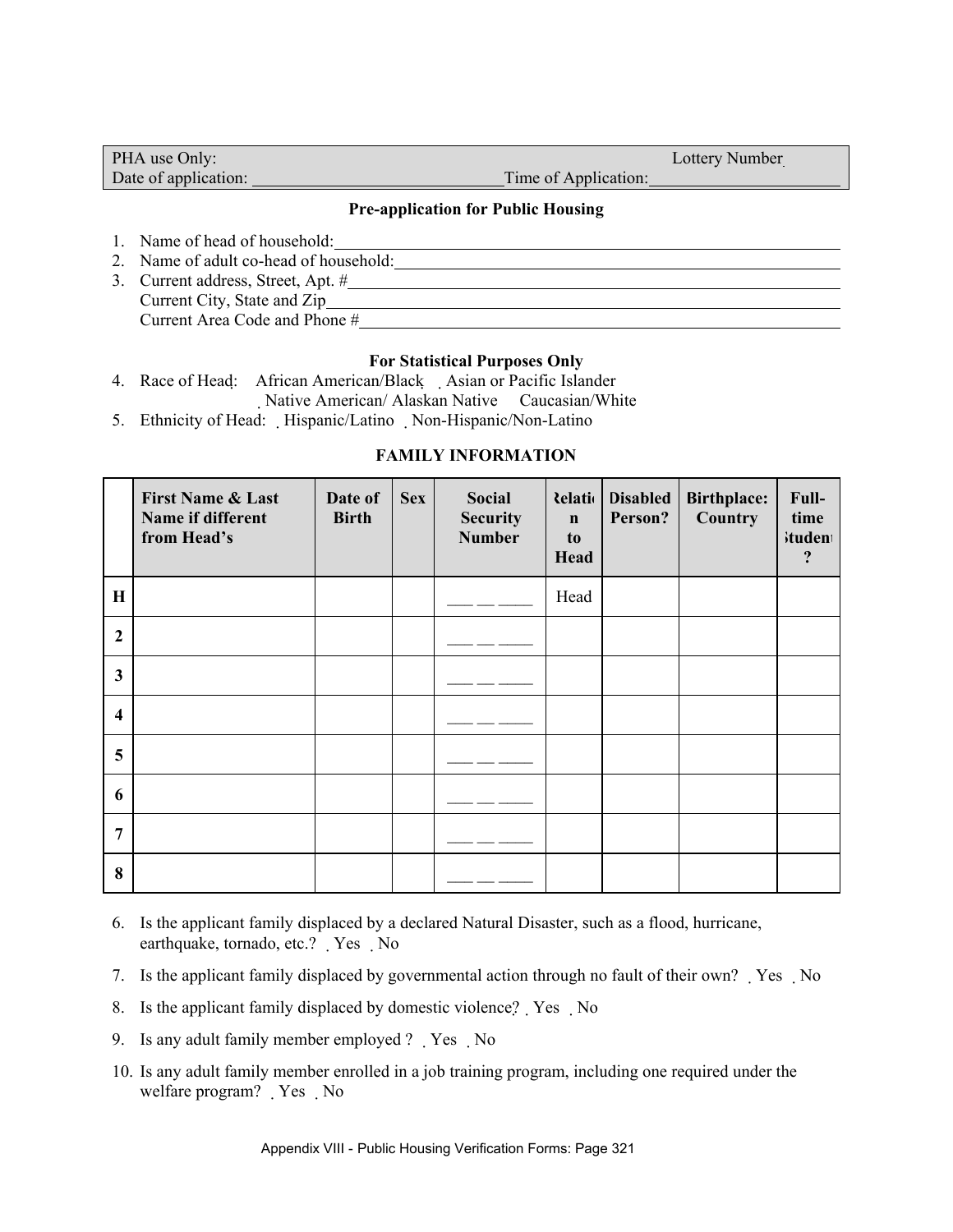- 11. Is any adult family member enrolled in an education program full-time? Yes No
- 12. **Family Income Information**: Please list the source and amount of all current income received by all family members, including yourself. Include all earnings and benefits received from AFDC/TANF, VA, Social Security, SSI, SSID, Unemployment, Worker's Compensation, Child Support, etc.

| Family Member Name | Income Source | Amount \$ | $Frequency - Per$ |
|--------------------|---------------|-----------|-------------------|
|                    |               |           | Week Month Year   |
|                    |               |           | Week Month Year   |
|                    |               |           | Week Month Year   |
|                    |               |           | Week Month Year   |

| 13. Current Landlord's name and phone #        |
|------------------------------------------------|
| Date Family Moved to this location             |
|                                                |
| 13. Most recent former address, Street, Apt. # |
| Most recent former City, State and Zip_        |
| Most recent former Area Code and Phone #       |

14. Most recent prior landlord's name, phone # Date Family Moved to this location

### **PHA will be contacting all former landlords for the period three years from the date of application**

I/we certify that the statements on this application are true to the best of my/our knowledge and belief and understand that they will be verified. I/we authorize the release of information to the Housing Authority by my/our employer(s), the Department of Public assistance, the Social Security Administration, and/or other business or government agencies. I/we understand that any false statement made on this application will cause me/us to be disqualified for admission.

| <b>Applicant Signature</b> | Date |
|----------------------------|------|
|                            |      |
|                            |      |

Co-applicant Signature Date

 $\overline{a}$ 

**Warning:** 18 U.S.C. 1001 provides, among other things that whoever knowingly and willfully makes or uses a document or writing containing false, fictitious or fraudulent statement or entry in any matter within the jurisdiction of an department or agency of the United States shall be fined not more than \$10,000 or imprisoned for not more than five years or both.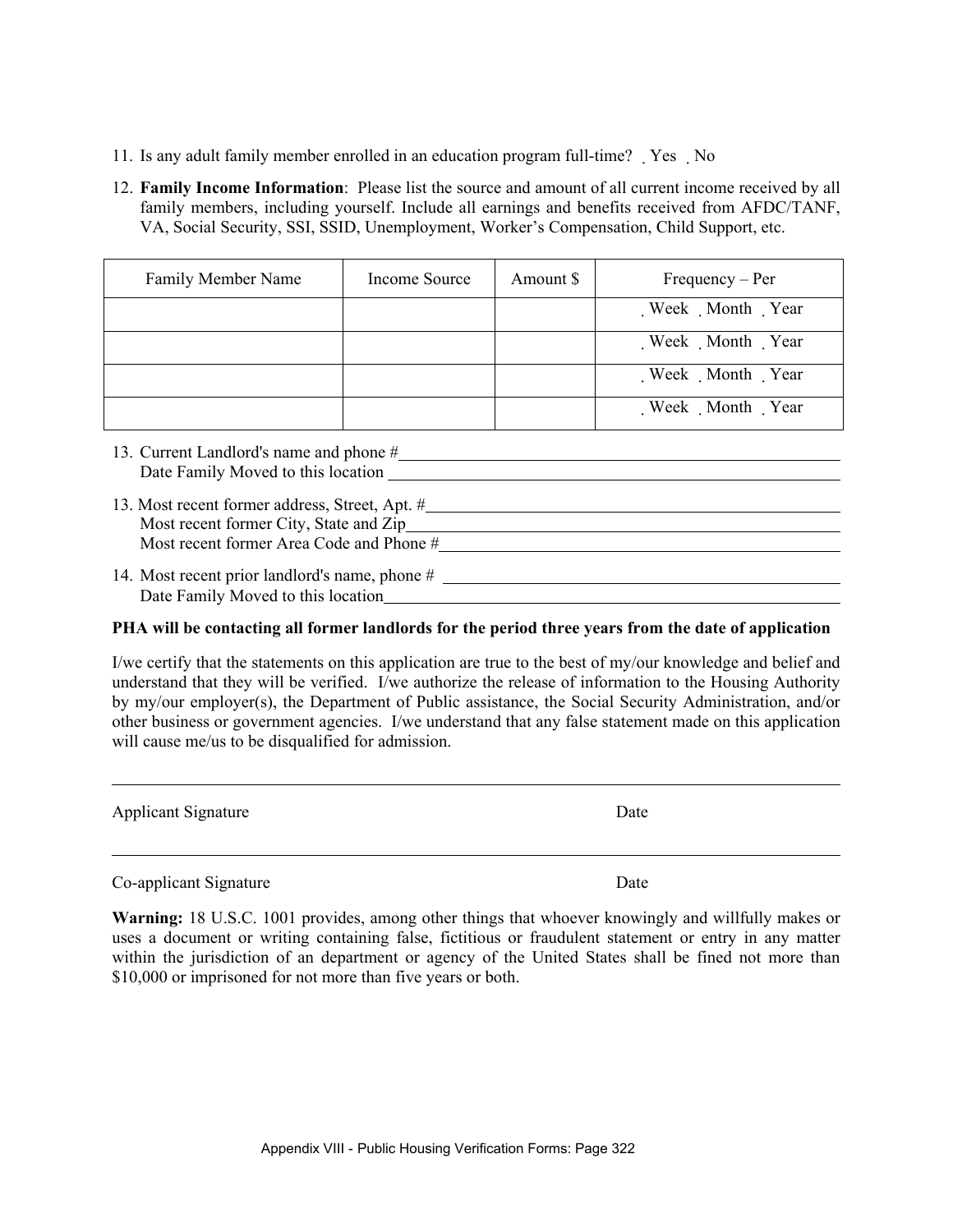### **HOUSING AUTHORITY (PHA) Administration Building**

**Street, City, State Zip** 

**Telephone:** ( ) **Fax:** ( )

### **APPLICATION for PUBLIC HOUSING**

### **This is not a Section 8 application and cannot be used for the Housing Voucher program.**

### **Instructions: Please read Carefully. Incomplete applications will not be processed.**

- 1. This application is valid for all public housing properties operated by the Housing Authority
- 2. To be qualified for admission to public housing an applicant must:
	- (a) Be a family as defined in PHA's Admission and Continued Occupancy policy;
	- (b) Meet the HUD requirements on citizenship or immigration status;
	- (c) Have an Annual Income at the time of admission that does not exceed the income limits established by HUD that are posted in PHA offices.
	- (d) Provide documentation of Social Security numbers for all family members, age 6 or older, or certify that they do not have Social Security numbers;
	- (e) Meet or exceed the Applicant Selection Criteria, including attending and successfully completing a PHA-approved pre-occupancy orientation session, if requested to do so;
	- (f) Pay any money owed to PHA or any other housing authority;
	- (g) Not have had a lease terminated by PHA in the past 12 months;
	- (h) Be able and willing to comply with the Housing Authority lease; and
	- (i) Not have any family members engaged in any criminal activity that threatens the life, health, safety, or right to peaceful enjoyment of the premises by other residents, and not have any family members engaged in any drug-related criminal activity.
- 3. Complete applications will be entered on the waiting list in the order received. The waiting list will then be processed in order according to unit type and size and admission preferences.
- 4. Each applicant who meets the above qualifications will receive one unit of the size and type needed. If the applicant accepts the offer, the applicant will be offered a lease. If the applicant refuses the offer without good cause, the application will be withdrawn from the waiting list and the applicant will not be permitted to reapply for 12 months.
- 5. Applicants with disabilities may seek assistance with the completion of the application at PHA's Admissions and Occupancy Department, at the address above.
- 6. PHA will conduct a criminal record check on all applicants age 15 years and older.

### **The Housing Authority is an Equal Housing Provider**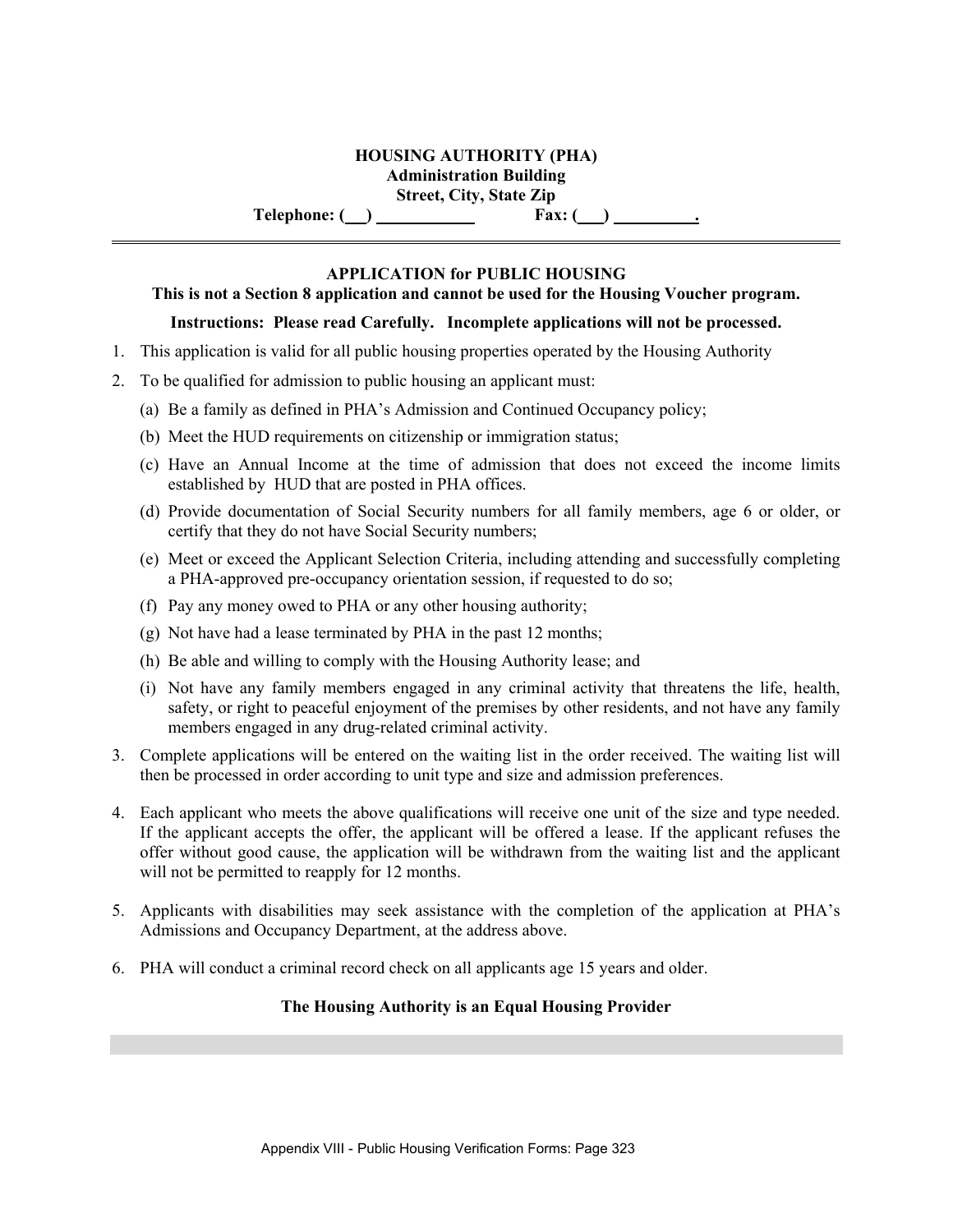| <b>PHA use Only:</b> Pre-app Pref claimed: Displacement Upward Mobility |       |                |
|-------------------------------------------------------------------------|-------|----------------|
| Date of application: ________Time of Application:                       | App # | Tier I Tier II |
| Name of head of household:                                              |       |                |

3. Name of adult co-head of household:

l

l

3. Current address, Street, Apt. # Current City, State and Zip Current Area Code, Home & Work Phone #s

### **For Statistical Purposes Only**

| 4. Race of Head: | Caucasian/White African American/Black Asian or Pacific Islander |
|------------------|------------------------------------------------------------------|
|                  | Native American/ Alaskan Native                                  |
|                  | 5. Ethnicity of Head: Hispanic/Latino Non-Hispanic/Non-Latino    |
|                  |                                                                  |

### **FAMILY INFORMATION**

Beginning with yourself, list all persons who will live in the PHA unit, including foster children, live-in aides (if needed for the care of a family member). Each box must be completed for each family member. No one except those listed on this form may live in the unit.

|                         | <b>First Name &amp; Last</b><br>Name if different<br>from Head's | Date of<br><b>Birth</b> | <b>Sex</b> | Social<br><b>Security</b><br><b>Number</b> | <b>telation</b><br>to<br>Head | <b>Disabled</b><br>Person? | <b>Birthplace:</b><br>Country | Full-<br>time<br>tudent<br>$\cdot$ |
|-------------------------|------------------------------------------------------------------|-------------------------|------------|--------------------------------------------|-------------------------------|----------------------------|-------------------------------|------------------------------------|
| $\mathbf H$             |                                                                  |                         |            |                                            | Head                          |                            |                               |                                    |
| $\overline{2}$          |                                                                  |                         |            |                                            |                               |                            |                               |                                    |
| $\mathbf{3}$            |                                                                  |                         |            |                                            |                               |                            |                               |                                    |
| $\overline{\mathbf{4}}$ |                                                                  |                         |            |                                            |                               |                            |                               |                                    |
| 5                       |                                                                  |                         |            |                                            |                               |                            |                               |                                    |
| 6                       |                                                                  |                         |            |                                            |                               |                            |                               |                                    |
| 7                       |                                                                  |                         |            |                                            |                               |                            |                               |                                    |
| 8                       |                                                                  |                         |            |                                            |                               |                            |                               |                                    |

- 14. Is the applicant family displaced by a declared Natural Disaster, such as a flood, hurricane, earthquake, etc.? Yes No. If yes, who can verify this? Please give name, address and phone #.
- 15. Is the applicant family displaced by governmental action through no fault of their own? Yes No If yes, who can verify this? Please give name, address  $\&$  phone #: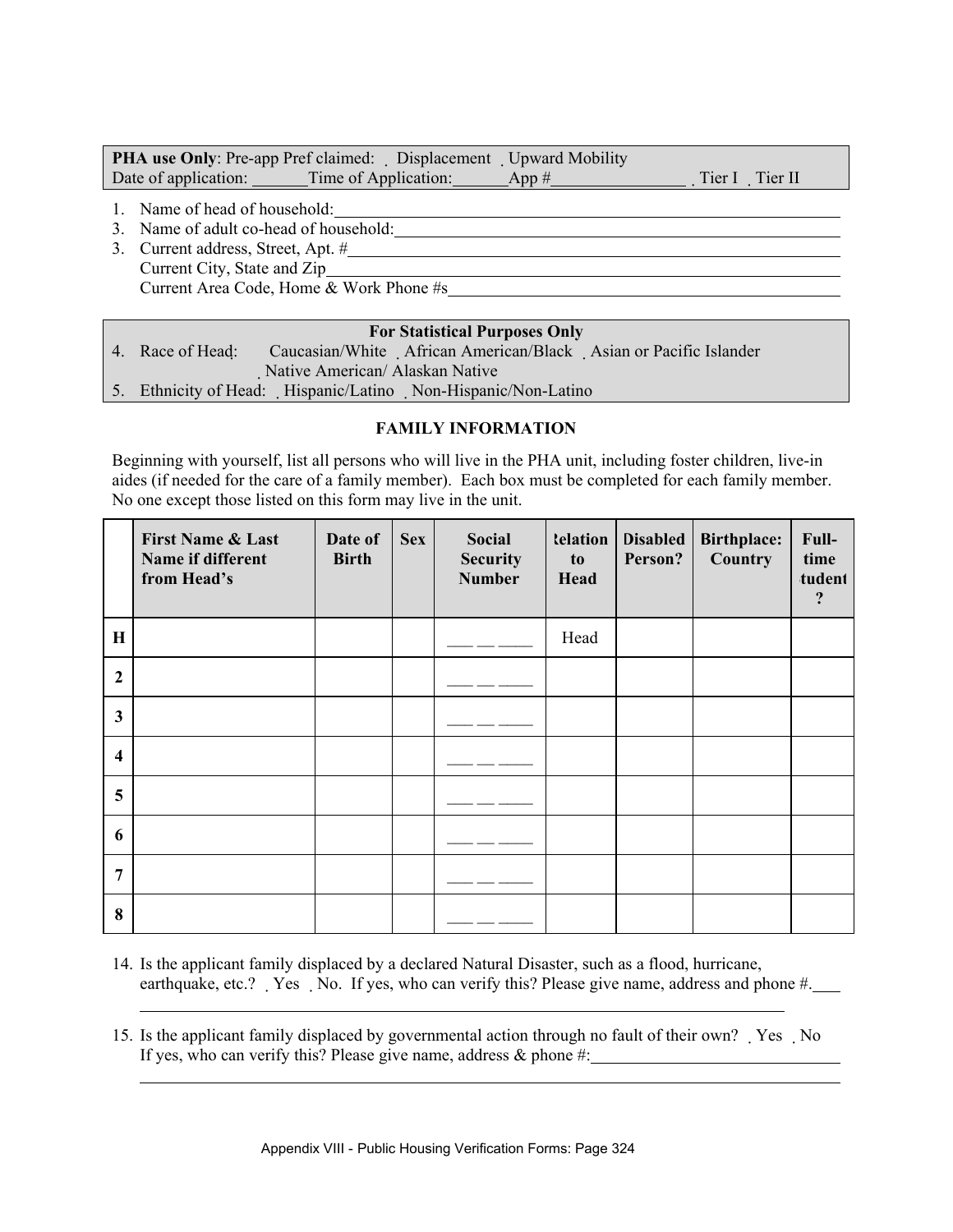16. Is the applicant family displaced by domestic violence? Yes No If yes, who can verify this? Please give name, address, and phone number

l

l

l

l

l

l

- 17. Is any adult family member employed ? Yes No If yes, name, address & phone # of employer:
- 18. Is any adult family member enrolled in a job training program, including one required under the Welfare program? Yes No If yes, who can verify this? Please give name, address  $\&$  phone #:
- 19. Is any adult family member enrolled in an education program full-time? Yes No If yes, who can verify this? Please give name, address and phone #:
- 20. **Family Income Information**: Please list the source and amount of all income expected for the coming 12 months for all family members, including yourself. Include all earnings and benefits received from AFDC/TANF, VA, Social Security, SSI, SSID, Unemployment, Worker's Compensation, Child Support, etc. Example: Wages, \$150/week, SSI, \$421/month

| <b>Family Member Name</b> | Income Source | Amount \$ | $Frequency - Per$ |
|---------------------------|---------------|-----------|-------------------|
|                           |               |           | Week Month Year   |
|                           |               |           | Week Month Year   |
|                           |               |           | Week Month Year   |
|                           |               |           | Week Month Year   |

- 21. Do you have a checking or savings account or own any Certificates of Deposit, stocks, bonds, etc.? Yes No If yes, describe the type of asset(s) please: What is the market value of all assets?
- 22. Do you own any real estate? Yes No If yes, what is the address?
- 23. Have you sold any real estate in the past two years? Yes No If yes, what was the address?

| 24. Current Landlord's name and phone #        |
|------------------------------------------------|
| Date Family Moved to this location             |
| 13. Most recent former address, Street, Apt. # |
| Most recent former City, State and Zip         |
| Most recent former Area Code and Phone #       |
| 14. Most recent prior landlord's name, phone # |
| Date Family Moved to this location             |

**Screening Questions: A "yes" answer will not necessarily disqualify you for admission.**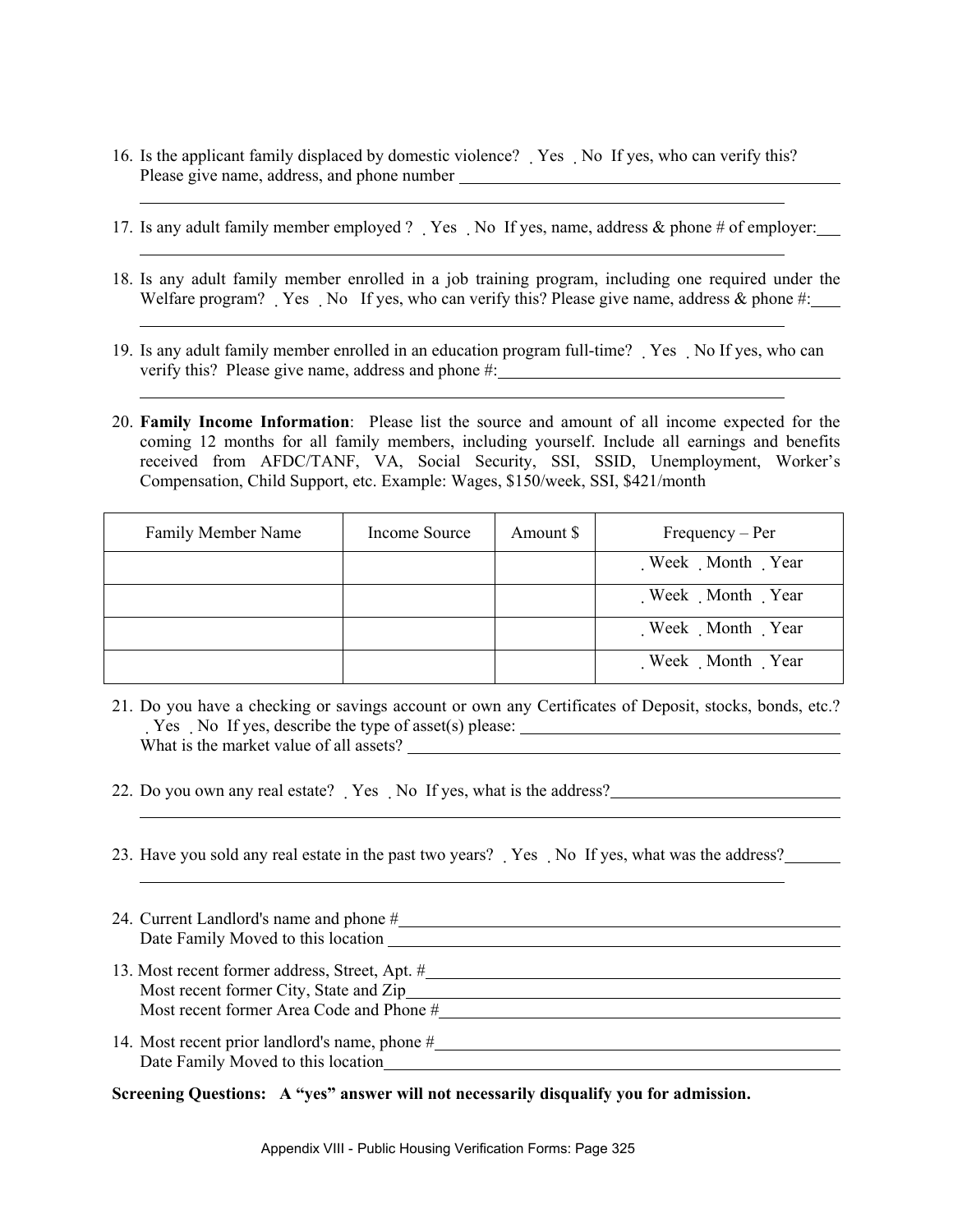- 15. Have you ever been evicted from housing? Yes No If yes, why?
- 16. Have you ever lived in public housing before? Yes No If yes, where? Dates: From To Name of Lessee: Do you owe any money to the housing authority? Yes No
- 17. Do you have any past due utility bills? Yes No If yes, please describe and give amount owed:
- 18. Have you, or any member of the applicant household ever been arrested or convicted of a crime other than a traffic violation? Yes No If yes, please explain the nature of the problem and who was involved:
- 19. Is anyone in your household currently on parole or probation? Yes No If yes, please explain:

#### **Qualifying for Deductions in Calculating Rent:**

l

l

l

l

l l

l

l

l

- 20. Is the head of household or spouse age 62 or older or a person with a disability? Yes No If yes, please answer the following questions. If no, please skip down to question # 22.
- 21. Does your household have any medical expenses (include insurance, medicare deduction, doctor visits, hospital, clinic costs, medicine, therapy, supplies, medical transportation, etc.)? Yes No If yes, please describe the type of expense (not your medical condition) and the unreimbursed amount you spend per month on all medical expenses: Type of expense:

Monthly medical expense:  $\mathcal{S}_2$  Please give us the name, address  $\&$  phone # of someone who can verify the expense: <u>expense</u>:

- 22. Do you have any expenses on behalf of a household member with disabilities so an adult in the family can work? Yes No If yes, describe the nature of the expense and the monthly amount: Please give us the name, address  $\&$  phone # of someone who can verify the expense:
- 23. Do you have child care expenses for children under age 13 so an adult in the family can work, go to school or attend job training? Yes No If yes, please list the name, address and phone  $#$  of your child care provider: Monthly unreimbursed child care cost: \$
- 24. Is any member of the household age 18 or older other than the family head and spouse a full time student or a person with a disability? Yes No If yes, please give us the name of the family member and the name and address of someone who can verify this information: Name of family member: Please give us the name, address & phone # of someone who can verify this information: <u> 1989 - Johann Barn, mars eta bainar eta baina eta baina eta baina eta baina eta baina eta baina eta baina e</u>
- 25. Drivers License or State ID #: Applicant: Co-applicant: Automobile: Year: Make: Model: License: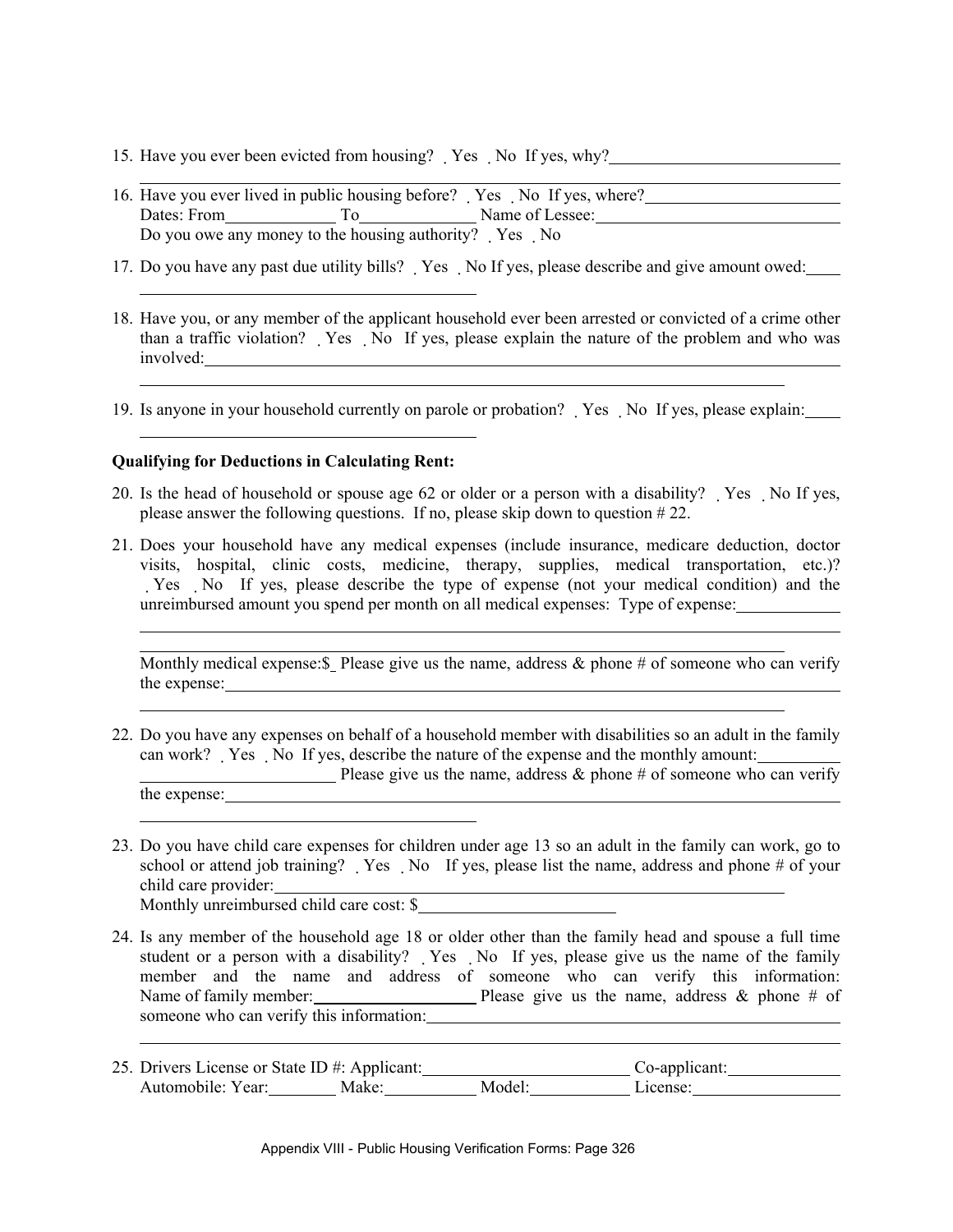#### **PHA will be contacting all former landlords for the period three years from the date of application**

I/we certify that the statements on this application are true to the best of my/our knowledge and belief and understand that they will be verified. I/we authorize the release of information to the Housing Authority by my/our employer(s), the Department of Public assistance, the Social Security Administration, and/or other business or government agencies. I/we understand that any false statement made on this application will cause me/us to be disqualified for admission.

| <b>Applicant Signature</b> | Date |
|----------------------------|------|
| Co-applicant Signature     | Date |

l

**Warning:** 18 U.S.C. 1001 provides, among other things that whoever knowingly and willfully makes or uses a document or writing containing false, fictitious or fraudulent statement or entry in any matter within the jurisdiction of an department or agency of the United States shall be fined not more than \$10,000 or imprisoned for not more than five years or both.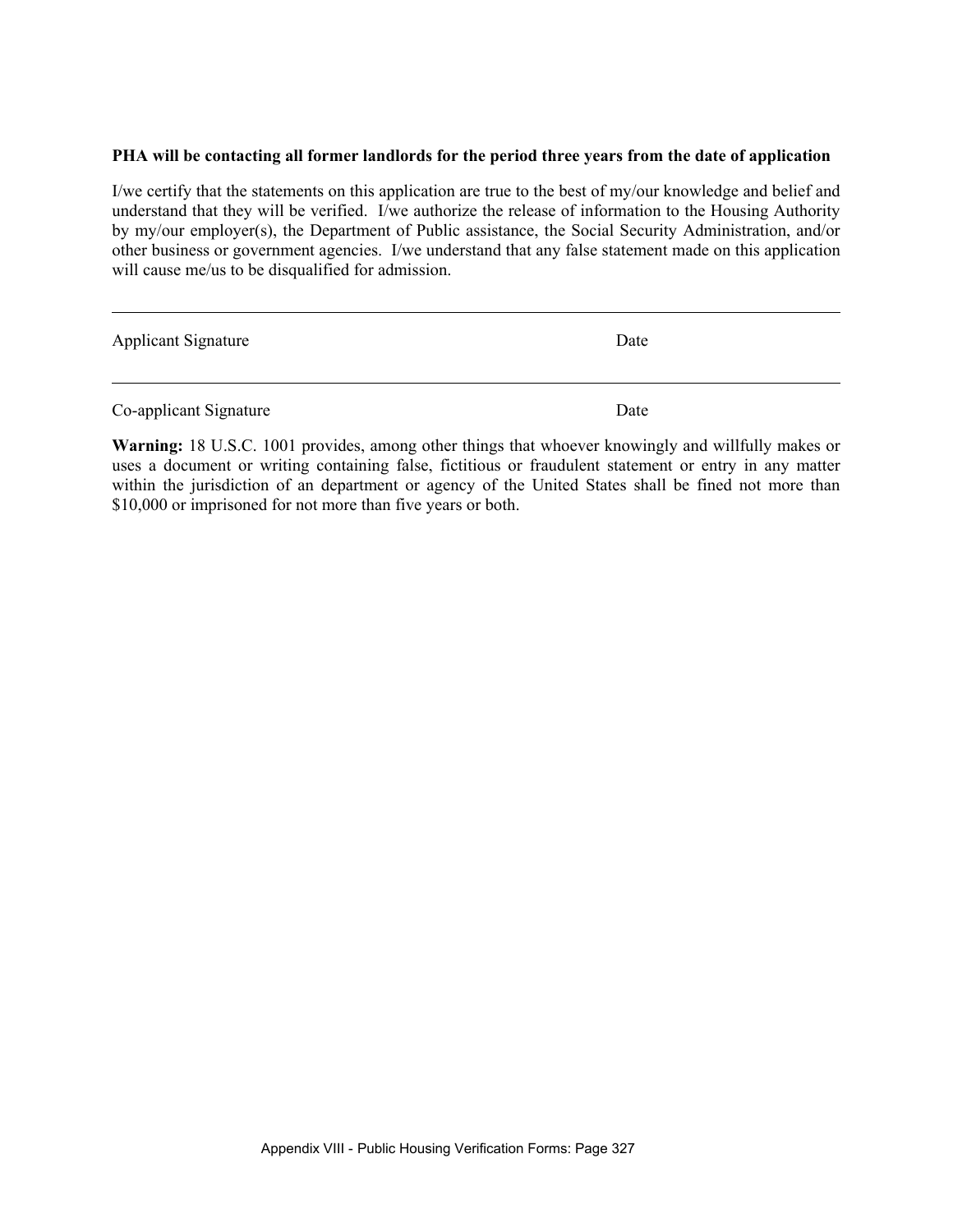### **Housing Authority**

### **ANNUAL INCOME CHECKLIST**

**INSTRUCTIONS:** At the certification and recertification interviews, head of household should answer the questions below about Annual Income and sign the certification statement.

|    | <b>Family Member Name</b>                                                                                                                                                                   | <b>Income</b><br><b>Amount</b> | <b>Date</b><br><b>Verified</b> |
|----|---------------------------------------------------------------------------------------------------------------------------------------------------------------------------------------------|--------------------------------|--------------------------------|
|    | 1) a. Will any household members be receiving<br>any type of income from employment? Yes No                                                                                                 |                                |                                |
|    | b. If yes, list names of such family members<br>who will receive employment income.                                                                                                         |                                |                                |
|    |                                                                                                                                                                                             |                                |                                |
|    | 2) a. Will any household members be receiving income<br>from a family-operated business or be otherwise<br>self-employed? Yes No                                                            |                                |                                |
|    | b. If yes, list names of such family members who<br>will receive income from self employment.                                                                                               |                                |                                |
|    |                                                                                                                                                                                             |                                |                                |
| 3) | Will anyone in the household receive Social Security<br>or SSI Benefits? Yes No                                                                                                             |                                |                                |
|    | If yes, list names of such recipients.                                                                                                                                                      |                                |                                |
|    |                                                                                                                                                                                             |                                |                                |
| 4) | Will anyone in the household receive periodic payments from Annuities, Insurance policies,<br>retirement funds, pensions, disability or death<br>benefits, or other similar amounts? Yes No |                                |                                |
|    | If yes, list first names of recipients.                                                                                                                                                     |                                |                                |
|    |                                                                                                                                                                                             |                                |                                |

 $\frac{1}{\sqrt{2}}$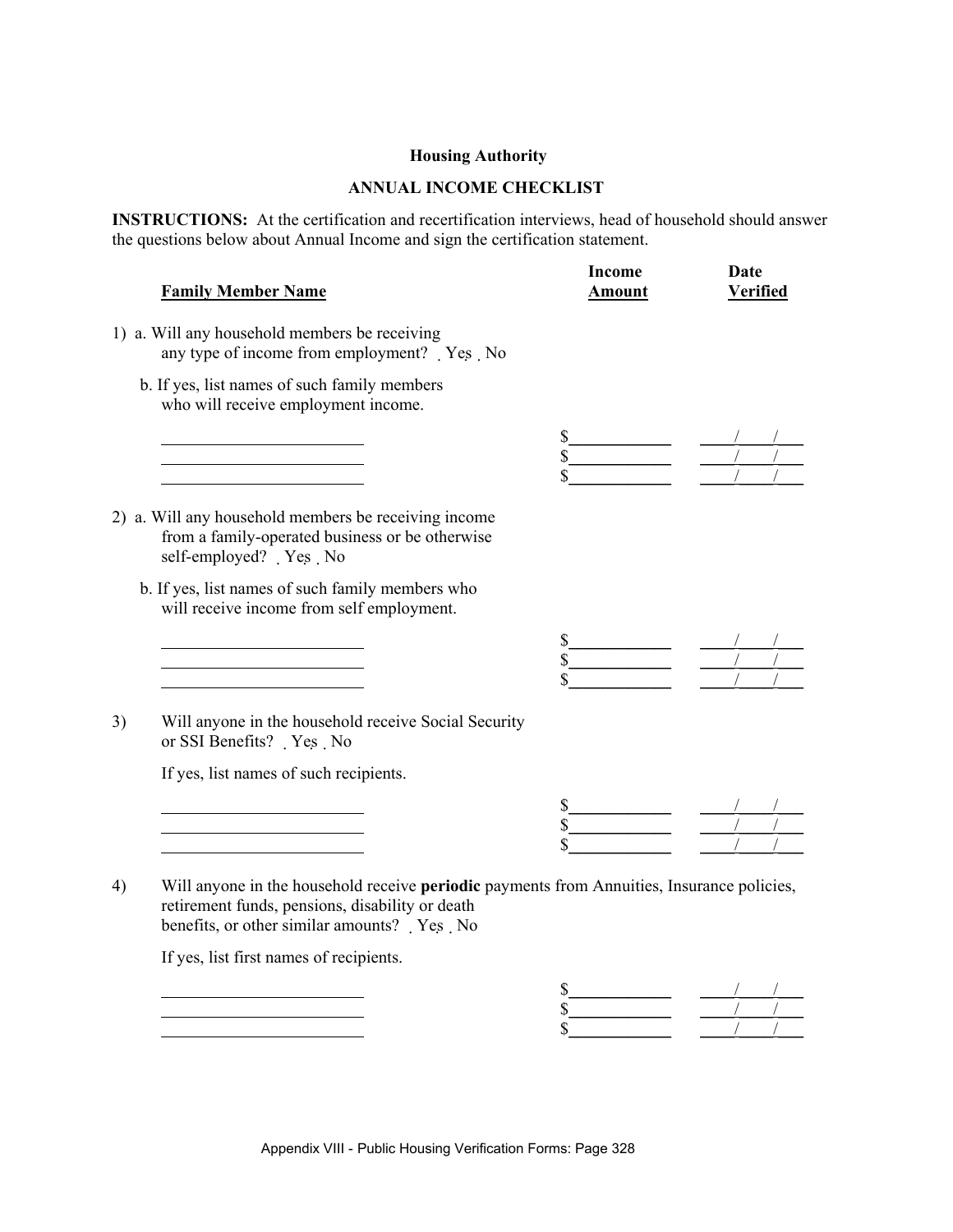| <b>Income</b><br>Amount                                               | Date<br><b>Verified</b>                                          |
|-----------------------------------------------------------------------|------------------------------------------------------------------|
|                                                                       |                                                                  |
|                                                                       |                                                                  |
| $\frac{s}{s}$ $\frac{1}{s}$                                           |                                                                  |
|                                                                       |                                                                  |
|                                                                       |                                                                  |
| $\frac{s}{s}$ $\frac{1}{1}$                                           |                                                                  |
|                                                                       |                                                                  |
|                                                                       |                                                                  |
|                                                                       |                                                                  |
|                                                                       |                                                                  |
| Will anyone in the household be receiving income from assets?  Yes No |                                                                  |
| If yes, list first names of such family members who are recipients.   |                                                                  |
|                                                                       |                                                                  |
|                                                                       |                                                                  |
|                                                                       | $\frac{\frac{1}{2}}{\frac{1}{2}}$<br>$\frac{s}{s}$ $\frac{1}{s}$ |

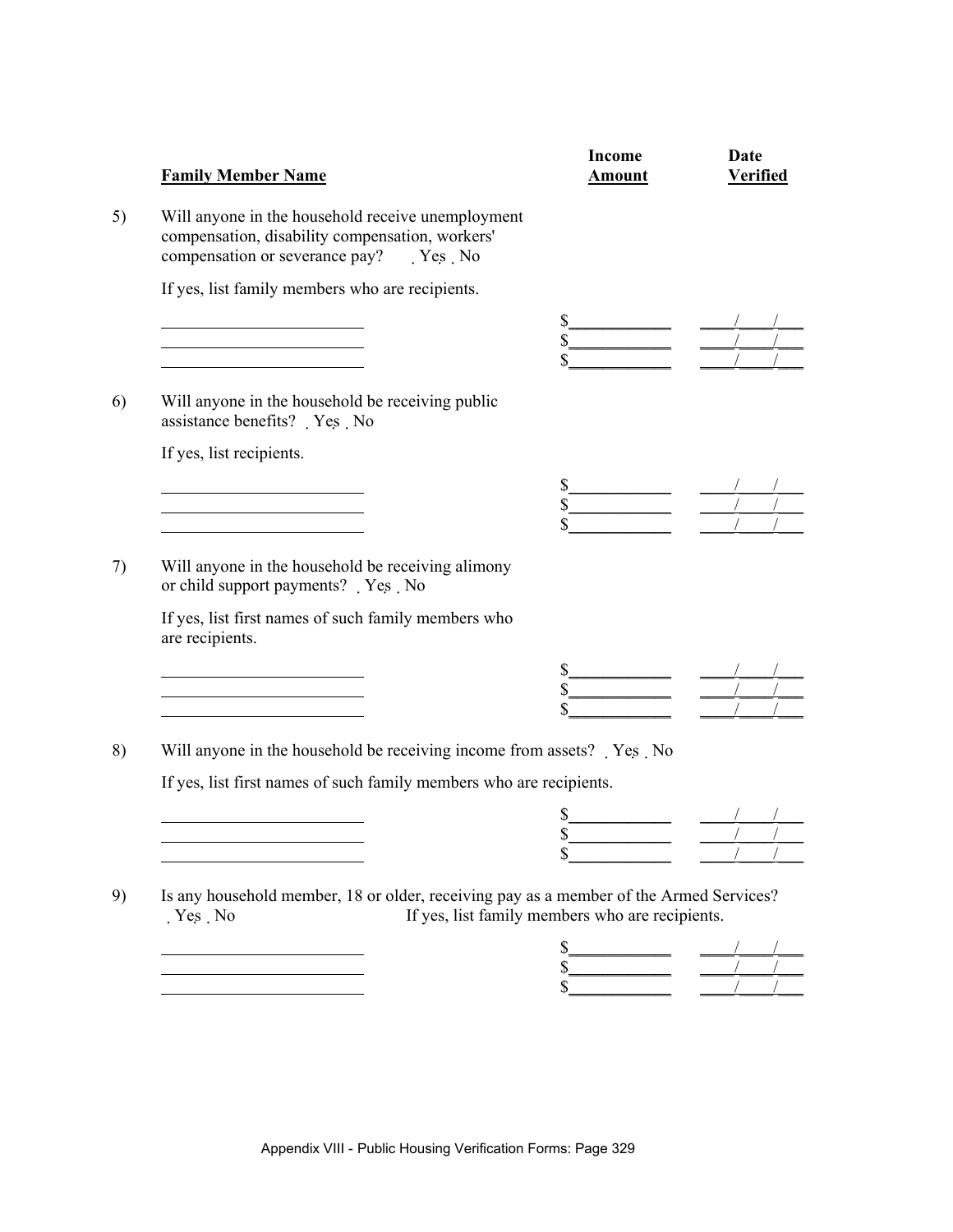|     | <b>Family Member Name</b>                                                                                                                    | Income<br><b>Amount</b> | Date<br>Verified |
|-----|----------------------------------------------------------------------------------------------------------------------------------------------|-------------------------|------------------|
| 10) | Is any household member receiving lottery<br>winnings, paid periodically? Yes No                                                             |                         |                  |
|     | If yes, list family members who are recipients.                                                                                              |                         |                  |
|     |                                                                                                                                              | \$<br>\$                |                  |
| 11) | Is any household member receiving recurring<br>monetary contributions or other gifts or payments<br>from a non-household member?<br>$Yes$ No |                         |                  |
|     | If yes, list family members who are recipients.                                                                                              | \$                      |                  |
|     |                                                                                                                                              |                         |                  |

### **Resident's Certification**

I hereby certify that I have answered the questions on this checklist truthfully and that the income listed on this form represents all the income available to my household.

 Head of Household's name Head of Household's signature PHA witness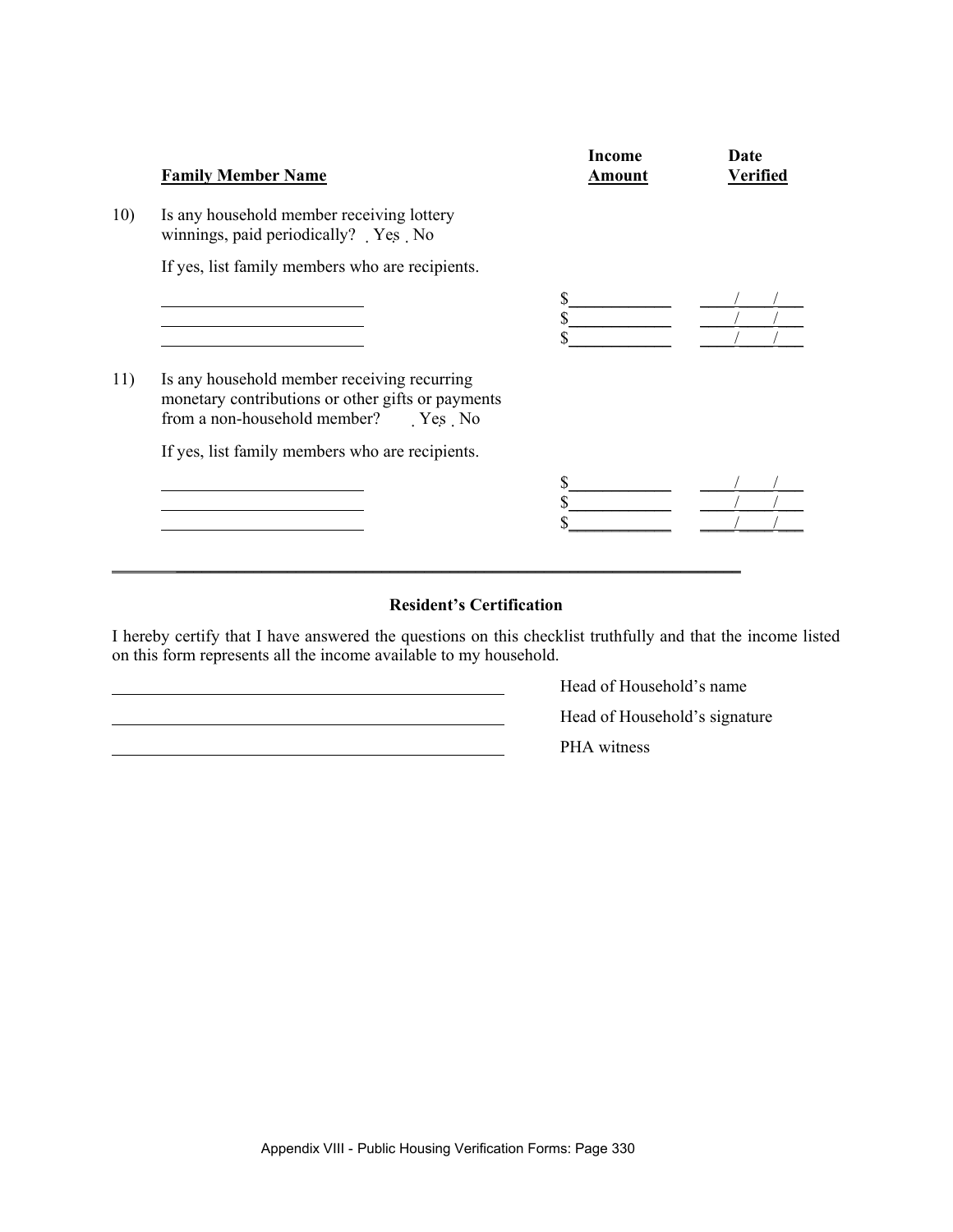#### **Housing Authority**

### **ANNUAL INCOME WORKSHEET**

Use this form in connection with the verified information collected from the Annual income Checklist. In the left-hand column list the family member who receives income and in the columns to the right enter the amount of income anticipated for the next 12 months, by category.

| <b>Family Member Name</b> | Earned<br>Income                                                      | Welfare,<br><b>Soc</b><br>Sec, SSI                                    | Pension,<br>Annuity,<br>Retire. | Unemploymen Contribution<br><b>Workers</b> comp | <b>Other Income</b>       |
|---------------------------|-----------------------------------------------------------------------|-----------------------------------------------------------------------|---------------------------------|-------------------------------------------------|---------------------------|
| 1.                        | $\mathbb{S}$                                                          | $\mathbb{S}$                                                          | \$                              | $\boldsymbol{\mathsf{S}}$                       | $\mathcal{S}$             |
| 2.                        | $\mathbb{S}% _{t}\left( t\right) \equiv\mathbb{S}_{t}\left( t\right)$ | $\mathbb{S}% _{t}\left( t\right) \equiv\mathbb{S}_{t}\left( t\right)$ | $\mathbb S$                     | \$                                              | $\boldsymbol{\mathsf{S}}$ |
| 3.                        | $\mathbb{S}$                                                          | $\mathbb{S}$                                                          | $\boldsymbol{\mathsf{S}}$       | $\mathbb S$                                     | $\mathcal{S}$             |
| 4.                        | $\mathbb{S}$                                                          | $\mathbb{S}$                                                          | \$                              | $\mathbb S$                                     | $\mathcal{S}$             |
| 5.                        | $\$$                                                                  | $\$$                                                                  | \$                              | $\boldsymbol{\mathsf{S}}$                       | $\mathcal{S}$             |
| 6.                        | $\mathbb{S}% _{t}\left( t\right) \equiv\mathbb{S}_{t}\left( t\right)$ | $\$$                                                                  | $\boldsymbol{\mathsf{S}}$       | $\mathbb{S}$                                    | $\boldsymbol{\mathsf{S}}$ |
| 7.                        | $\$$                                                                  | $\$$                                                                  | $\mathbb{S}$                    | $\mathbb{S}$                                    | $\mathcal{S}$             |
| 8.                        | $\$$                                                                  | $\$$                                                                  | \$                              | $\boldsymbol{\mathsf{S}}$                       | $\mathcal{S}$             |
| 9.                        | $\mathbb{S}$                                                          | $\mathbb{S}$                                                          | \$                              | $\mathbb{S}$                                    | $\mathcal{S}$             |
| <b>Totals</b>             | $\mathbb{S}% _{t}\left( t\right) \equiv\mathbb{S}_{t}\left( t\right)$ | \$                                                                    | \$                              | \$                                              | $\boldsymbol{\mathsf{S}}$ |

Once you have every family member's income entered in the correct column, total each column. Next, total all columns and enter the total below:

**SUM OF TOTALS:** 

**ASSET INCOME From Asset Income Worksheet** 

**ANNUAL INCOME:**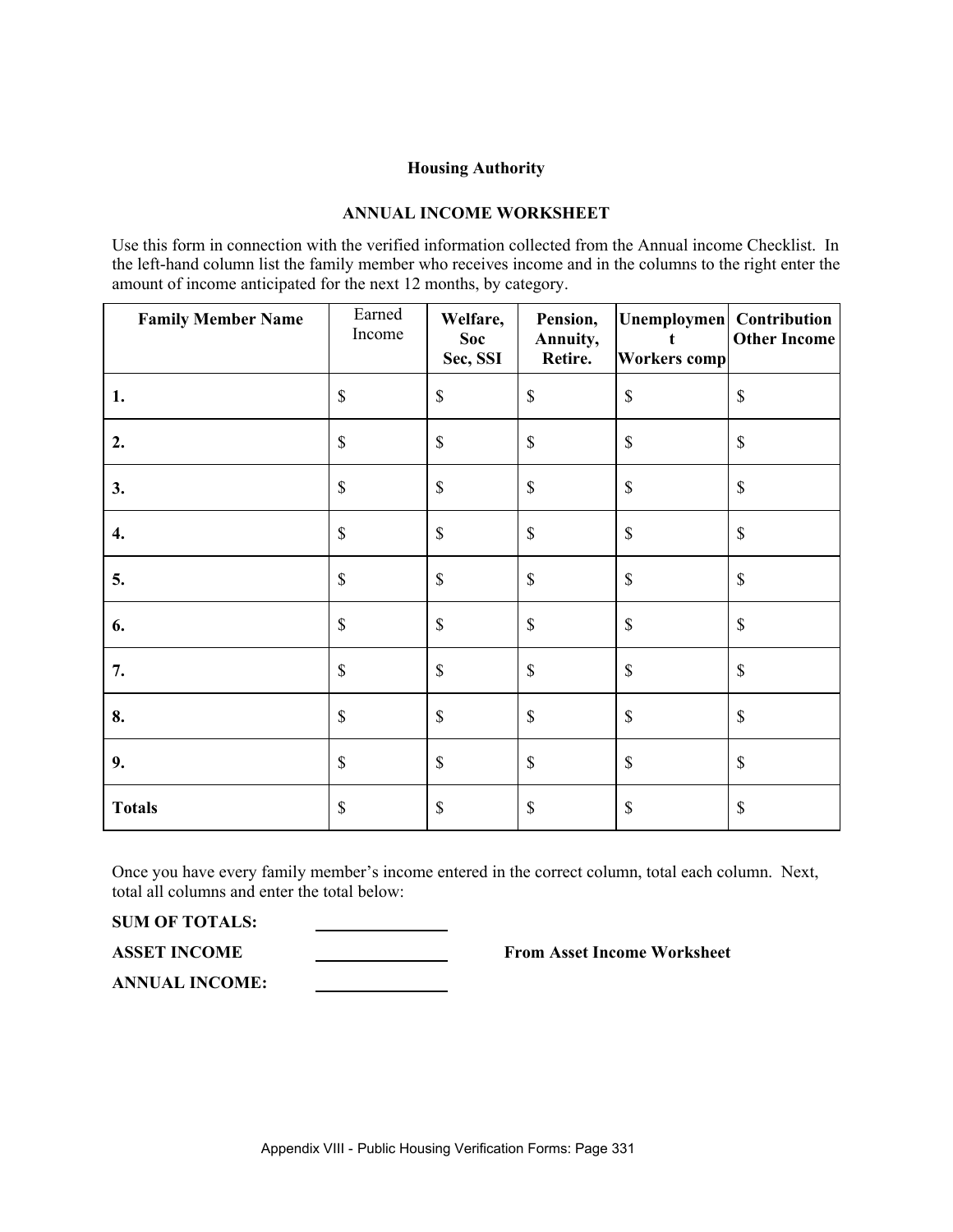#### **Housing Authority**

### **ASSET CHECKLIST**

**INSTRUCTIONS:** At the certification and recertification interviews, the head of household should answer the questions below about Assets and sign the certification statement.

| <b>Family Member Name</b>                                                                                                                                                                                                                                               | Value of<br><b>Asset</b> | Date<br><b>Verified</b> |
|-------------------------------------------------------------------------------------------------------------------------------------------------------------------------------------------------------------------------------------------------------------------------|--------------------------|-------------------------|
| 1) Do you have cash<br>• in a savings account? Yes No<br>• in a checking account? ? Yes No<br>• in a safety deposit box? ? Yes No<br>• at home? ?<br>$Yes$ No<br>• anywhere else?<br>$Yes$ No<br>2) Do you have trust funds available to your<br>household?<br>$Yes$ No |                          |                         |
| 3) Do you have any equity in rental property or<br>other capital investments? Yes No                                                                                                                                                                                    |                          |                         |
| 4) Do you have any stocks, bonds, treasury bills,<br>certificates of deposit or money market funds?<br>?<br>Yes No                                                                                                                                                      |                          |                         |
| 5) Do you have any retirement or pension funds??                                                                                                                                                                                                                        | Yes No                   |                         |
| 6) Will you receive any lump sum receipts?<br>Yes No                                                                                                                                                                                                                    |                          |                         |
| 7) Are you holding any personal items as<br>investments (antique cars, coin or stamp)<br>collections, etc.)? Yes No                                                                                                                                                     |                          |                         |
| 8) Do you have a "Whole Life" Life Insurance<br>Policy? Yes No                                                                                                                                                                                                          |                          |                         |

### **Tenant's Certification**

I hereby certify that I have answered the questions on this checklist truthfully and have no assets other than those claimed on this form.

Head of Household's name<br>Head of Household's signation and Head of Household's signation **PHA** witness

Head of Household's signature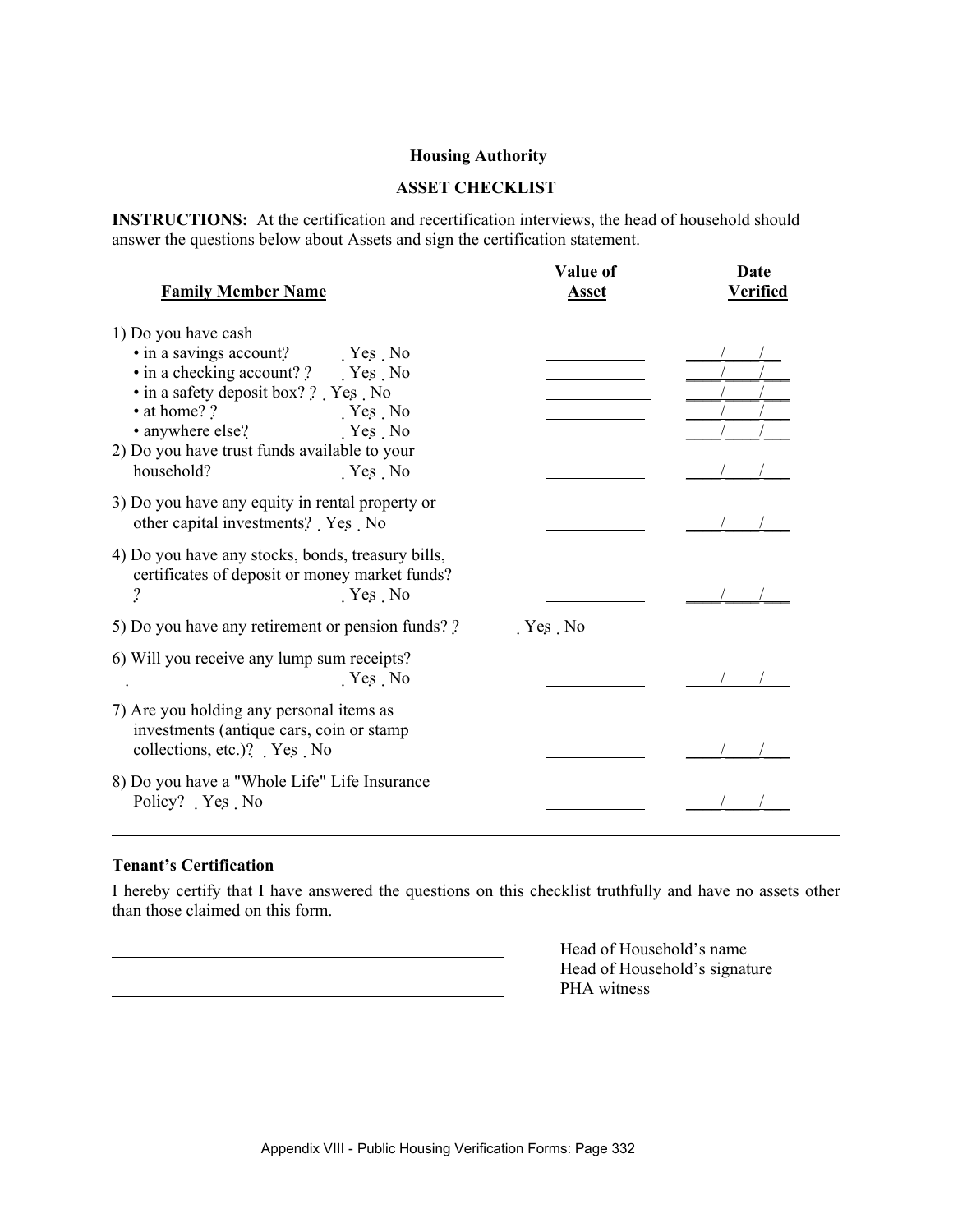## **Housing Authority ASSET DIVESTITURE DATA-GATHERING SHEET**

|               | PART I. LAND                                           |              |
|---------------|--------------------------------------------------------|--------------|
| a)            | Date divested                                          |              |
| b)            | \$<br>Amount received                                  |              |
| $\mathbf{c})$ | Location of land                                       |              |
| d)            | Size of parcel                                         |              |
| e)            | Purchaser/recipient                                    |              |
| f)            | Best source of Market Value                            |              |
| g)            | Reasonable costs absorbed during divestiture           | \$           |
|               | <b>PART II. HOUSES OR OTHER REAL ESTATE</b>            |              |
| a)            | Date divested                                          |              |
| b)            | Amount received                                        |              |
| $\mathbf{c})$ | Address of divested property                           |              |
| d)            | Purchaser/recipient                                    |              |
| e)            | Best source of Market Value                            |              |
| f)            | Reasonable \$ absorbed by tenant during divestiture    |              |
|               | <b>PART III. STOCKS OR BONDS</b>                       |              |
| a)            | Date divested                                          |              |
| b)            | Amount received                                        | \$           |
| c)            | Issuer of Stock/Bond                                   |              |
| d)            | Purchaser/recipient                                    |              |
| e)            | Best source of Market Value                            |              |
| f)            | Reasonable costs absorbed by tenant during divestiture | $\mathbb{S}$ |
|               | PART IV. CASH, CERTIFICATES OF DEPOSIT                 |              |
| a)            | Date divested                                          |              |
| b)            | Recipient                                              |              |
| $\mathbf{c})$ | Amount of Cash, CD                                     | \$           |
| $\rm d)$      | Reasonable costs of divestiture (penalty)              |              |
|               | PART V. PERSONAL PROPERTY HELD AS AN INVESTMENT        |              |
| a)            | Date divested                                          |              |
| b)            | Amount received                                        | \$           |
| $\mathbf{c})$ | Issuer of Stock/Bond                                   |              |
| d)            | Purchaser/recipient                                    |              |
| e)            | Best source of Market Value                            |              |
| f)            | Reasonable costs absorbed by tenant during divestiture | $\mathbb{S}$ |
|               | PART VI. BUSINESS EQUIPMENT                            |              |
| a)            | Date divested                                          |              |
| b)            | Amount received                                        | \$           |
| $\mathbf{c})$ | Issuer of Stock/Bond                                   |              |
| d)            | Purchaser/recipient                                    |              |
| e)            | Best source of Market Value                            |              |
| f)            | Reasonable costs absorbed by tenant during divestiture | \$           |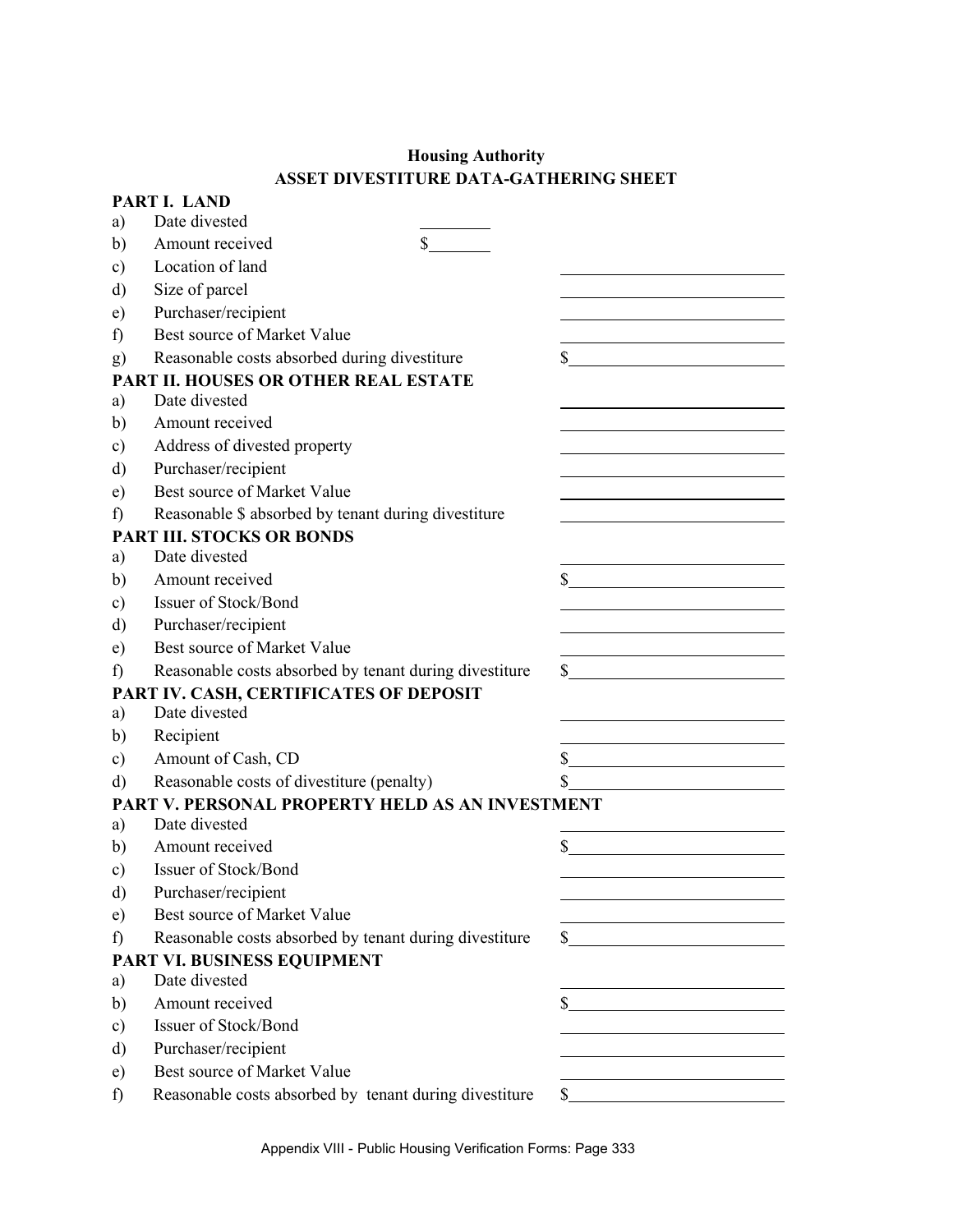#### **Housing Authority**

### **ASSET INCOME WORKSHEET**

Use this form in connection with the verified information collected from the Asset Checklist. In the column 1 list the type of asset (e.g. bank account, CD, real estate). Check column 2 or 3 depending on whether the asset is current or has been divested. In column 4 indicate the date any divested assets were sold or given away. In column 5 list the actual cash value of each asset and in column 6 indicate the actual income (if any) from the assets listed.

| 1. Type of Asset | 2.<br><b>Current</b> | 3.<br><b>Divested</b> | 4. Date<br><b>Divested</b> | 5. Market<br>Value<br>of Asset | 6. Cash<br>income<br>from assets |
|------------------|----------------------|-----------------------|----------------------------|--------------------------------|----------------------------------|
| a)               |                      |                       |                            | $\mathcal{S}$                  | \$                               |
| b)               |                      |                       |                            | $\mathcal{S}$                  | \$                               |
| $\mathbf{c})$    |                      |                       |                            | $\mathcal{S}$                  | \$                               |
| d)               |                      |                       |                            | $\mathcal{S}$                  | \$                               |
| e)               |                      |                       |                            | $\mathcal{S}$                  | \$                               |
| <b>Totals</b>    |                      |                       |                            | \$                             | \$                               |

When two years have elapsed since any assets were divested, you need not enter them on this form, since they are no longer used to compute income from assets.

If the sum of the amounts in column 5, market value of assets is less than \$5,000, income from assets equals the total of the amounts in column 6, Cash Income from Assets.

.

If the sum of the amounts in the column 5, market value of assets, exceeds \$5,000, you must compute imputed income from assets using the following formula.

#### **Total Cash Value of Assets X passbook savings rate % = \_\_\_\_\_\_\_\_\_\_\_\_\_\_\_\_ imputed income from assets.**

When the total value of assets exceeds \$5,000, asset income equals the higher of actual income from assets or imputed income from assets. Enter this amount on the Annual Income Worksheet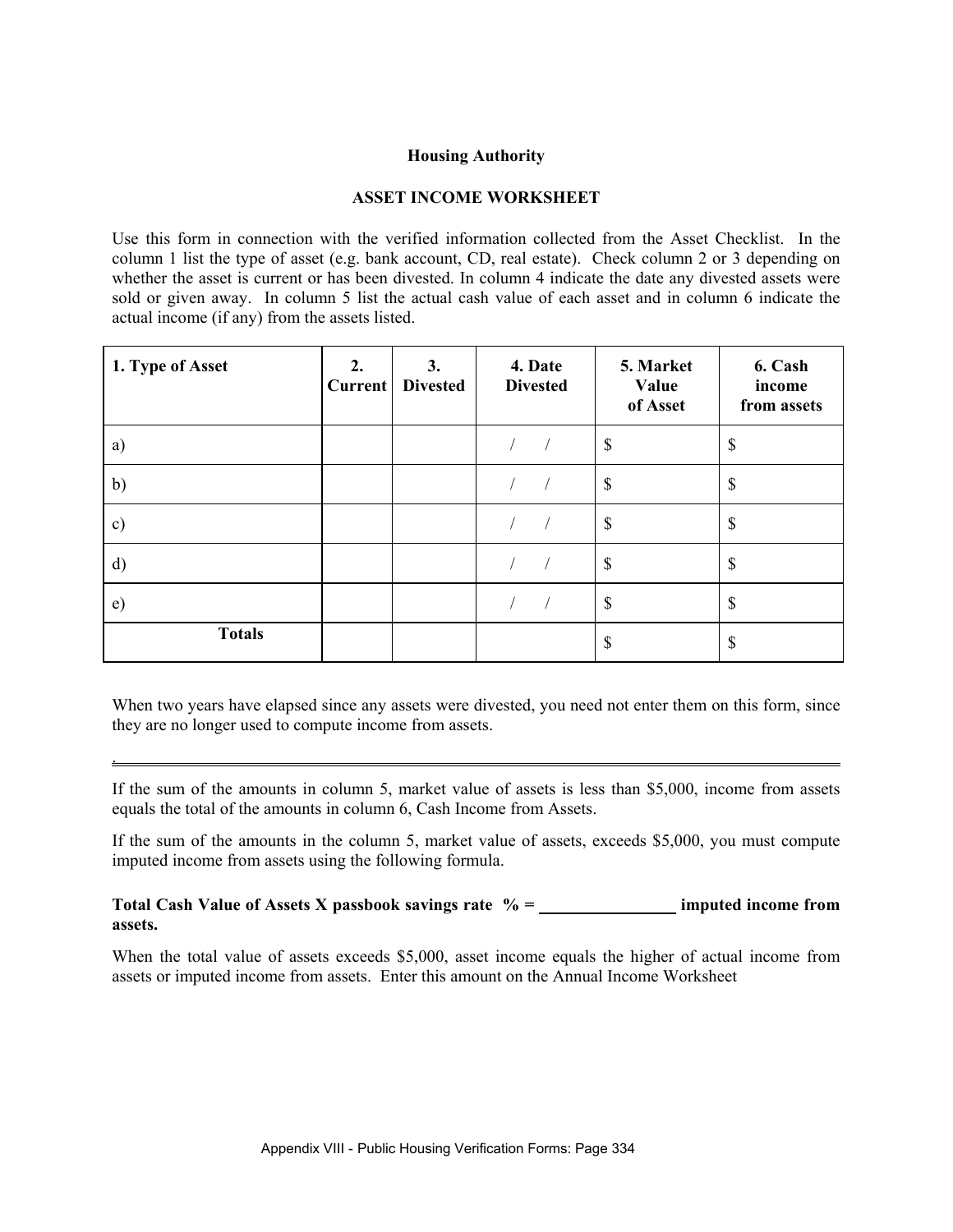#### **Housing Authority**

### **ALLOWANCE CHECKLIST**

**INSTRUCTIONS:** At the certification and recertification interviews, the head of household should answer the questions below about Allowances and sign the certification statement.

|    | <b>Family Member Name</b>                                                                                                                 | Date<br>Verified |
|----|-------------------------------------------------------------------------------------------------------------------------------------------|------------------|
| 1) | <b>Dependent Deduction</b>                                                                                                                |                  |
|    | a) Do you have any household members, other than<br>head, spouse, foster children, and live-in attendants<br>who are under age 18? Yes No |                  |
|    | b) 18 or older and either a full-time student or disabled?<br>$Yes$ No                                                                    |                  |
|    | c) If yes, list names of such family members                                                                                              |                  |
|    |                                                                                                                                           |                  |
|    |                                                                                                                                           |                  |
|    |                                                                                                                                           |                  |
|    |                                                                                                                                           |                  |
| 2. | <b>Child care Allowance</b>                                                                                                               |                  |
|    | a) Is the family paying for care of children under age 13 so:                                                                             |                  |

a family member can go to school? Yes No b) List the names of children for whom care is provided.



an adult can work? Yes No

a) Is the family paying for care or apparatus for a disabled family member so that an adult family member can work? Yes No

If yes, list family member for whom care/apparatus is being provided.



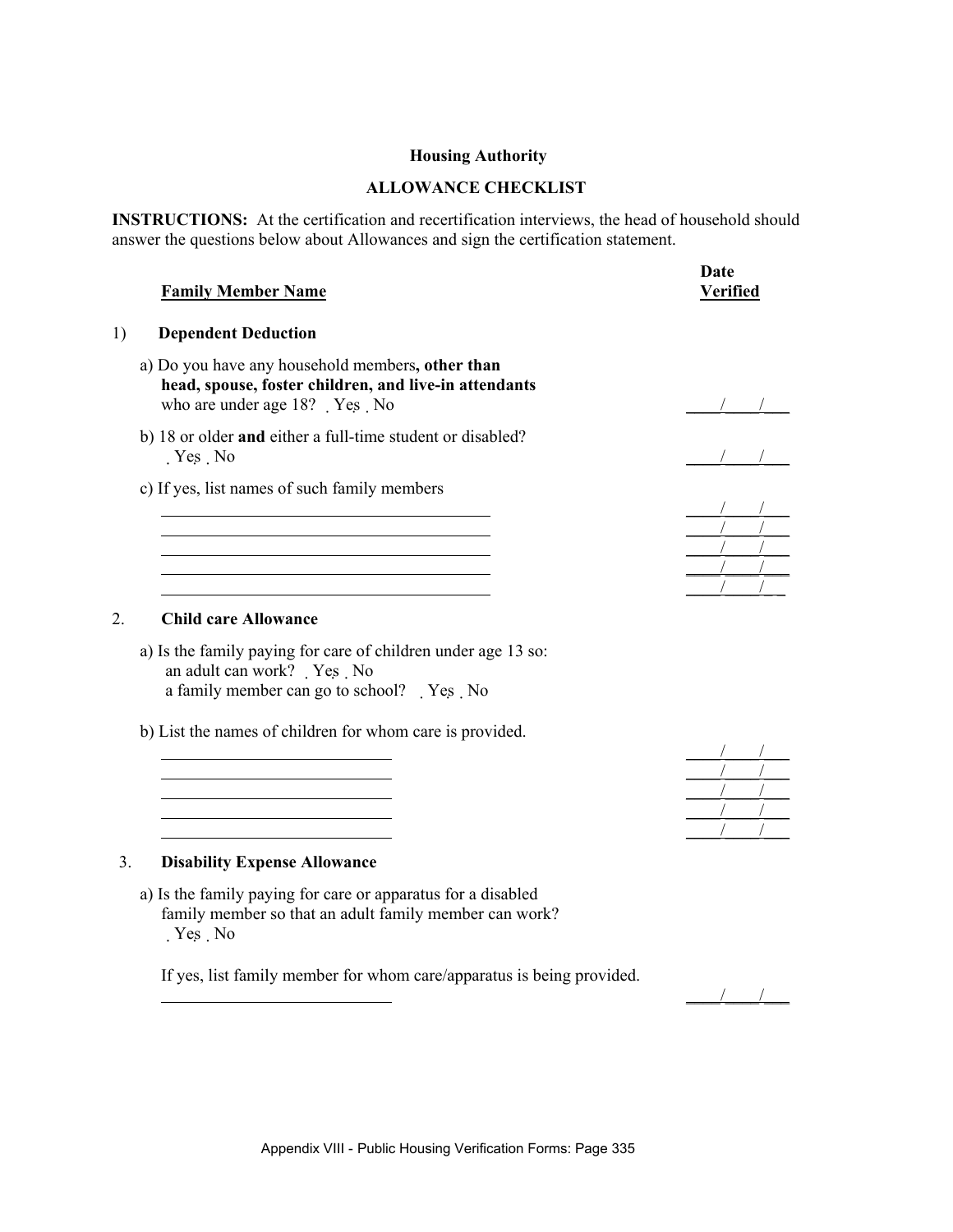**Date** 

#### **Family Member Name Community Community Community Community Community Community Community Community Community Community Community Community Community Community Community Community Community Community Community Community Co**

4. **Elderly/Disabled Household Allowance** Is the head, spouse or sole member of the household 62 or older or disabled? Yes No

If yes, list any members who are elderly or disabled.

 $\frac{1}{2}$  ,  $\frac{1}{2}$  ,  $\frac{1}{2}$  ,  $\frac{1}{2}$  ,  $\frac{1}{2}$  ,  $\frac{1}{2}$  ,  $\frac{1}{2}$  ,  $\frac{1}{2}$  ,  $\frac{1}{2}$  $\overline{\phantom{a}}$   $\overline{\phantom{a}}$   $\overline{\phantom{a}}$   $\overline{\phantom{a}}$   $\overline{\phantom{a}}$   $\overline{\phantom{a}}$   $\overline{\phantom{a}}$   $\overline{\phantom{a}}$   $\overline{\phantom{a}}$   $\overline{\phantom{a}}$   $\overline{\phantom{a}}$   $\overline{\phantom{a}}$   $\overline{\phantom{a}}$   $\overline{\phantom{a}}$   $\overline{\phantom{a}}$   $\overline{\phantom{a}}$   $\overline{\phantom{a}}$   $\overline{\phantom{a}}$   $\overline{\$ 

### 5. **Medical Expenses Allowance** Is the head, spouse or sole member of the household at least 62 or disabled? Yes No

Does the household expect unreimbursed medical expenses for the 12 months to be covered by the certification? Yes No

If Yes, list the household member(s) with unreimbursed medical expenses:

#### **Note: List any optional PHA deductions here**

 $\overline{a}$ 

# **Tenant's Certification**

I hereby certify that I have answered the questions on this checklist truthfully and that I qualify for the allowances claimed on this form.

> Head of Household's name Head of Household's signature PHA witness

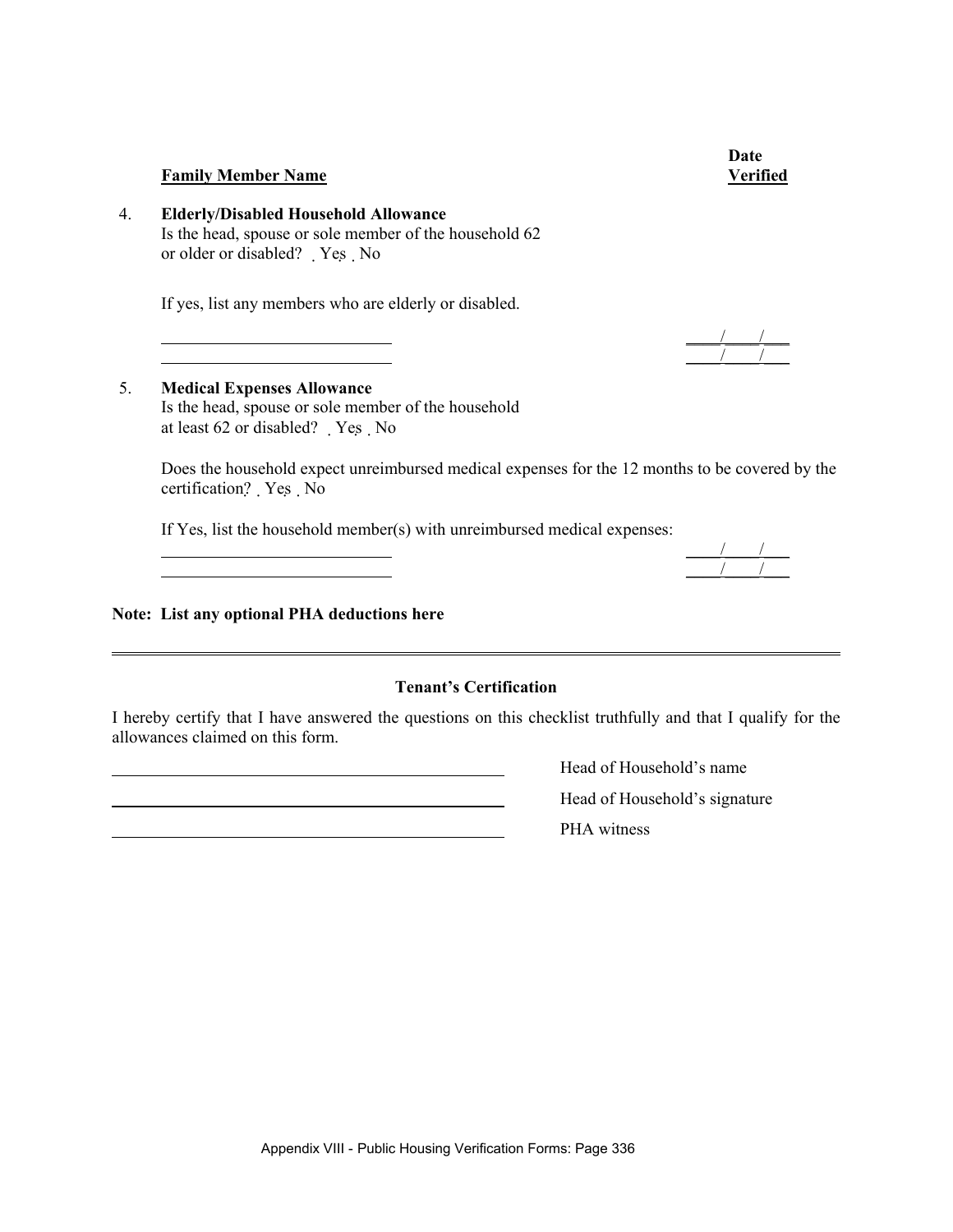#### **Housing Authority**

#### **ADJUSTED INCOME WORKSHEET**

### 1. **Annual Income (From Annual Income Worksheet)**

### 2. **Dependent Deduction**

(a) Enter the number of family members other than head, spouse, foster children and live-in aids who are either: under 18, or 18 or older and either a full-time student, or disabled.

**(b) 2a x \$480 = Dependent Deduction.**

#### 3. **Child care Expenses**

Г

- (a) Enter the cost of care for family members under age 13 paid so that either an adult family member can work, or further his/her education.
- (b) Is an adult being freed to work by the care? If yes, enter the employment income made possible by the care. Otherwise, enter zero.

 **Child care allowance.** Enter 3a, but never greater than 3b for families where child care has enabled an adult to work.

4. **Disability Expense Allowance**. Answer the two questions below to determine whether you must compute these amounts.

| $\int$ (a) Does the family include | $\vert$ (b) Will the family be paying for care or apparatus for a |
|------------------------------------|-------------------------------------------------------------------|
| a disabled individual?             | disabled family member so that someone in the family can          |
| Yes No                             | earn income in the next 12 months? Yes No                         |

Complete 4(c) through 4(f) **only if you answered both 4(a) and 4(b) "YES."** Otherwise, leave 4(c) through 4(f) blank and go on to item 5.

- (c) Enter the total of verified, unreimbursed, care/apparatus expenses the family will be paying for disabled members so an adult family member can work.
- (d)  $3\%$  of Annual Income. (.03 x Line 1.)
- (e) Enter employment income made possible by the care/apparatus.
	- **(f) Disability Expense Allowance.** Enter 4c minus 4d**, BUT NEVER MORE THAN** 4e. If 4c minus 4d is less than or equal to zero, enter zero.
- 5. **Medical Expenses**: Complete item 5 only if head or spouse is elderly or has a disability
	- (a) Enter total, verified, unreimbursed medical expenses for the next 12 months.
	- (b)  $3\%$  of Annual Income. (.03 x Line 1)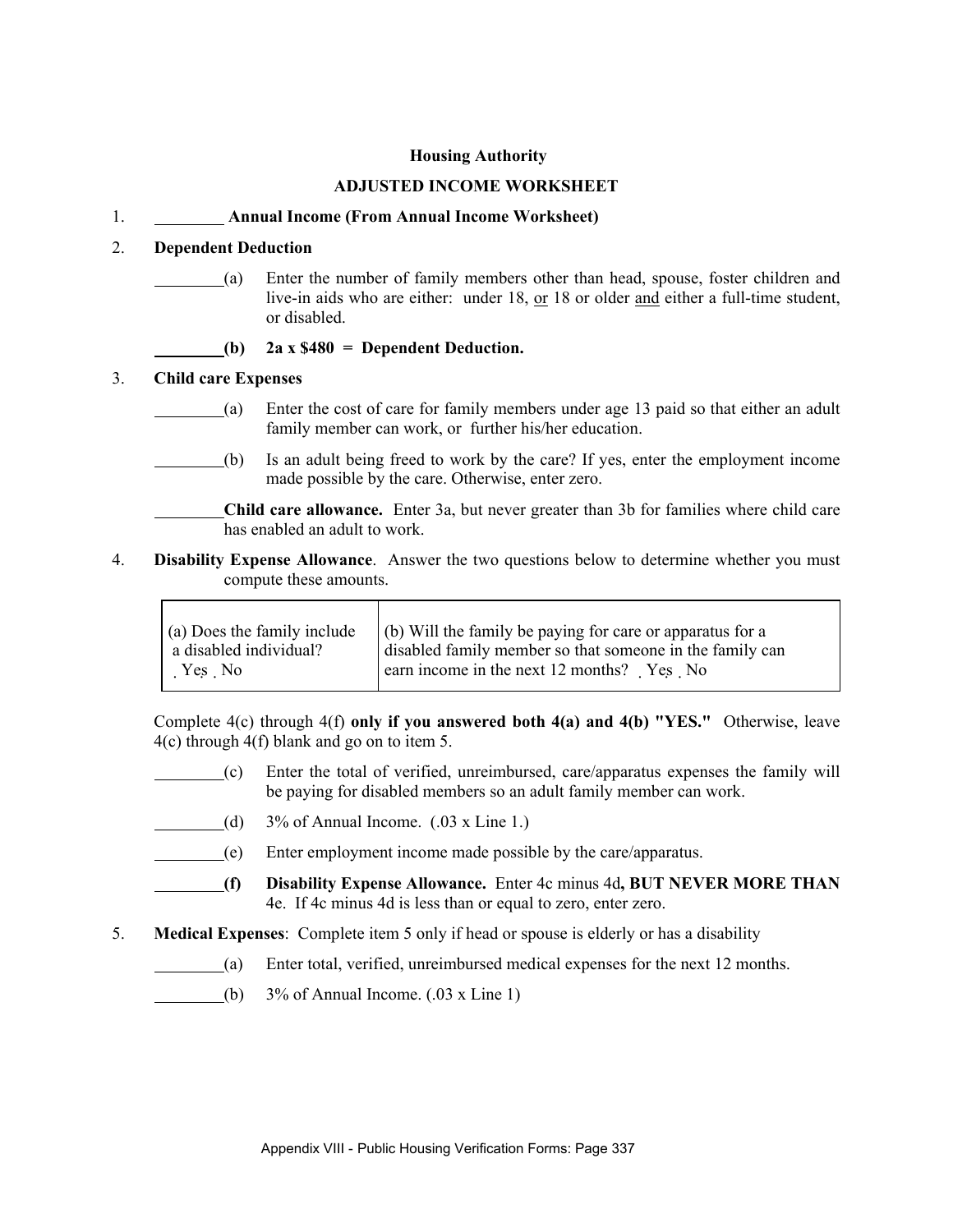|                | (c)          | Medical Expense Allowance. Check the applicable statement and complete the<br>appropriate calculation. ONLY ONE STATEMENT WILL APPLY. |
|----------------|--------------|---------------------------------------------------------------------------------------------------------------------------------------|
|                |              | $\int$ If 4(c) through 4(f) are blank: 5(a) minus 5(b) =                                                                              |
|                |              | If 4(c) is less than 4(d): $[4(c) + 5(a)]$ minus 5B =                                                                                 |
|                |              | If 4(c) is greater than or equal to 4(d): $5A =$                                                                                      |
| 6.             | <b>\$400</b> | <b>Elderly/Disabled Household Allowance.</b> (Head or spouse is elderly or has a<br>disability)                                       |
| 7 <sub>1</sub> |              | Total Allowances. $2b + 3c + 4f + 5c + 6 + 7 =$ Total Allowances.                                                                     |
| 8.             |              | Adjusted Income. Line 1 minus Line 7 equals Adjusted Income.                                                                          |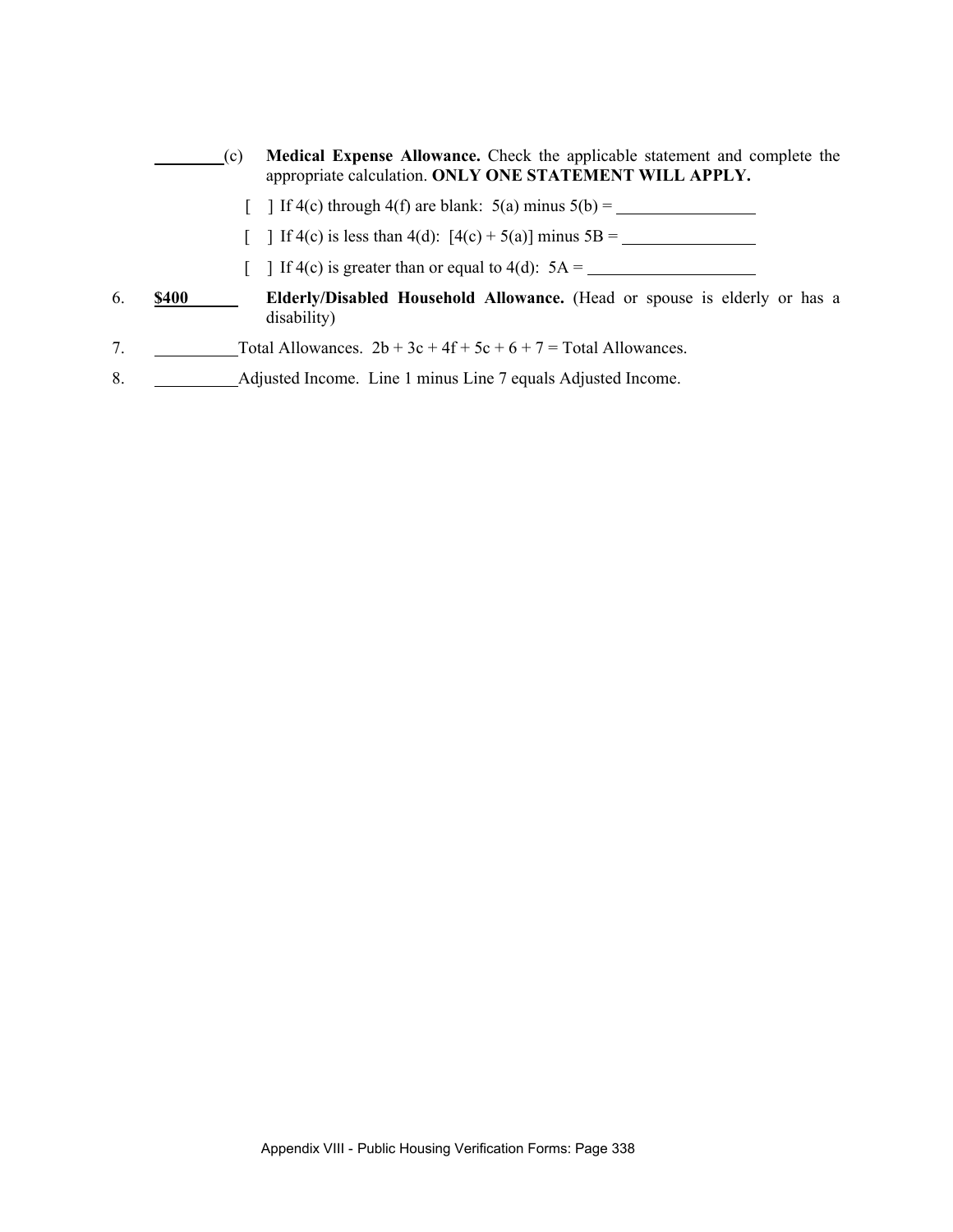### **RENT CALCULATION WORKSHEET (Non-welfare rent state)**

Expressed verbally, the current public housing income-based rent formula is:

- Total Tenant Payment is the greatest of 10% of Monthly Income, or 30% of Adjusted Monthly Income,
- but never less than the Minimum Rent (\$50)

#### **The worksheet below performs this operation.**

- 1. \_\_\_\_\_\_\_\_\_ **Enter Annual Income divided by 12** (from the Annual Income Worksheet). This is Monthly Income.
- 2. \_\_\_\_\_\_\_\_\_\_**Enter Adjusted Income divided by 12** (from the Adjusted income Worksheet). This is Monthly Adjusted Income .
- 3.  $\text{Enter} \# 1 \text{ times } .10. \text{ This is } 10\% \text{ of Monthly Income.}$
- 4. \_\_\_\_\_\_\_\_\_ Enter # 2 times .30. This is 30% of Adjusted Monthly Income.
- 5.  $\frac{\$}{\$}$  Enter Minimum Rent, if any, applicable to your PHA.

### **Calculating income-based rent**

- 6.  $\qquad \qquad$  Enter the **higher** of #3, or #4 This is the basic rent formula.
- 7.  $\_\_\_\_\_\_\_\$  Enter the **higher** of  $\# 5$  or  $\# 6$ . This ensures that no one pays less than the minimum rent. This is the Income-based Rent

#### **Choice of Rent**

- 8. Enter the income based rent from step 7
- 9. Enter the Flat rent for the Unit the Tenant will be occupying.
- 10. Enter the rent (# 8 or #9) chosen by the Tenant

### **Calculating Tenant Rent (Tenant-paid Utility Developments & Income-based Rent)**

- 11. Enter the utility allowance applicable to the unit being leased.
- 12. Subtract the utility allowance from the income-based rent **This is Tenant rent.**
- 13.\_\_\_\_\_\_\_\_\_\_ Enter the amount by which the Utility Allowance exceeds income-based rent, if applicable. This is the Utility Reimbursement.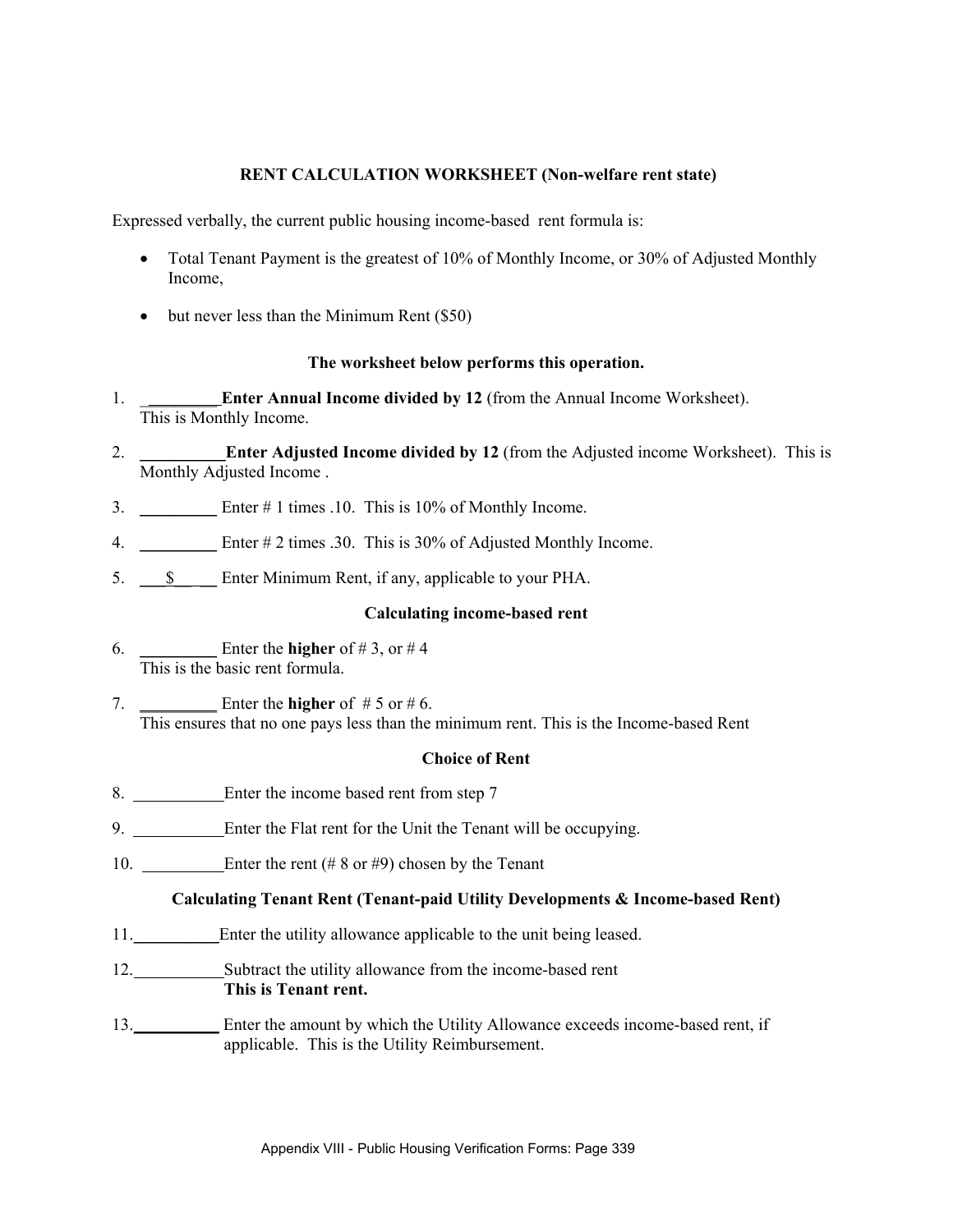### **Notice to all Applicants:**

#### **Reasonable Accommodations for Applicants with Disabilities**

The Housing Authority is a public agency that provides low rent housing to eligible families including families with children, elderly families, disabled families, and single people. PHA is not permitted to discriminate against applicants on the basis of their race, religion, sex, color, national origin, age, disability or familial status. In addition, PHA has a legal obligation to provide "reasonable accommodations" to applicants if they or any family members have a disability. A reasonable accommodation is a structural change a PHA can make to its units or common areas, or a modification of a rule, policy, procedure, or service, that will assist an otherwise eligible applicant or resident with a disability to make effective use of a PHA's programs. Examples of reasonable accommodations would include:

- Making alterations to a PHA unit so it could be used by a family member with a wheelchair;
- Adding or altering unit features so they may be used by a family member with a disability;
- Installing strobe type flashing light smoke detectors in an apartment for a family with a hearing impaired member;
- Permitting a family to have a large dog to assist a family member with a disability in a PHA family development where the size of dogs is usually limited;
- Making large type documents, Braille documents, cassettes or a reader available to an applicant with a vision impairment during the application process;
- Making a sign language interpreter available to an applicant with a hearing impairment during the interview or meetings with PHA staff;
- Permitting an outside agency or individual to assist an applicant with a disability to meet the PHA's applicant screening criteria.

An applicant family that has a member with a disability must still be able to meet essential obligations of tenancy. They must be able to pay rent, to care for their apartment, to report required information to the Housing Authority, to avoid disturbing their neighbors, etc., but there is no requirement that they be able to do these things without assistance.

If you or a member of your family have a disability and think you might need or want a reasonable accommodation, you may request it at any time in the application process or at any time you need an accommodation. This is up to you. If you would prefer not to discuss your situation with the housing authority, that is your right.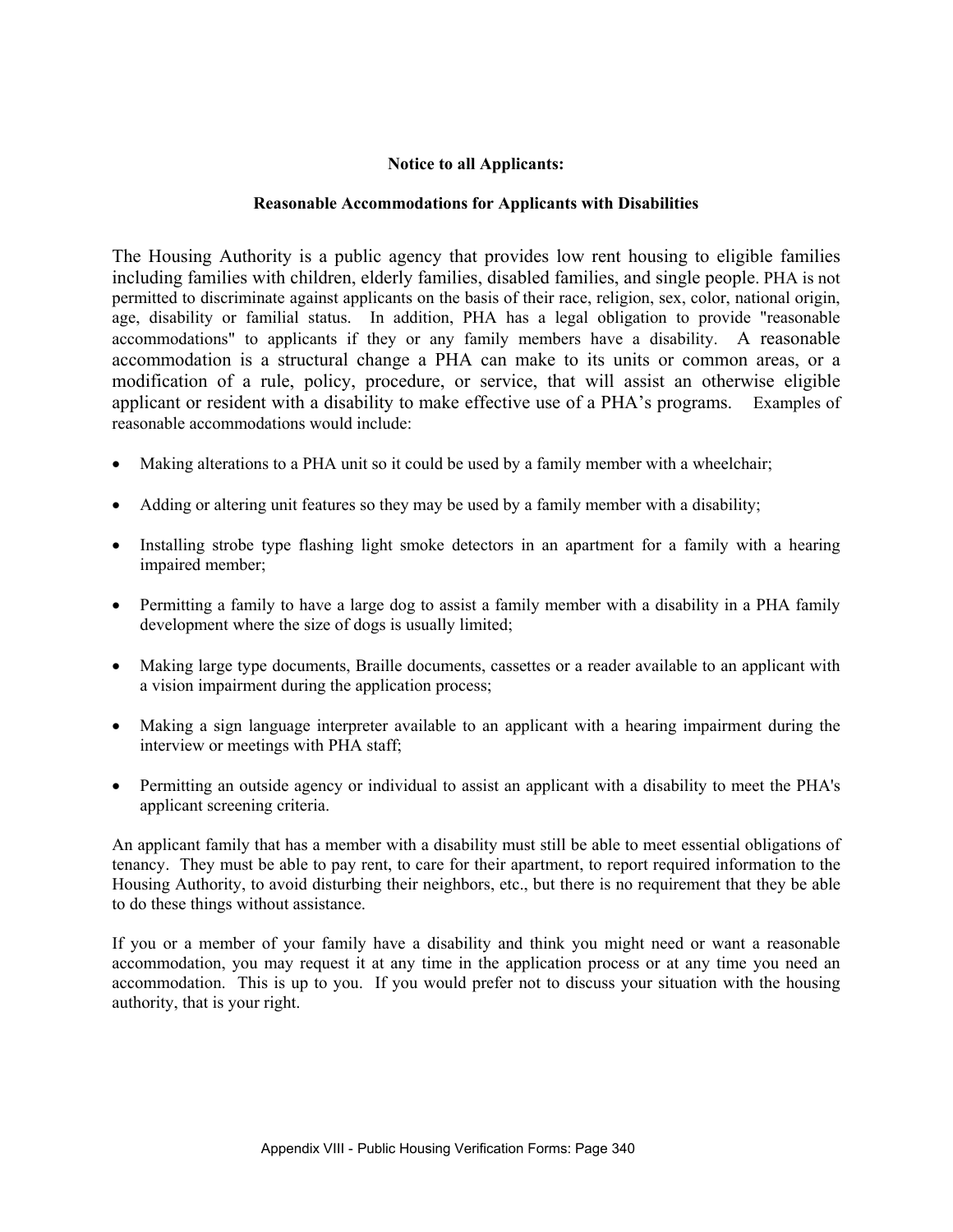### **SPECIAL UNIT REQUIREMENT(S) QUESTIONNAIRE**

This questionnaire is to be administered to every applicant for public housing at the Housing Authority. It is used to determine whether an applicant family needs special features in their housing unit. The need for special adaptations must be verified in order to assure that the limited number of units with special features go to families that actually need the features.

| Applicant Name         | File |  |
|------------------------|------|--|
| Interview Conducted By | Date |  |

1. Will you, or any member of your family require any of the following:

| A separate bedroom<br>A barrier-free apartment | Unit for Vision-Impaired<br>Unit for Hearing-Impaired |  |
|------------------------------------------------|-------------------------------------------------------|--|
| One-level unit                                 | Bedroom & Bath on 1st floor                           |  |
| Other modifications to unit                    | Extra Bedroom                                         |  |
| <b>Live In Attendant</b>                       |                                                       |  |

- 2. Can you and all family members use the stairs unassisted? Yes No If No, please indicate how the PHA should accommodate your family:
- 3. Will you or any of your family members need a live-in aide to assist you? Yes No If Yes, please explain
- 4. If you checked any of the above listed categories of units, please explain exactly what you need to accommodate your situation. Attach additional sheets if needed.

**\_\_\_**\_\_\_\_\_\_\_\_\_\_\_\_\_\_\_\_\_\_\_\_\_\_\_\_\_\_\_\_\_\_\_\_\_\_\_\_\_\_\_\_\_\_\_\_\_\_\_\_\_\_\_\_\_\_\_\_\_\_\_\_\_\_\_\_\_\_\_\_\_\_\_\_\_\_\_\_\_\_

5. What is the name of the family member needing the features identified above?  $\mathcal{L}_\text{max} = \frac{1}{2} \sum_{i=1}^n \mathcal{L}_i \mathcal{L}_i + \frac{1}{2} \sum_{i=1}^n \mathcal{L}_i \mathcal{L}_i + \frac{1}{2} \sum_{i=1}^n \mathcal{L}_i \mathcal{L}_i + \frac{1}{2} \sum_{i=1}^n \mathcal{L}_i \mathcal{L}_i + \frac{1}{2} \sum_{i=1}^n \mathcal{L}_i \mathcal{L}_i + \frac{1}{2} \sum_{i=1}^n \mathcal{L}_i \mathcal{L}_i + \frac{1}{2} \sum_{i=1}^n \mathcal{L}_$ 

 $\mathcal{L}_\text{max} = \mathcal{L}_\text{max} = \mathcal{L}_\text{max} = \mathcal{L}_\text{max} = \mathcal{L}_\text{max} = \mathcal{L}_\text{max} = \mathcal{L}_\text{max} = \mathcal{L}_\text{max} = \mathcal{L}_\text{max} = \mathcal{L}_\text{max} = \mathcal{L}_\text{max} = \mathcal{L}_\text{max} = \mathcal{L}_\text{max} = \mathcal{L}_\text{max} = \mathcal{L}_\text{max} = \mathcal{L}_\text{max} = \mathcal{L}_\text{max} = \mathcal{L}_\text{max} = \mathcal{$ 

\_\_\_\_\_\_\_\_\_\_\_\_\_\_\_\_\_\_\_\_\_\_\_\_\_\_\_\_\_\_\_\_\_\_\_\_\_\_\_\_\_\_\_\_\_\_\_\_\_\_\_\_\_\_\_\_\_\_\_\_\_\_ \_ \_\_

Whom should we contact to verify your need for a special apartment?

Name\_\_\_\_\_\_\_\_\_\_\_\_\_\_\_\_\_\_\_\_\_\_\_\_\_\_\_\_\_

Address\_\_\_\_\_\_\_\_\_\_\_\_ Phone #\_\_\_\_\_\_\_ \_\_\_\_\_\_

Applicant Signature Date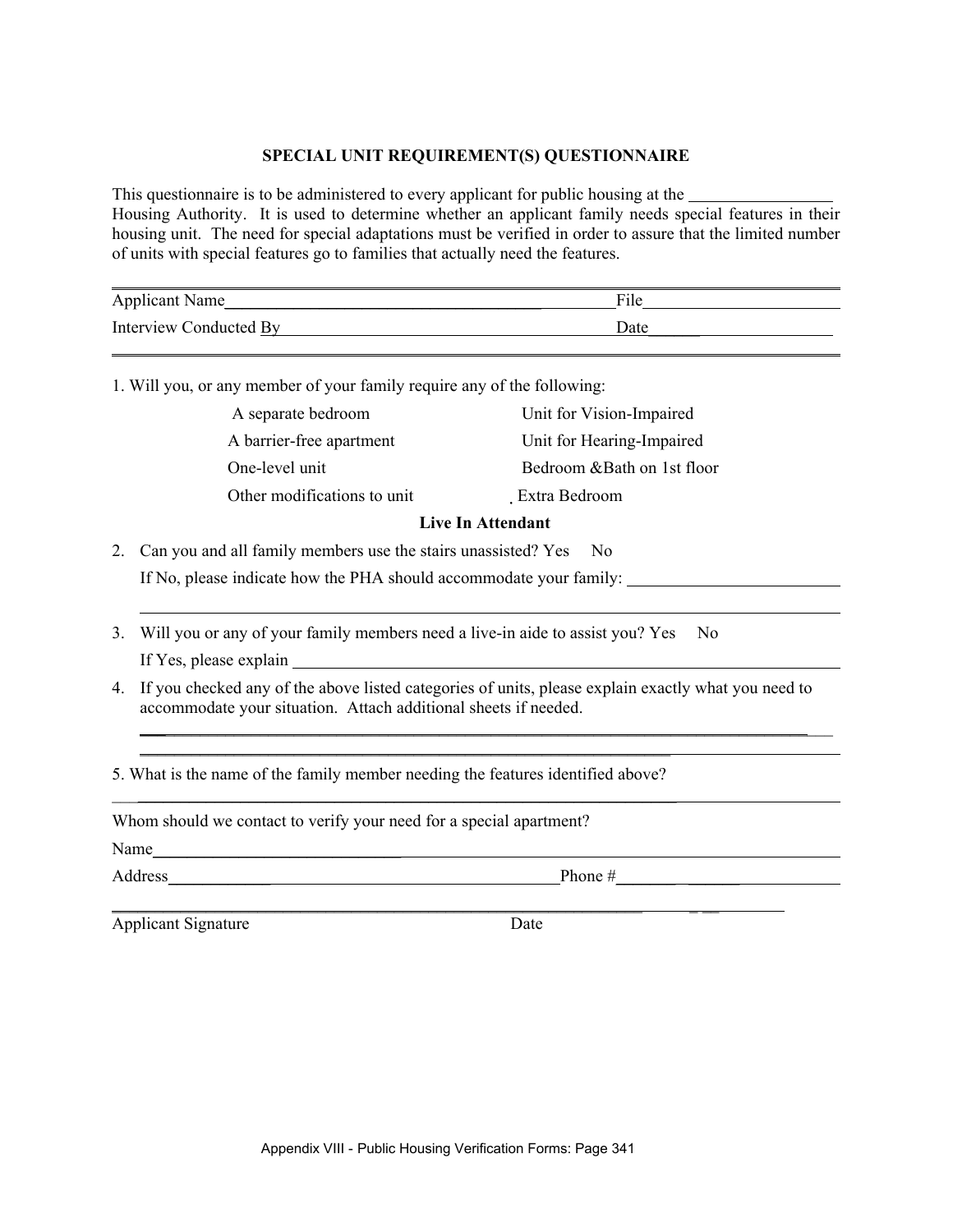#### **VERIFICATION OF NEED FOR UNIT WITH SPECIAL FEATURES**

| Name  | Date |
|-------|------|
| . ບບບ | ж.   |

Dear Sir/Madam:

l

l

The above-named person is applying for admission to public housing and has expressed a need for either a unit with the special features, or a live-in aide. The applicant has named you as a person who can verify the need for the features/aide. Indicate whether, in your professional judgment, the applicant needs the above features in an apartment, or needs the services of a live-in-attendant as a reasonable accommodation to a disability. If you have any questions, please call me at \_\_\_\_\_. Your prompt return of this form in the attached stamped, self-addressed envelope would expedite processing.

| Sincerely; $\overline{\phantom{a}}$ |                                                     |                            |  |  |
|-------------------------------------|-----------------------------------------------------|----------------------------|--|--|
| Name                                | Signature                                           |                            |  |  |
|                                     | 1. Name of family member with special housing need: |                            |  |  |
| 2. Nature of $need(s)$ :            |                                                     |                            |  |  |
|                                     | <b>Special Unit:</b>                                |                            |  |  |
|                                     | A separate bedroom                                  | Unit for Vision-Impaired   |  |  |
|                                     | A barrier-free apartment                            | Unit for Hearing-Impaired  |  |  |
|                                     | One-level unit                                      | Bedroom &Bath on 1st floor |  |  |
|                                     | Other modifications to unit                         | Extra Bedroom              |  |  |
|                                     |                                                     | <b>Live In Attendant</b>   |  |  |

3. Verification and explanation of need(s): Please do not provide any information about the nature or extent of the applicant's disability. Simply indicate whether, in your professional judgment, the applicant needs the above feature in an apartment:

| 4. Name of person providing verification |                                                           | Signature : |
|------------------------------------------|-----------------------------------------------------------|-------------|
|                                          |                                                           |             |
|                                          | <b>Date</b>                                               |             |
|                                          |                                                           |             |
|                                          | hereby authorize the release of the requested information |             |
| $Sigma_$                                 | Date                                                      |             |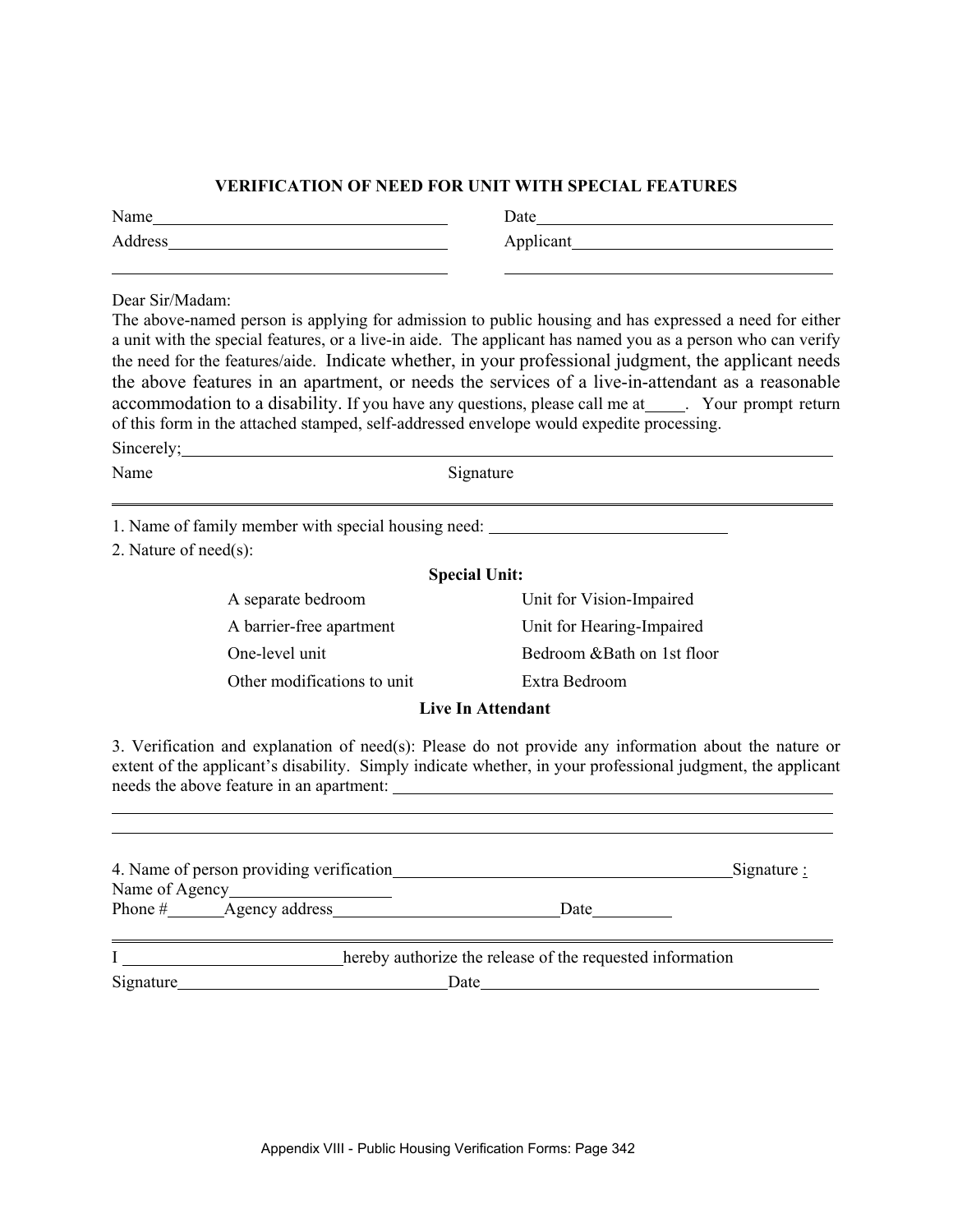# **Verification of Income from Employment**

| Re.                                                                                                                                                                                                                            | Social Security $#$                                                                                                                                                                                                                                                                                                   |
|--------------------------------------------------------------------------------------------------------------------------------------------------------------------------------------------------------------------------------|-----------------------------------------------------------------------------------------------------------------------------------------------------------------------------------------------------------------------------------------------------------------------------------------------------------------------|
| Dear Sir/Madam;                                                                                                                                                                                                                |                                                                                                                                                                                                                                                                                                                       |
| and rent, and pledge to keep the data in strict confidence.                                                                                                                                                                    | We are required to verify the incomes of all family members living in or applying for public housing or<br>Section 8 housing. We ask your cooperation by supplying the information requested below about the<br>referenced person. We will use any information you provide only to determine the family's eligibility |
|                                                                                                                                                                                                                                | We would greatly appreciate your prompt return of this letter. A self-addressed, stamped return envelope<br>is enclosed. Note that the person referenced has authorized your release of the information. If you have                                                                                                  |
| Sincerely: 2000 and 2000 and 2000 and 2000 and 2000 and 2000 and 2000 and 2000 and 2000 and 2000 and 2000 and 2000 and 2000 and 2000 and 2000 and 2000 and 2000 and 2000 and 2000 and 2000 and 2000 and 2000 and 2000 and 2000 |                                                                                                                                                                                                                                                                                                                       |
|                                                                                                                                                                                                                                | 1. Employed Since: 2. Job Title: 2. Job Title:                                                                                                                                                                                                                                                                        |
|                                                                                                                                                                                                                                | 3. Salary, Base Pay Rate: \$____________ per hour \$___________ per week \$_________ per month                                                                                                                                                                                                                        |
|                                                                                                                                                                                                                                | 4. Average hours worked at Base Pay Rate: hrs/week, or hrs/month in year.                                                                                                                                                                                                                                             |
|                                                                                                                                                                                                                                | 5. Is this person likely to get Overtime? Yes No If yes, Overtime Pay Rate \$                                                                                                                                                                                                                                         |
|                                                                                                                                                                                                                                | 6. Average number of Overtime hours expected during the next 12 months: _______ Hrs/Month                                                                                                                                                                                                                             |
|                                                                                                                                                                                                                                | 7. Any other compensation not listed above? Please specify for commissions, bonuses, tips, etc.?                                                                                                                                                                                                                      |
|                                                                                                                                                                                                                                |                                                                                                                                                                                                                                                                                                                       |
|                                                                                                                                                                                                                                | 8. Is pay received for vacation? Yes No If yes, number of days/year:                                                                                                                                                                                                                                                  |
|                                                                                                                                                                                                                                | 9. Total Base Pay Earnings for last 12 months: \$________________________________                                                                                                                                                                                                                                     |
|                                                                                                                                                                                                                                | 10. Total Overtime Earnings for the last 12 months: & ___________________________                                                                                                                                                                                                                                     |
|                                                                                                                                                                                                                                | Firm Name: <u>Name:</u> Address:                                                                                                                                                                                                                                                                                      |
|                                                                                                                                                                                                                                | Name of Person Completing this Form: Date: Date:                                                                                                                                                                                                                                                                      |
|                                                                                                                                                                                                                                |                                                                                                                                                                                                                                                                                                                       |
| <b>Applicant/Tenant Release</b>                                                                                                                                                                                                |                                                                                                                                                                                                                                                                                                                       |
|                                                                                                                                                                                                                                | I hereby authorize the release of the requested information.                                                                                                                                                                                                                                                          |
| Signature                                                                                                                                                                                                                      | Date                                                                                                                                                                                                                                                                                                                  |
|                                                                                                                                                                                                                                |                                                                                                                                                                                                                                                                                                                       |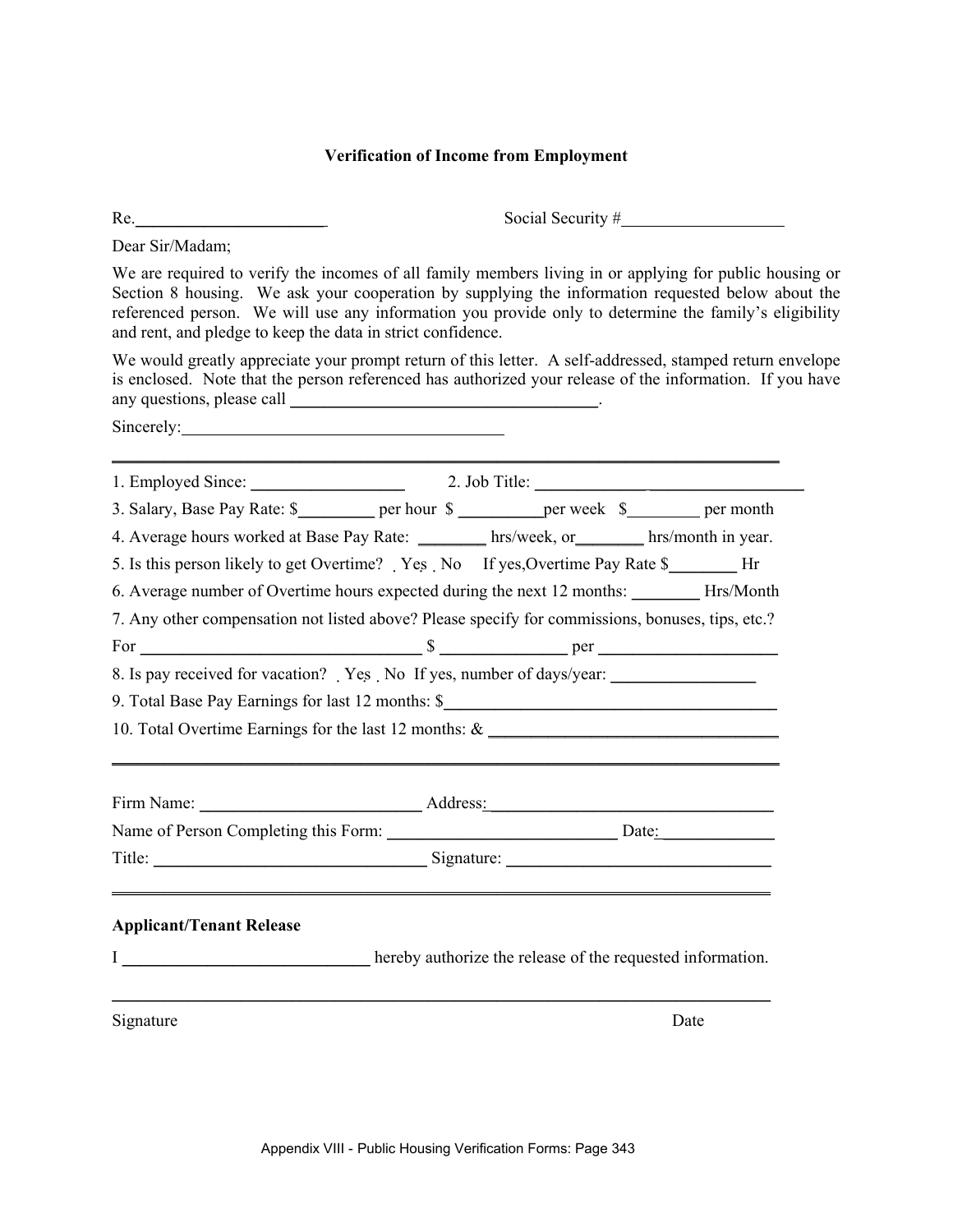### **Verification of Receipt of Public Assistance Income**

Re. Social Security #

Dear Sir/Madam;

We are required to verify the incomes of all family members living in or applying for public housing or Section 8 housing. We ask your cooperation by supplying the information requested below about the referenced person. We will use any information you provide only to determine the family's eligibility and rent, and pledge to keep the data in strict confidence.

We would greatly appreciate your prompt return of this letter. A self-addressed, stamped return envelope is enclosed. Note that the person referenced has authorized your release of the information. If you have any questions, please call  $\Box$ 

| Sincerely: <u>Contract of the Sincerely:</u> |                                                                                                                        |
|----------------------------------------------|------------------------------------------------------------------------------------------------------------------------|
|                                              |                                                                                                                        |
|                                              | \$ per Month                                                                                                           |
| Temporary Assistance to Needy Families       | $\frac{1}{2}$                                                                                                          |
| <b>General Assistance</b>                    | $\frac{\text{S}}{\text{S}}$                                                                                            |
|                                              | Amount specifically designated for shelter and utilities (if any)\$                                                    |
|                                              | $\frac{1}{2}$                                                                                                          |
| <b>TOTAL MONTHLY GRANT</b>                   | $\sim$                                                                                                                 |
|                                              | Total Amount of Public Assistance provided in the past 12 Months\$                                                     |
|                                              | <u> 1989 - Johann Stoff, deutscher Stoffen und der Stoffen und der Stoffen und der Stoffen und der Stoffen und der</u> |
|                                              |                                                                                                                        |
|                                              | Title: Signature: Signature:                                                                                           |
| <b>Applicant/Tenant Release</b>              | <u> 1989 - Johann Stoff, amerikansk politiker (d. 1989)</u>                                                            |
|                                              |                                                                                                                        |
| Signature                                    | Date                                                                                                                   |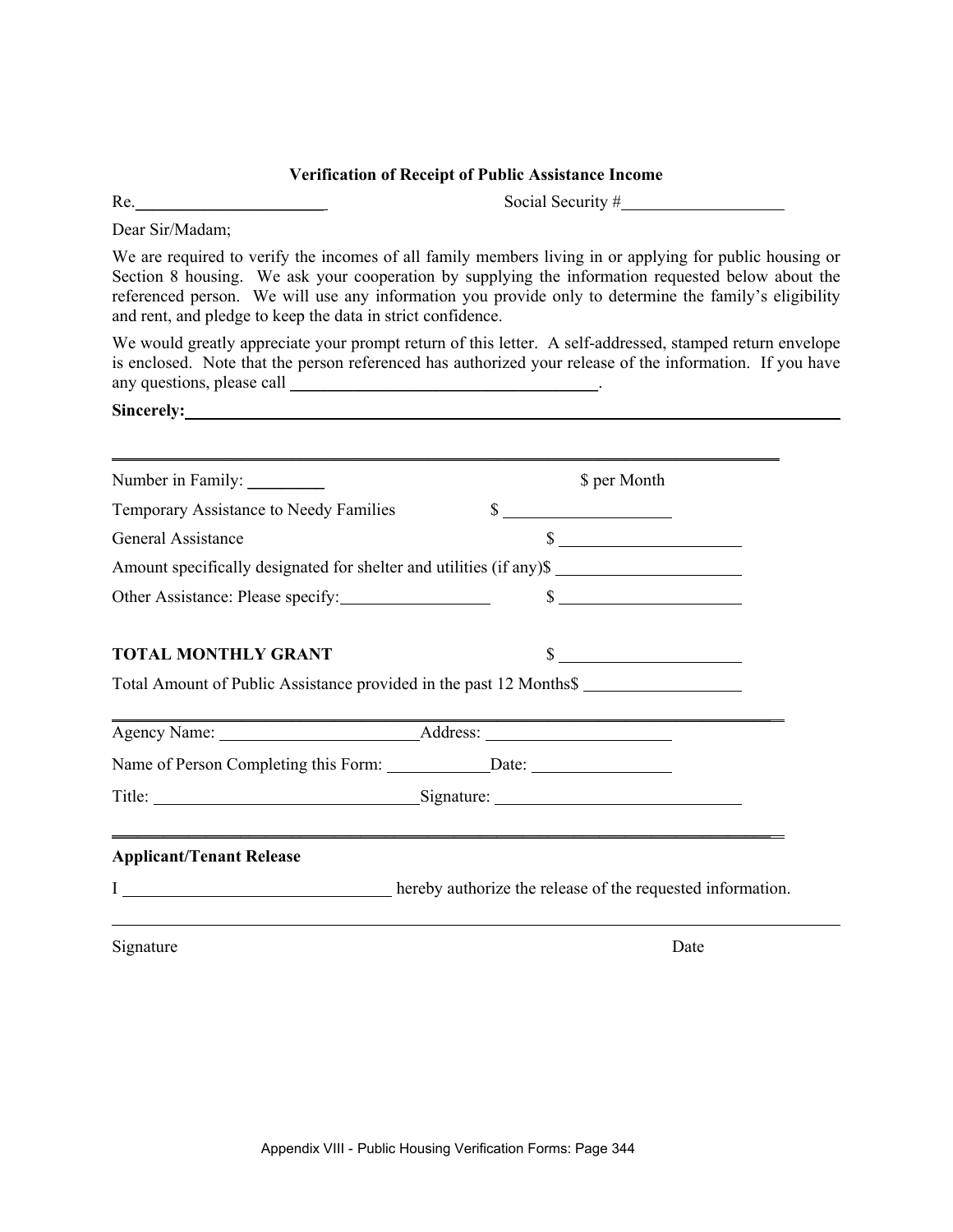### **Verification of Receipt of Social Security/SSI Income**

Re. Social Security #

Dear Sir/Madam;

We are required to verify the incomes of all family members living in or applying for public housing or Section 8 housing. We ask your cooperation by supplying the information requested below about the referenced person. We will use any information you provide only to determine the family's eligibility and rent, and pledge to keep the data in strict confidence.

We would greatly appreciate your prompt return of this letter. A self-addressed, stamped return envelope is enclosed. Note that the person referenced has authorized your release of the information. If you have any questions, please call \_\_\_\_\_\_\_\_\_\_\_\_\_\_\_\_\_\_\_\_\_\_\_\_\_\_\_\_\_\_\_\_\_\_\_\_.

Sincerely:

| 1. Gross Monthly Payment                                 | $\frac{\text{S}}{\text{S}}$                                                                                            |
|----------------------------------------------------------|------------------------------------------------------------------------------------------------------------------------|
| 2. Please check Type of Benefits Received by this family |                                                                                                                        |
|                                                          | (a) Social Security Retirement                                                                                         |
|                                                          | Disability                                                                                                             |
|                                                          | Widow(er)                                                                                                              |
|                                                          | Child(ren)                                                                                                             |
|                                                          | (B) Supplemental Security Income (Including State Supplement)                                                          |
|                                                          | Old Age                                                                                                                |
|                                                          | Disability                                                                                                             |
|                                                          | <b>Blind</b>                                                                                                           |
| 3. Monthly Medicare/Medicaid Deduction                   | $\frac{\text{S}}{\text{S}}$                                                                                            |
|                                                          |                                                                                                                        |
|                                                          |                                                                                                                        |
|                                                          | Title: Signature: Signature:                                                                                           |
| <b>Applicant/Tenant Release</b>                          | <u> 1989 - Andrea Santana, amerikana amerikana amerikana amerikana amerikana amerikana amerikana amerikana amerika</u> |
|                                                          | <b>Example 2018</b> Level 2 and 2 hereby authorize the release of the requested information.                           |
| Signature                                                | Date                                                                                                                   |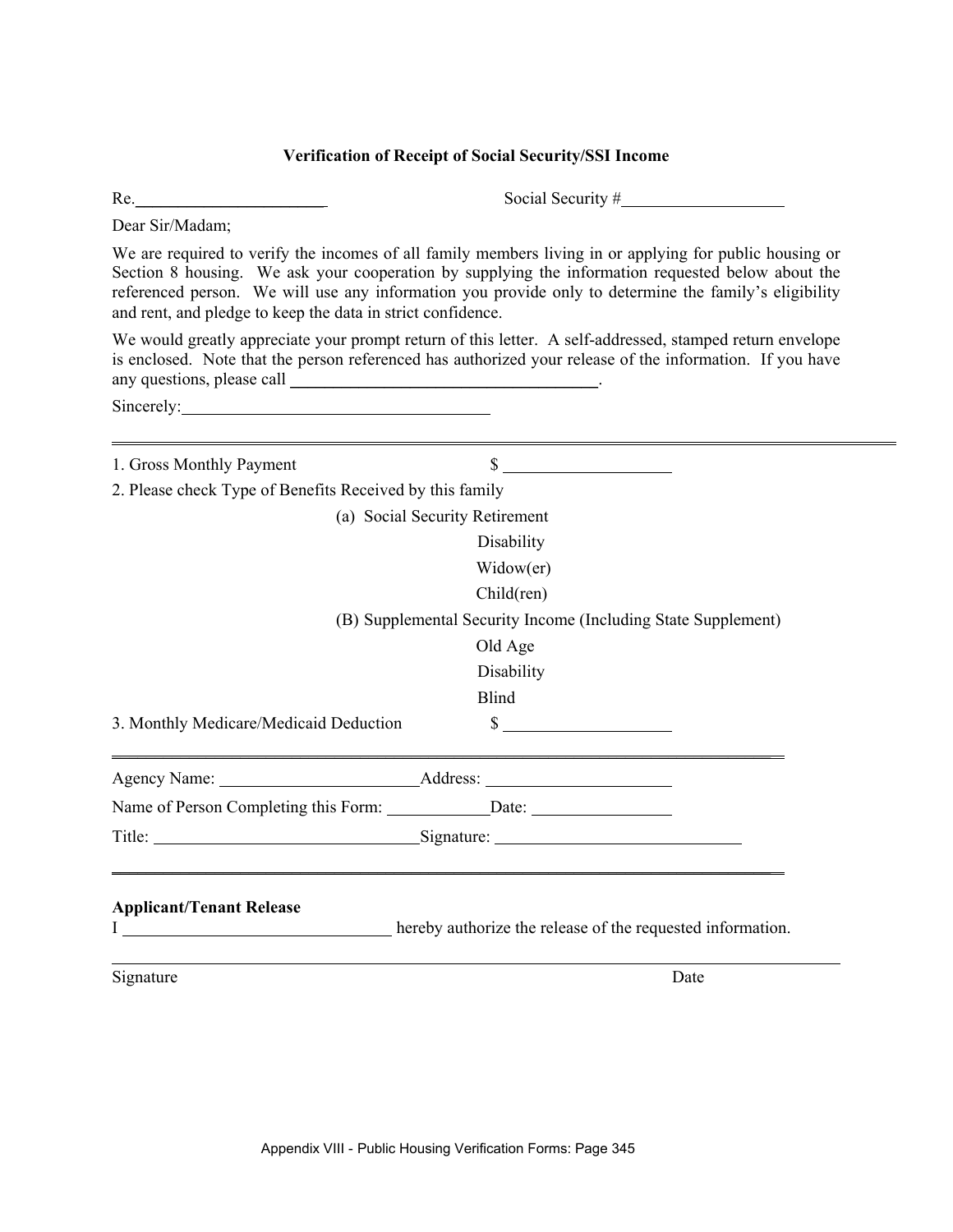#### **Verification of Receipt of Child Support Income**

Re. Social Security #

Dear Sir/Madam;

We are required to verify the incomes of all family members living in or applying for public housing or Section 8 housing. We ask your cooperation by supplying the information requested below about the referenced person. We will use any information you provide only to determine the family's eligibility and rent, and pledge to keep the data in strict confidence.

We would greatly appreciate your prompt return of this letter. A self-addressed, stamped return envelope is enclosed. Note that the person referenced has authorized your release of the information. If you have any questions, please call \_\_\_\_\_\_\_\_\_\_\_\_\_\_\_\_\_\_\_\_\_\_\_\_\_\_\_\_\_\_\_\_\_\_\_\_.

1 2.

 $\mathcal{L} = \{ \mathcal{L} = \{ \mathcal{L} = \{ \mathcal{L} = \mathcal{L} \} \mid \mathcal{L} = \{ \mathcal{L} = \{ \mathcal{L} = \mathcal{L} = \mathcal{L} = \mathcal{L} = \mathcal{L} = \mathcal{L} = \mathcal{L} = \mathcal{L} = \mathcal{L} = \mathcal{L} = \mathcal{L} = \mathcal{L} = \mathcal{L} = \mathcal{L} = \mathcal{L} = \mathcal{L} = \mathcal{L} = \mathcal{L} = \mathcal{L} = \mathcal{L} = \mathcal{L} = \mathcal{L} = \mathcal{$ 

Sincerely:

l

Number of children on whom support is paid :

Names of child(ren) on whom child support is paid:

Name(s) and Address(es) of person(s) paying child support:

Is Child Support Court Ordered? The Yes No

| Amount of Child Support Paid: \$ | per week, $\frac{1}{2}$ per month $\frac{1}{2}$ per year |  |
|----------------------------------|----------------------------------------------------------|--|

| Agency<br>Name: | Address: |  |
|-----------------|----------|--|

| Name of Person Completing this Form: | Date: |
|--------------------------------------|-------|

| Title: |            |  |
|--------|------------|--|
|        | Signature: |  |

### **Applicant/Tenant Release**

|  | hereby authorize the release of the requested information. |
|--|------------------------------------------------------------|
|  |                                                            |

 $\mathcal{L} = \{ \mathcal{L} = \{ \mathcal{L} = \mathcal{L} \} \cup \{ \mathcal{L} = \{ \mathcal{L} = \mathcal{L} \} \cup \{ \mathcal{L} = \{ \mathcal{L} = \mathcal{L} = \mathcal{L} \} \cup \{ \mathcal{L} = \{ \mathcal{L} = \mathcal{L} = \mathcal{L} = \mathcal{L} = \mathcal{L} \} \cup \{ \mathcal{L} = \{ \mathcal{L} = \mathcal{L} = \mathcal{L} = \mathcal{L} = \mathcal{L} = \mathcal{L} \} \cup \{ \mathcal{L} = \{ \mathcal{L}$ 

Signature Date by the Date of the Second Structure Date of the Date of the Date of the Date of the Date of the Date of the Date of the Date of the Date of the Date of the Date of the Date of the Date of the Date of the Dat

l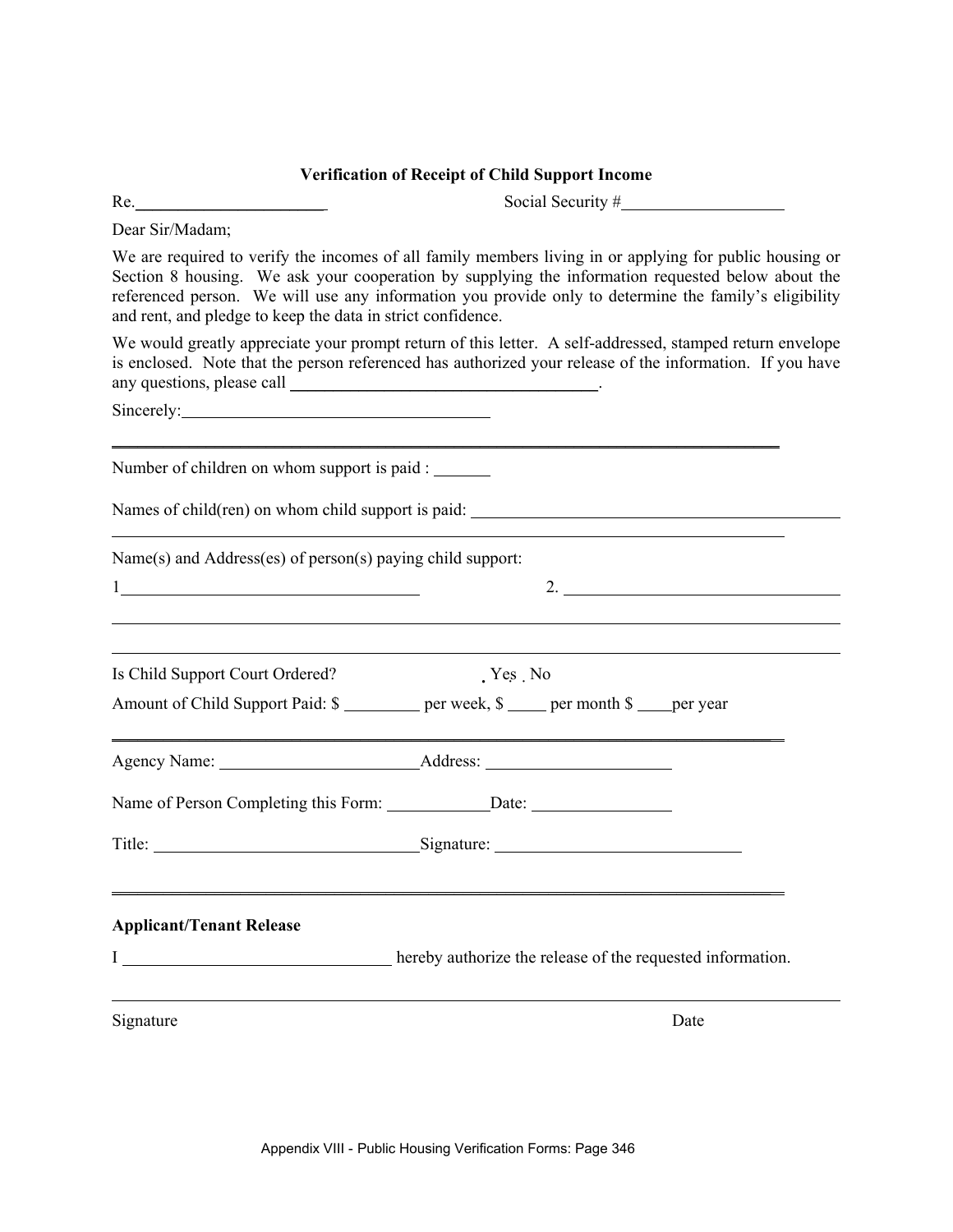# **Verification of Military Pay**

| Dear Sir/Madam;                                                                                                                                                                                                                                                                                                                                                                      |                                                                                                                       |         |
|--------------------------------------------------------------------------------------------------------------------------------------------------------------------------------------------------------------------------------------------------------------------------------------------------------------------------------------------------------------------------------------|-----------------------------------------------------------------------------------------------------------------------|---------|
| We are required to verify the incomes of all family members living in or applying for public housing or<br>Section 8 housing. We ask your cooperation by supplying the information requested below about the<br>referenced person. We will use any information you provide only to determine the family's eligibility<br>and rent, and pledge to keep the data in strict confidence. |                                                                                                                       |         |
| We would greatly appreciate your prompt return of this letter. A self-addressed, stamped return envelope<br>is enclosed. Note that the person referenced has authorized your release of the information. If you have                                                                                                                                                                 |                                                                                                                       |         |
| Sincerely:                                                                                                                                                                                                                                                                                                                                                                           |                                                                                                                       |         |
|                                                                                                                                                                                                                                                                                                                                                                                      | Years and ____________ Months of Service of Pay Purposes                                                              |         |
| <b>INCOME</b>                                                                                                                                                                                                                                                                                                                                                                        |                                                                                                                       |         |
| Base Pay and Longevity Pay                                                                                                                                                                                                                                                                                                                                                           | $\frac{\text{S}}{\text{S}}$                                                                                           |         |
| Proficiency Pay                                                                                                                                                                                                                                                                                                                                                                      | $\frac{\text{S}}{\text{S}}$                                                                                           |         |
| Sea and Foreign Duty Pay                                                                                                                                                                                                                                                                                                                                                             | $\sim$                                                                                                                |         |
| Hostile Fire Pay                                                                                                                                                                                                                                                                                                                                                                     | $\frac{\sqrt{2}}{2}$                                                                                                  |         |
| Subsistence Allowance                                                                                                                                                                                                                                                                                                                                                                | $\mathbb{S}$<br><u> 1990 - Andrea Station Books, amerikansk politik (d. 1980)</u>                                     |         |
|                                                                                                                                                                                                                                                                                                                                                                                      | Quarters Allowance (Government contribution only)                                                                     | $S_{-}$ |
| Number of Dependents claimed: ______________                                                                                                                                                                                                                                                                                                                                         |                                                                                                                       |         |
|                                                                                                                                                                                                                                                                                                                                                                                      |                                                                                                                       |         |
| TOTAL MONTHLY AMOUNT RECEIVED \$                                                                                                                                                                                                                                                                                                                                                     | <u> 1989 - Johann Stoff, deutscher Stoff, der Stoff, der Stoff, der Stoff, der Stoff, der Stoff, der Stoff, der S</u> |         |
|                                                                                                                                                                                                                                                                                                                                                                                      |                                                                                                                       |         |
|                                                                                                                                                                                                                                                                                                                                                                                      |                                                                                                                       |         |
| Title: Signature: Signature:                                                                                                                                                                                                                                                                                                                                                         |                                                                                                                       |         |
| <b>Applicant/Tenant Release</b>                                                                                                                                                                                                                                                                                                                                                      |                                                                                                                       |         |
| <u> 1980 - Johann Barn, mars eta bainar eta baina eta baina eta baina eta baina eta baina eta baina eta baina e</u>                                                                                                                                                                                                                                                                  | hereby authorize the release of the requested information.                                                            |         |
| Signature                                                                                                                                                                                                                                                                                                                                                                            |                                                                                                                       | Date    |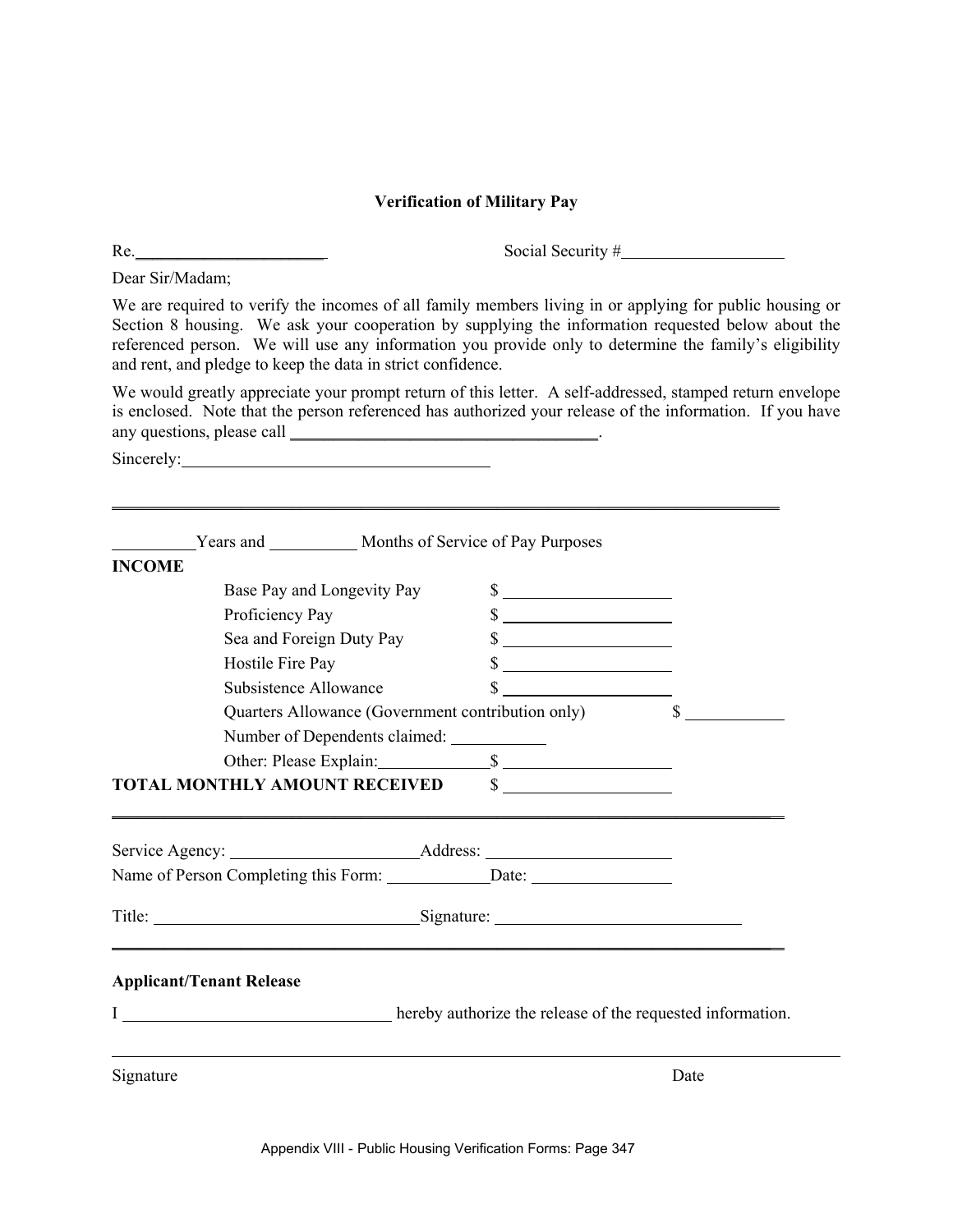# **Verification of Receipt of V.A. Benefits**

| Re Serial #: Serial #: Serial #: Serial #: Serial #: Serial #: Serial #: Serial #: Serial #: Serial #: Serial #: Serial #: Serial #: Serial #: Serial #: Serial #: Serial #: Serial #: Serial #: Serial #: Serial #: Serial #                                                                                                                                                                |                                                            |                             |
|----------------------------------------------------------------------------------------------------------------------------------------------------------------------------------------------------------------------------------------------------------------------------------------------------------------------------------------------------------------------------------------------|------------------------------------------------------------|-----------------------------|
| Social Security Number: Ins.Policy #: Pmt.Due Date: _____________________________                                                                                                                                                                                                                                                                                                            |                                                            |                             |
| Date of Birth: ____________WWI WWII Korea Vietnam Other: ________________________                                                                                                                                                                                                                                                                                                            |                                                            |                             |
| Dear Sir/Madam:                                                                                                                                                                                                                                                                                                                                                                              |                                                            |                             |
| Federal requirements oblige us to verify the incomes of families living in or applying for public housing<br>or Section 8 housing. We ask your cooperation in supplying the information requested below about the<br>referenced person. We will use the information you provide only to determine the family's eligibility and<br>rent, and pledge to keep all data in strictest confidence. |                                                            |                             |
| We would greatly appreciate your prompt return of this letter. A self-addressed, stamped envelope is<br>enclosed. Note that the person referenced has authorized your release of the information. If you have any                                                                                                                                                                            |                                                            |                             |
|                                                                                                                                                                                                                                                                                                                                                                                              |                                                            |                             |
|                                                                                                                                                                                                                                                                                                                                                                                              |                                                            |                             |
| 2. Allowance for Education or Training: School On-the-Job 5______________/ Month                                                                                                                                                                                                                                                                                                             |                                                            |                             |
| Tuition, Fees, Books, Equip. Etc. \$ ______________/Month Subsistence: \$ ______/Month                                                                                                                                                                                                                                                                                                       |                                                            |                             |
|                                                                                                                                                                                                                                                                                                                                                                                              |                                                            |                             |
| Name & Address of School/Training Institution: __________________________________                                                                                                                                                                                                                                                                                                            |                                                            |                             |
|                                                                                                                                                                                                                                                                                                                                                                                              |                                                            |                             |
| 3. Compensation:                                                                                                                                                                                                                                                                                                                                                                             |                                                            | $\frac{\sqrt{8}}{2}$ /Month |
| For Service-connected: Disability Death Dependency and Indemnity                                                                                                                                                                                                                                                                                                                             |                                                            |                             |
| Non-Service-connected pension: Disability Death Effective Date of Award:                                                                                                                                                                                                                                                                                                                     |                                                            |                             |
|                                                                                                                                                                                                                                                                                                                                                                                              |                                                            |                             |
|                                                                                                                                                                                                                                                                                                                                                                                              |                                                            |                             |
|                                                                                                                                                                                                                                                                                                                                                                                              |                                                            |                             |
| Signature:<br>Title:                                                                                                                                                                                                                                                                                                                                                                         |                                                            |                             |
| <b>Applicant/Tenant Release</b><br>Ι<br><u> 1989 - Johann Barn, mars ann an t-</u>                                                                                                                                                                                                                                                                                                           | hereby authorize the release of the requested information. |                             |
| Signature                                                                                                                                                                                                                                                                                                                                                                                    | Date                                                       |                             |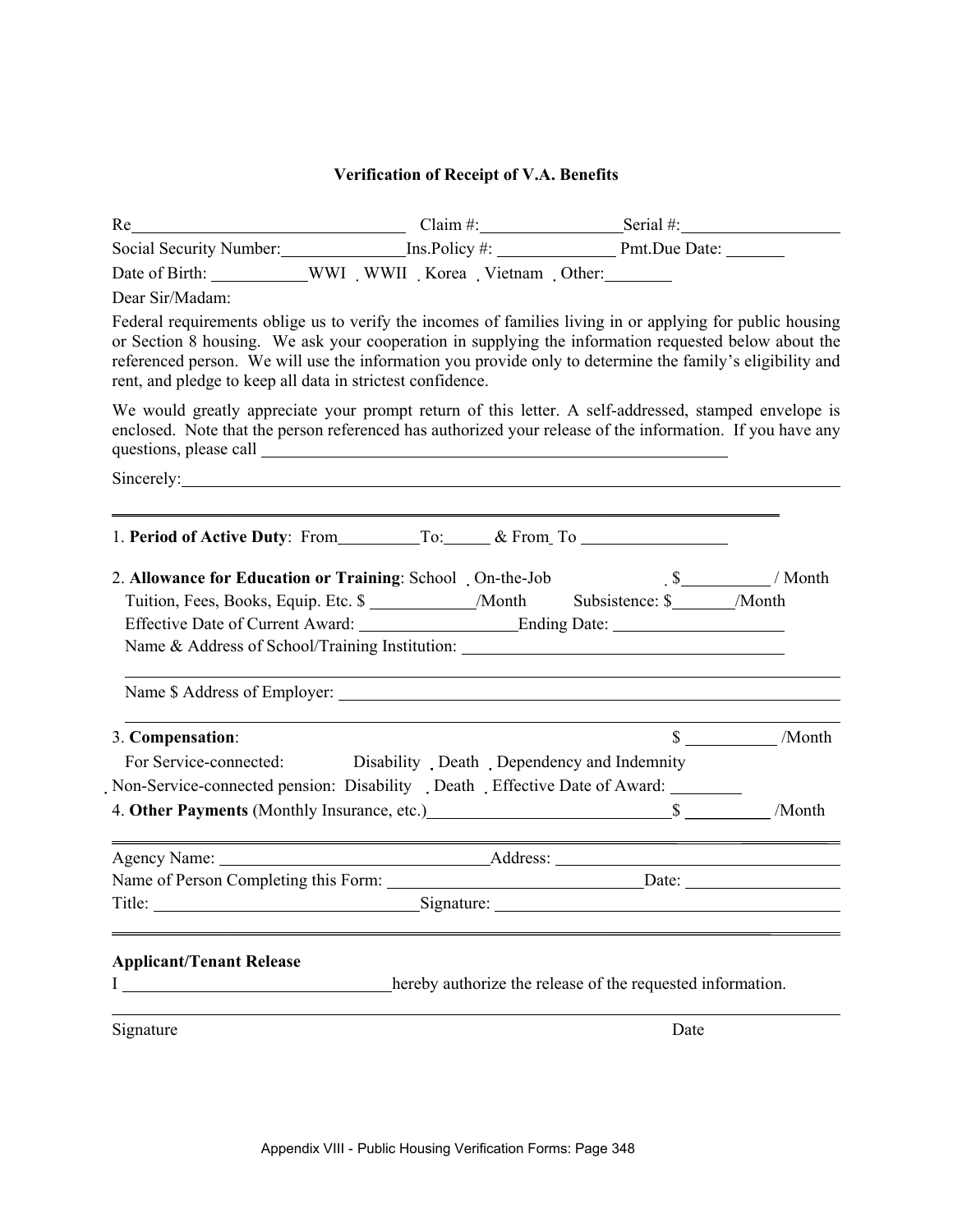### **Verification of Receipt of Unemployment Benefits**

 $Claim #$ 

Re. Construction of the Social Security #

Dear Sir/Madam;

We are required to verify the incomes of all family members living in or applying for public housing or Section 8 housing. We ask your cooperation by supplying the information requested below about the referenced person. We will use any information you provide only to determine the family's eligibility and rent, and pledge to keep the data in strict confidence.

We would greatly appreciate your prompt return of this letter. A self-addressed, stamped return envelope is enclosed. Note that the person referenced has authorized your release of the information. If you have any questions, please call \_\_\_\_\_\_\_\_\_\_\_\_\_\_\_\_\_\_\_\_\_\_\_\_\_\_\_\_\_\_\_\_\_\_\_\_.

Sincerely: 2000 and 2000 and 2000 and 2000 and 2000 and 2000 and 2000 and 2000 and 2000 and 2000 and 2000 and 2000 and 2000 and 2000 and 2000 and 2000 and 2000 and 2000 and 2000 and 2000 and 2000 and 2000 and 2000 and 2000

| Gross Weekly Payment:                                                          |          | $\mathbb{S}$  |
|--------------------------------------------------------------------------------|----------|---------------|
| Is Claimant eligible for further benefits?                                     | $Yes$ No |               |
| Date of Initial Payment:                                                       |          |               |
| <b>Duration of Benefits</b>                                                    |          |               |
| How many weeks of Benefits remaining?                                          |          |               |
| Amount of Benefits remaining?                                                  |          | $\frac{1}{2}$ |
| Termination date of Benefits is?                                               |          |               |
|                                                                                |          |               |
|                                                                                |          |               |
| Name of Person Completing this Form: Date: Date:                               |          |               |
| Title: Signature: Signature:                                                   |          |               |
|                                                                                |          |               |
| <b>Applicant/Tenant Release</b>                                                |          |               |
| <b>Example 2018</b> hereby authorize the release of the requested information. |          |               |
|                                                                                |          |               |
| Signature                                                                      | Date     |               |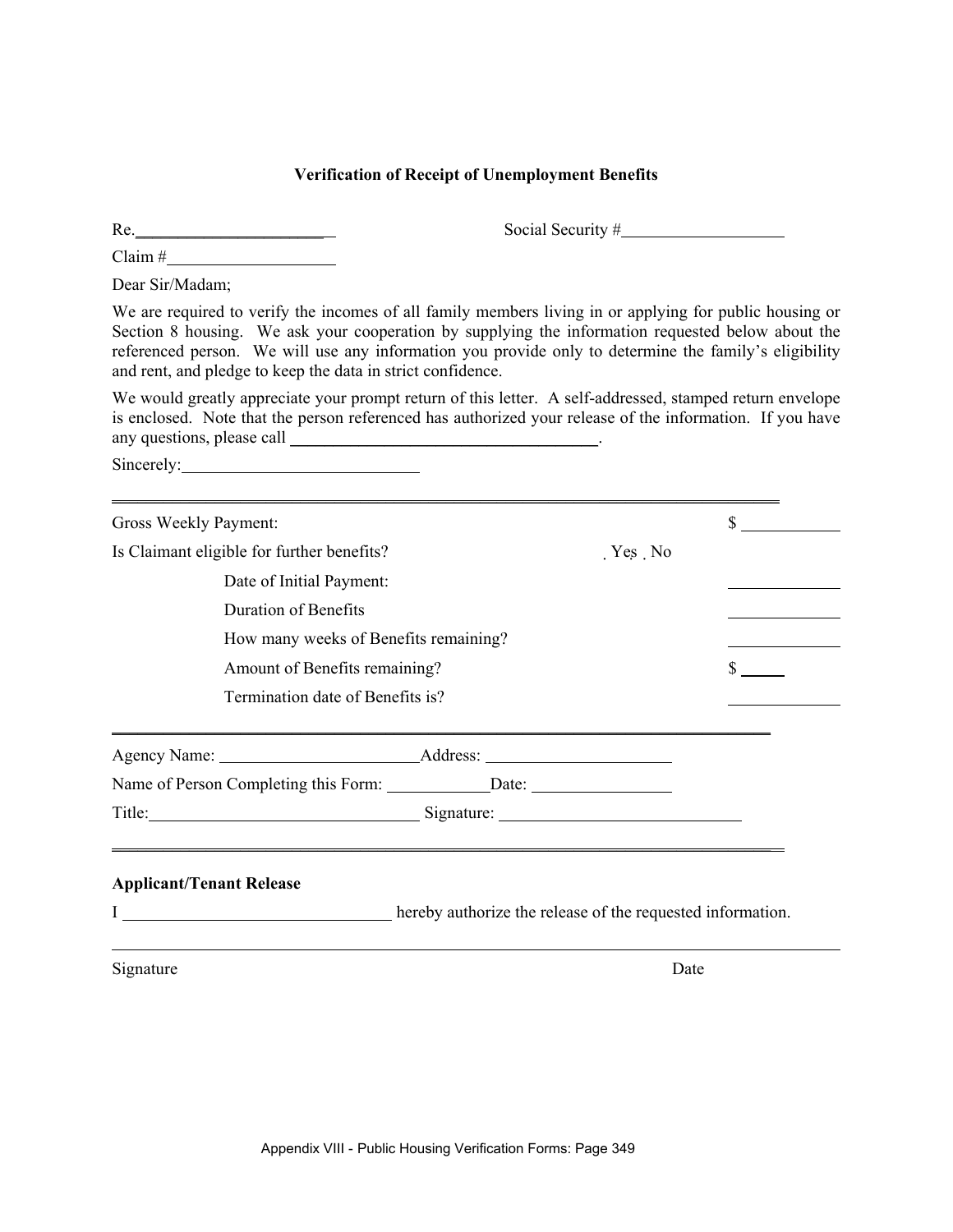#### **Verification of Pension or Annuity Income**

 $Re.$  Social Security  $#$ 

 $ID \#$ 

Dear Sir/Madam;

We are required to verify the incomes of all family members living in or applying for public housing or Section 8 housing. We ask your cooperation by supplying the information requested below about the referenced person. We will use any information you provide only to determine the family's eligibility and rent, and pledge to keep the data in strict confidence.

We would greatly appreciate your prompt return of this letter. A self-addressed, stamped return envelope is enclosed. Note that the person referenced has authorized your release of the information. If you have any questions, please call \_\_\_\_\_\_\_\_\_\_\_\_\_\_\_\_\_\_\_\_\_\_\_\_\_\_\_\_\_\_\_\_\_\_\_\_.

Sincerely:

| $\frac{\sqrt{2}}{2}$ / Month |                                                                                                               |  |  |
|------------------------------|---------------------------------------------------------------------------------------------------------------|--|--|
| \$ /Month                    |                                                                                                               |  |  |
|                              |                                                                                                               |  |  |
|                              |                                                                                                               |  |  |
|                              |                                                                                                               |  |  |
|                              |                                                                                                               |  |  |
|                              |                                                                                                               |  |  |
|                              |                                                                                                               |  |  |
|                              | Title: Signature: Signature:                                                                                  |  |  |
|                              |                                                                                                               |  |  |
|                              |                                                                                                               |  |  |
|                              | Date                                                                                                          |  |  |
|                              | $\frac{\sqrt{3}}{2}$ /Month<br><b>Example 2018</b> hereby authorize the release of the requested information. |  |  |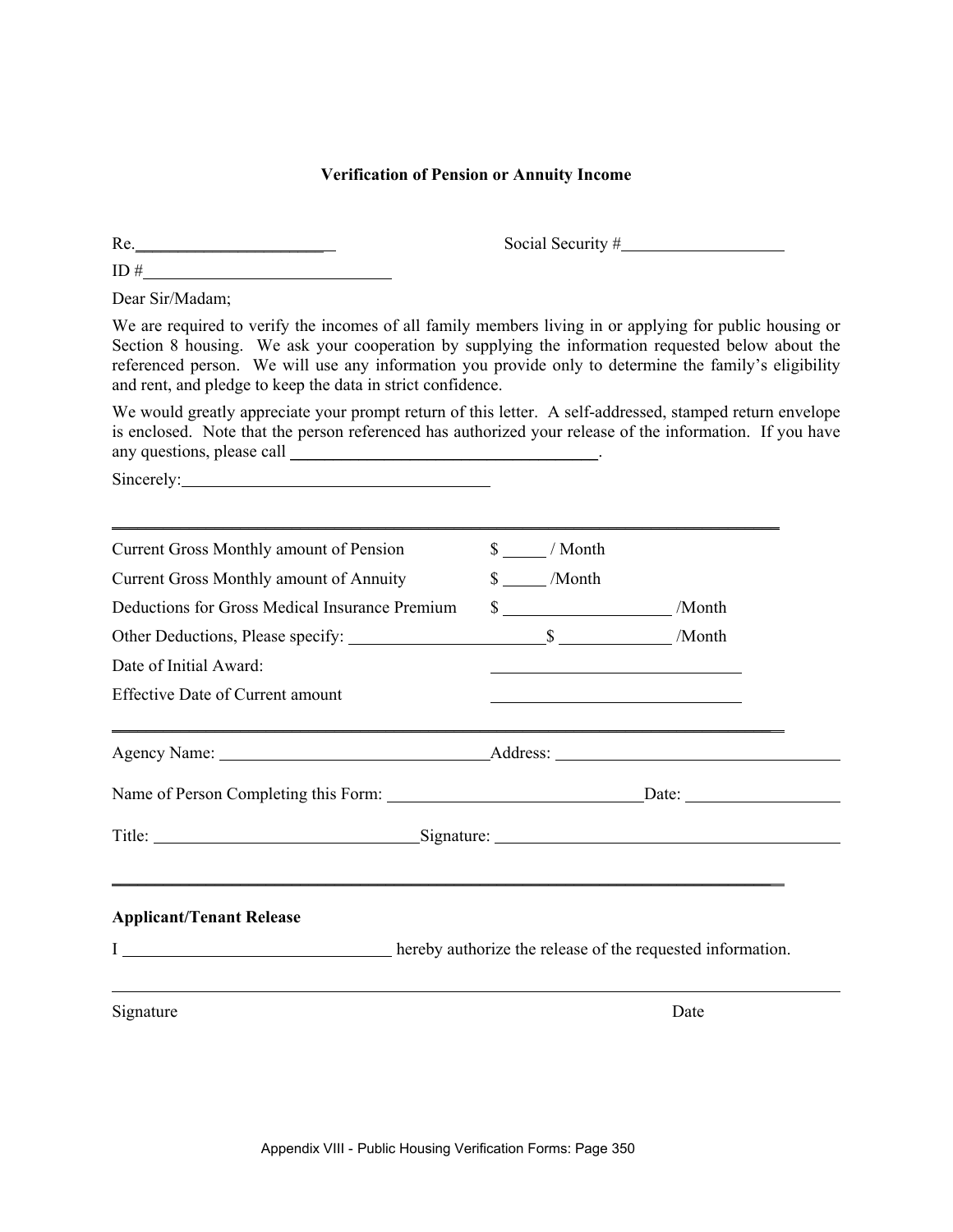### **Self Employment Income Verification Form**

| Full Name of Applicant or Tenant;      |                                              |
|----------------------------------------|----------------------------------------------|
| Present Address of Applicant or Tenant |                                              |
|                                        |                                              |
|                                        |                                              |
|                                        | (Name) received a total of                   |
|                                        |                                              |
|                                        | <u> 1989 - Jan Salaman Salaman (j. 1989)</u> |
|                                        |                                              |
|                                        | I expect to earn \$                          |
|                                        |                                              |
|                                        |                                              |
|                                        |                                              |
|                                        |                                              |

I understand that if my actual earnings are different from those reported above, that I may be required to report any changes to the Housing Authority.

| Signature of Applicant or Tenant                     | Date |  |
|------------------------------------------------------|------|--|
| Signature of Notary Public<br>Name of Notary Public: | Date |  |
| Date Commission Expires:                             |      |  |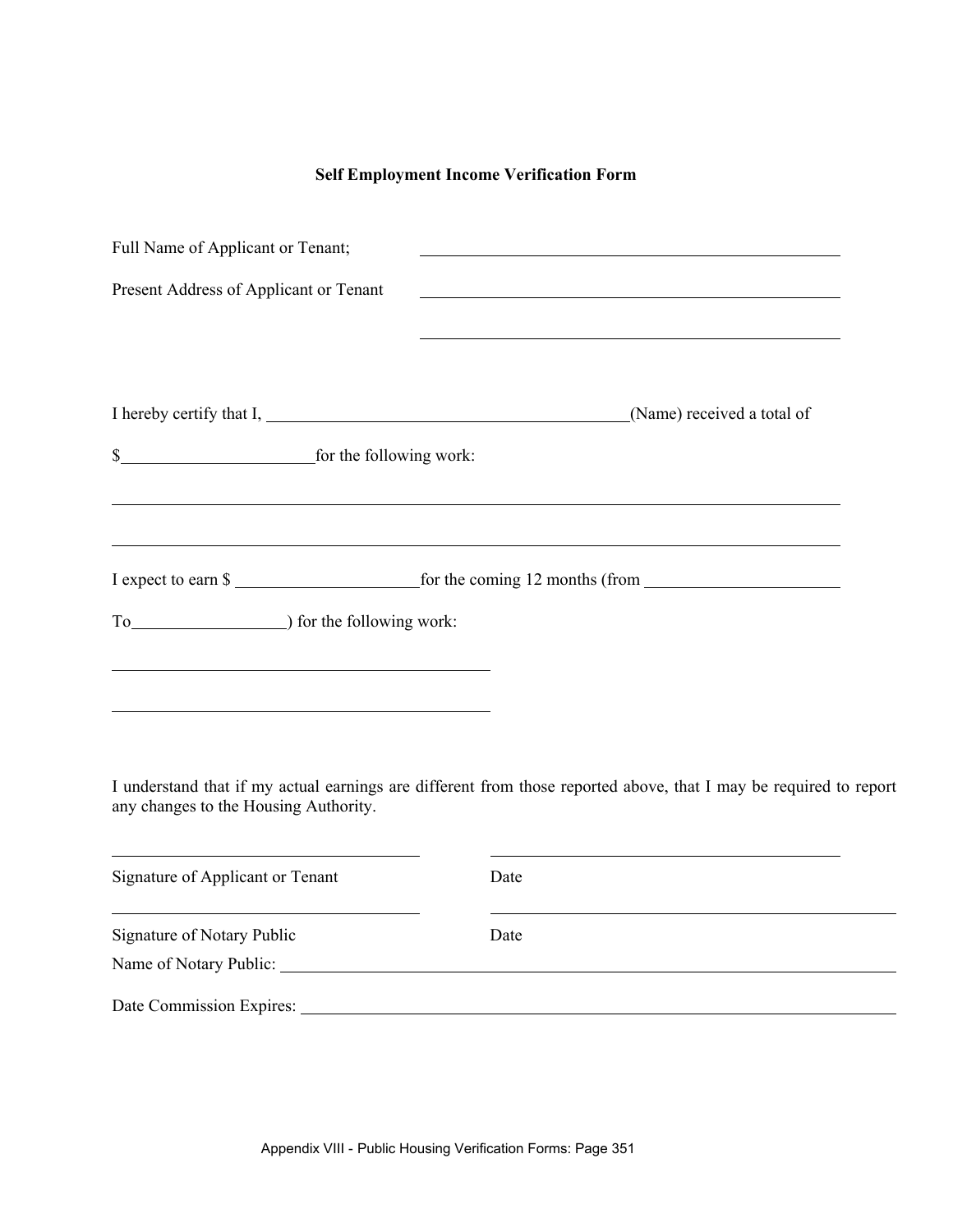### **Zero Income Checklist and Worksheet: Verification of Non-case Contributions**

This Checklist and Worksheet is to be completed for all families whose Total Tenant Payment equals the minimum rent, or, for PHA's without minimum rents, for all families reporting less than \$100 per month in total income. The Form should be completed prior to admission and at each recertification (which may be monthly or quarterly depending on the PHA's policy on re-examination of tenant's with minimum rents or zero income). The form first lists all the cash and non-cash contributions the family is receiving and then assists PHA staff to compute the annual value of such contributions. This form should be completed after the Home Visit to an applicant or a home inspection of a resident. The family is required to submit documentation of amounts claimed.

### **1. Food Expenses**

Is the family receiving Food Stamps? Yes No. If yes, what is the monthly value of food stamps?  $\$$ If no, what is the family's weekly grocery bill? \$ How does the family pay the weekly grocery bill?

If someone other than a member of the applicant/tenant family contributes to groceries, who contributes? What is the average cash weekly amount for groceries contributed from all sources? **\$** 

### **This amount is income**.

Does anyone contribute groceries or prepared food to the family on a regular basis? Yes No If yes, what is the average weekly value of groceries or prepared food contributed? **\$** This **amount is income.**

**Note:** Food contributed by food banks, received from the surplus commodity program, the WIC program, or consumed at publicly or non-profit funded meals programs does not count as income. Food or cash for food contributed by private persons does count as income.

*Verification: The family should bring in at least one month's worth of grocery receipts. Check the receipts to make sure a family of that size could manage on the amount of food documented.* 

### **2. Cleaning, Grooming and Paper Products Expenses**

| What is the weekly value of paper products used by the family? Include paper napkins, toilet paper, paper |                                       |             |                     |         |
|-----------------------------------------------------------------------------------------------------------|---------------------------------------|-------------|---------------------|---------|
| towels, trash bags, other paper goods, and disposable diapers. \$                                         |                                       |             | How does the family |         |
| pay for these paper products?                                                                             | If someone other than a member of the |             |                     |         |
| applicant/tenant family contributes to paper products, who contributes?                                   |                                       |             |                     | What is |
| the average weekly value of cash contributions for paper products? \$                                     |                                       | <b>This</b> | amount              | is      |
| income.                                                                                                   |                                       |             |                     |         |

Does anyone contribute paper products to the family on a regular basis? Yes No. If yes, what is the average weekly value of paper products contributed to the family? **\$ This** 

# **amount is income.**

What is the weekly value of grooming products and services used by the family? Include soap, deodorant, shampoo, toothbrushes, toothpaste, dental floss, cosmetics, hair color, barber, beautician services etc.  $\frac{\$}{\$}$  How does the family pay for the cost of grooming products and services?<br>If someone other than a member of the applicant family contributes to grooming products, who contributes? What is the average weekly value of contributions (cash or products) for grooming products? **\$ This amount is income.** 

What is the weekly value of cleaning products used by the family? Include dishwashing soap, laundry detergent, and household cleaning products.  $\frac{1}{2}$  How does the family pay for cleaning products? If someone other than a member of the applicant/tenant family contributes to cleaning products,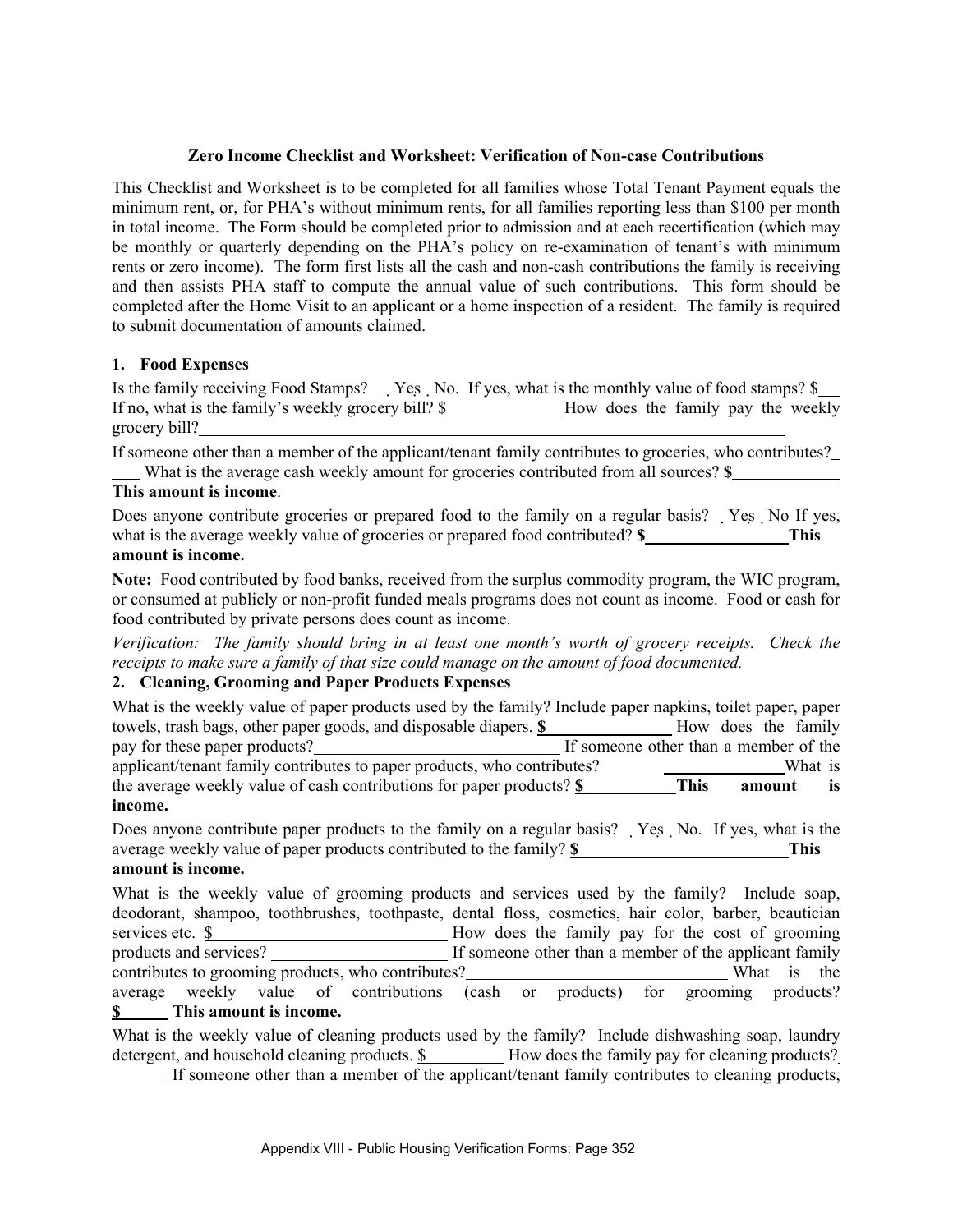| who contributes?                        |  | What is the average weekly value of cash |  |  |
|-----------------------------------------|--|------------------------------------------|--|--|
| contributions for cleaning products? \$ |  | This amount is income.                   |  |  |

Does anyone contribute cleaning products to the family on a regular basis? Yes No. If yes, what is the average weekly value of cleaning products contributed to the family? **\$ This amount is income.** 

*Verification: Most families buy cleaning supplies, grooming products and paper products at the grocery store. Review the families grocery receipts to help verify amount spent.* 

### **3. Transportation Expenses**

| Does the family own a car? Yes No. If yes, are there still payments due on the car? Yes No. If yes, |  |                                       |  |  |  |                                  |  |  |
|-----------------------------------------------------------------------------------------------------|--|---------------------------------------|--|--|--|----------------------------------|--|--|
| what is the amount of the monthly car payment? \$                                                   |  |                                       |  |  |  | How does the family make the car |  |  |
| payment?                                                                                            |  | If someone other than a member of the |  |  |  |                                  |  |  |
| applicant/tenant household contributes to the car payment, who contributes?                         |  |                                       |  |  |  | What                             |  |  |
| is the monthly amount of contribution toward the car payment? \$                                    |  |                                       |  |  |  | This amount                      |  |  |
| is income. The amount is income whether it is cash paid to the family or cash paid directly to the  |  |                                       |  |  |  |                                  |  |  |

#### **holder of the car note.**

If the family owns a car outright (no payments are due), what are the average monthly amounts the family pays for the following:

| $\overline{\phantom{0}}$<br>Gas | Maintenance |  | Insurance<br>- 412 | $\lceil$ ires |  |
|---------------------------------|-------------|--|--------------------|---------------|--|
|---------------------------------|-------------|--|--------------------|---------------|--|

How does the family pay for these auto-related expenses?

If someone other than a member of the applicant/tenant family contributes to the car's operating costs, who contributes? What is the average monthly amount of cash or direct payment contribution to the car's operating costs? **\$** This amount is income.

*Verification: The family should bring in one month's gas receipts, proof of insurance and proof of car payment (if applicable).* 

### **Note: Uninsured automobiles cannot be parked on PHA property.**

If the family does not own a car, what does the family use for transportation? How does the family pay for this transportation?<br>If someone other than a member of the applicant/tenant family contributes to other transportation costs, what is the average monthly amount of cash or other contribution to transportation? **\$ This amount is income.** 

*Verification: A family without a car should provide a credible statement of the way they pay for transportation to shop, attend school, visit friends, take care of medical needs, attend church, etc.* 

### **4. Entertainment Expenses**

Does the family have a cable TV connection? Yes No. If yes, does the family have the basic minimum service or do they also have any premium channels? Yes No. What is the average monthly cost of cable TV service?  $\$\quad$  How does the family pay for the cable TV service? If someone other than a member of the applicant/tenant family contributes to the cost of cable TV service, who contributes? What is the average monthly contribution (in cash or direct payment to the cable company) for cable TV? **\$** This amount **is income.** 

What are the average weekly costs of other types of entertainment to the family? Include the following:

| Magazines \$ | Movies \$                     | Video Rentals \$               | Club memberships $\$ |  |
|--------------|-------------------------------|--------------------------------|----------------------|--|
|              | Sporting events $\frac{S}{S}$ | Liquor/Beer/Wine $\frac{1}{2}$ | tickets<br>Lottery   |  |
|              | Vacations \$                  | Other entertainment \$         |                      |  |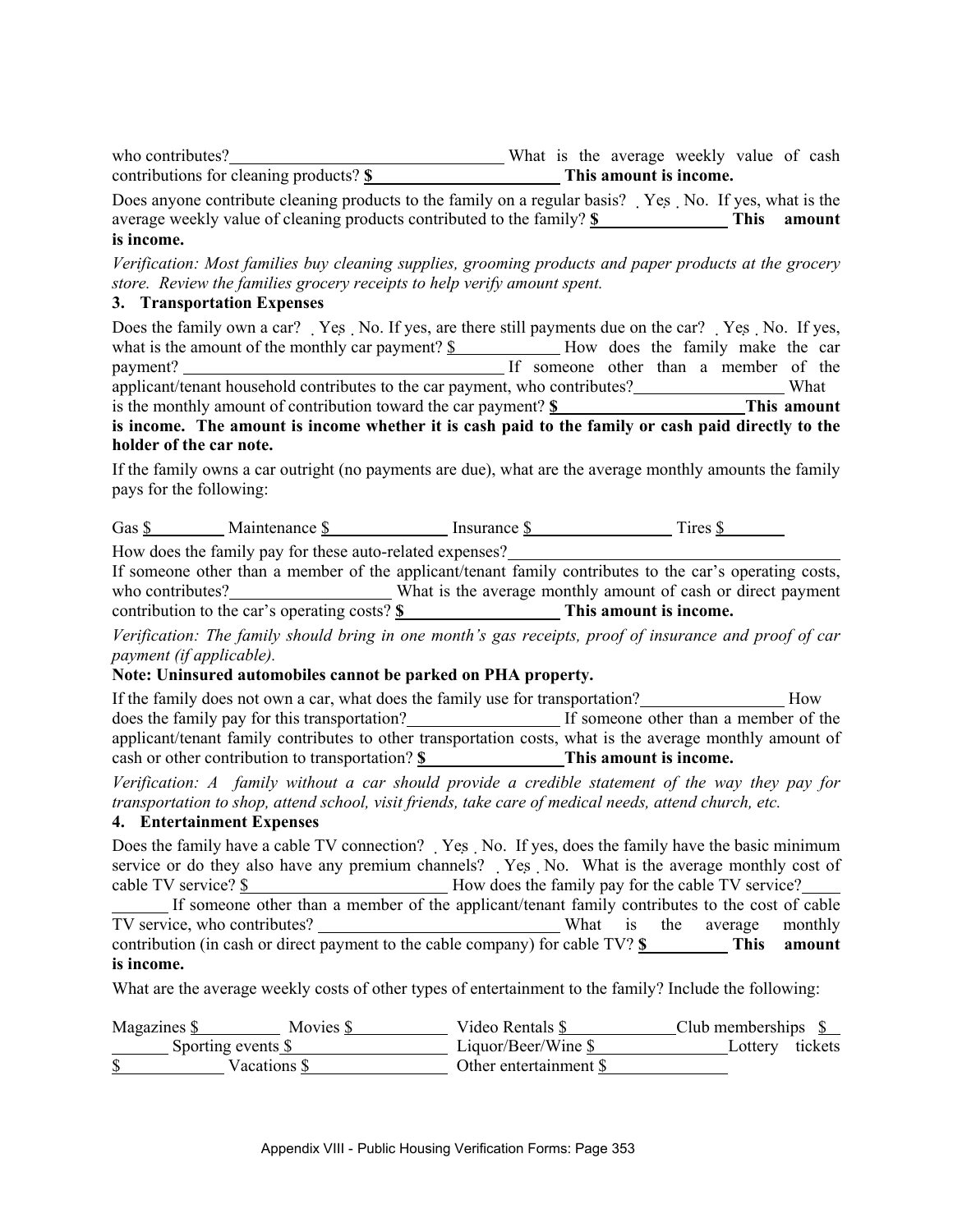How does the family pay for the other entertainment costs? If someone other than a member of the applicant/tenant family contributes to the cost of other entertainment, who contributes? What is the average monthly contribution (in cash or entertainment provided) for other entertainment? **\$** This amount is income.

*Verification: The family should bring in two monthly bills for cable TV, plus receipts for other entertainment costs.* 

# **5. Clothing Expenses**

What are the ages and sexes of all family members?<br>
<u>Examples</u> 2.1 and 2.1 and 2.1 and 2.1 and 2.1 and 2.1 and 2.1 and 2.1 and 2.1 and 2.1 and 2.1 and 2.1 and 2.1 and 2.1 and 2.1 and 2.1 and 2.1 and 2.1 and 2.1 and 2.1 and

| What is the average monthly cost for clothing and shoes for the family?                     |               | How    |  |
|---------------------------------------------------------------------------------------------|---------------|--------|--|
| does the family pay for clothing and shoes?                                                 | someone other | than a |  |
| member of the applicant/tenant family contributes to the cost of clothing, who contributes? |               |        |  |
| What is the average monthly contribution (in cash or new clothes and shoes) for             |               |        |  |
| $clothing?$ \$<br>This amount is income.                                                    |               |        |  |

What is the weekly amount spent by the family for laundry/dry cleaning clothing? \$ How does the family pay for cleaning its clothing?<br>If someone other than a member of the applicant/tenant household contributes to the cost of cleaning clothing, who contributes? What is the average monthly contribution for clothes cleaning? **\$** This amount

**is income.** 

# **Note: Clothing acquired from Clothing banks or given to the family second hand is not counted as income.**

*Verification: The family should provide a schedule that shows when clothing and shoes are purchased and the amounts spent. Remember that children will need more clothing and shoes than adults because they are growing.* 

# **6. Smoking Expenses**

Does anyone in the applicant/tenant household smoke cigarettes or cigars? Yes No. If yes, how many packs per day, are smoked by the smokers in the household? How does the family pay for the cost of cigarettes/cigars? If someone other than a member of the applicant/tenant household contributes to the cost of smoking, who contributes? What is the average monthly contribution (in cash, cigarettes or cigars) **\$** This amount is **income.** 

*Verification: The family should document the brand of cigarettes/cigars smoked and the staff will document the least expensive price for that brand in the locality to impute cost.* 

# **7. Communications Expenses**

Does the family have a telephone? Yes No. If yes, how many lines does the family have into its house/apartment? Does the family have any special telephone services? (For example, call waiting, call forwarding, caller ID, etc.) Yes No. Does anyone in the family have a cell phone? Yes No. What is the average monthly cost for telephone service?  $\frac{1}{2}$  How does the family pay for the cost of telephone service? If someone other than the a member of the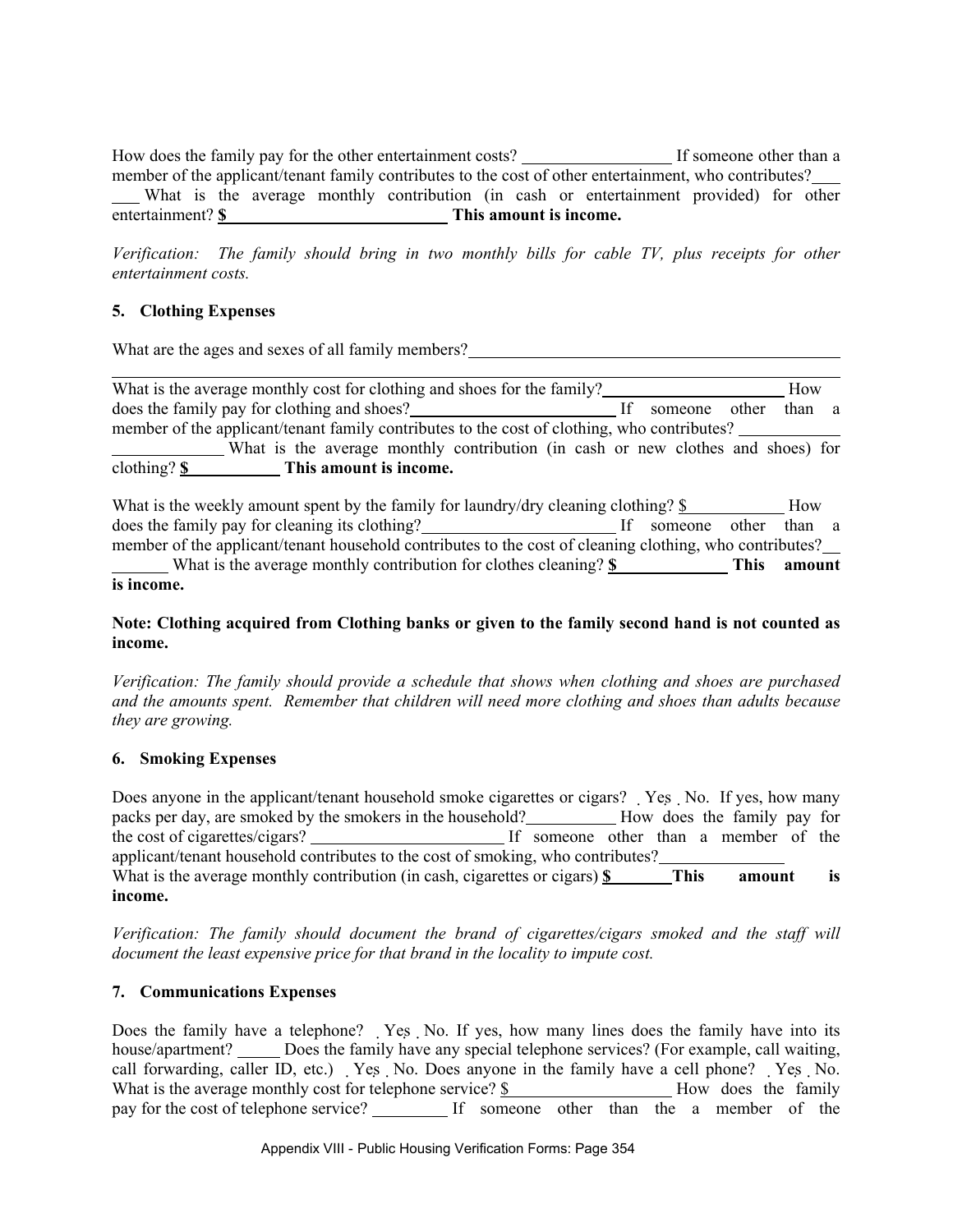applicant/tenant household contributes to the cost of telephone service, who contributes? What is the average monthly contribution (in cash or direct payment of the telephone bill) for telephone service? **\$** This amount is income.

Does anyone in the family have a pager/beeper? Yes No. If yes, how many members have beepers/pagers? What is the average monthly cost for the beepers/pagers? \$ How does the family pay for the cost of beepers/pagers?<br>If someone other than a member of the applicant/tenant household contributes to the cost of beeper/pager service, who contributes? What is the average monthly contribution (in cash or direct payment of the beeper/pager bill)? **\$ This amount is income.** 

Does the family have an Internet connection? Yes No. If yes, who is the Internet provider?

 What is the monthly cost of the Internet connection? Is there a dedicated telephone line for the Internet? Yes No. If yes, does the telephone line show on the family's telephone bill? Yes No. If no, get a copy of the family's other telephone bill. How does the family pay for the Internet connection? What is the average monthly cost of the Internet connection?<sup>§</sup> If someone other than a member of the applicant/tenant family contributes to the cost of the Internet connection, who contributes? What is the average monthly contribution (in cash or direct payment to the Internet provider) for Internet services? **\$ This amount is income.** 

*Verification: The family should bring in at least two month's worth of bills for telephone, beeper/pager and Internet services, as applicable. Review the bills carefully to determine the average monthly cost for communications services.* 

# **8. Shelter Expenses**

l

For applicants, what is the average monthly cost for housing and utilities? \$ How does the applicant pay the cost of shelter? If someone other than a member of the applicant household contributes to housing or utility costs, who contributes? What is the average monthly contribution to shelter (housing plus utilities)? Will the person(s) contributing toward shelter continue to do so when the applicant is admitted to public housing?  $Yes$  No. If no, why not?

For tenants, what is the average monthly cost for housing and utilities? \$ How does the tenant pay the cost of shelter? If someone other than a member of the tenant household makes a contribution toward the shelter cost, who contributes? What is the value of the contribution toward shelter?**\$** This amount is **income.** 

*Verification: Families should bring in documentation of their actual cost for housing and utilities.*

# **9. Medical Expenses**

Does the family have any unreimbursed medical expenses? Yes No. If yes, what is the average monthly cost of unreimbursed medical expenses?  $\frac{\$}{\$}$  How does the family pay for unreimbursed medical expenses? If someone other than a member of the unreimbursed medical expenses?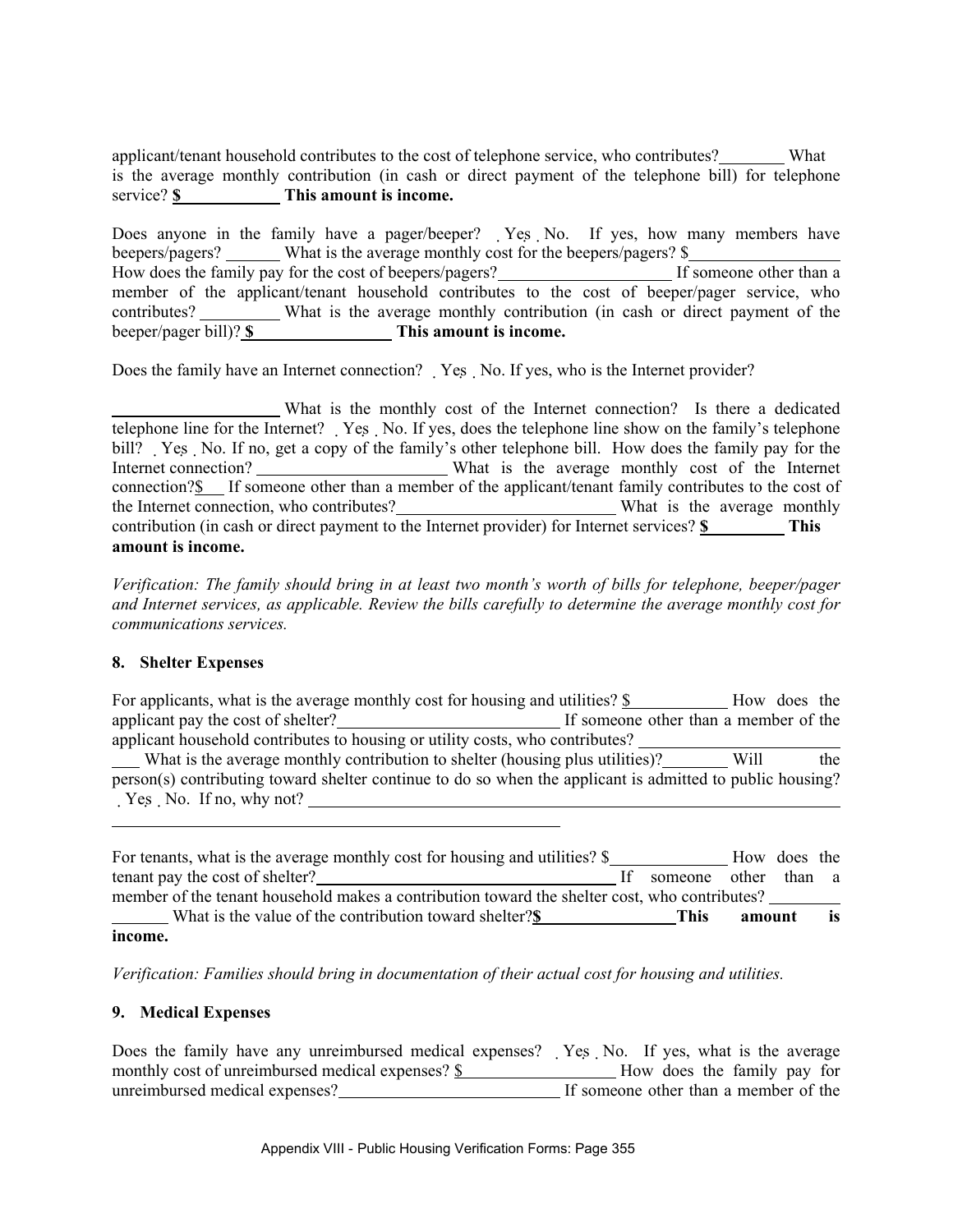applicant/tenant household contributes toward medical expenses, who contributes? **Such contributions are not income.** 

### **10. Miscellaneous Expenses**

Listed below are a series of expenses the family might have. Indicate the monthly amount the family spends on any applicable expenses and the amounts contributed toward the expenses:

Church contributions **\$** Unreimbursed Educational Expenses **\$** Unreimbursed Child care Expenses  $\frac{S}{S}$  Unreimbursed Job Expenses  $\frac{S}{S}$ 

Review the information provided above against the observations of staff conducting the home visit/home inspection. Does the information appear to be consistent? If not, insist that the applicant explain any variations. For example, if the applicant does not admit to having telephone or cable TV service but they have been observed in the home, press the point.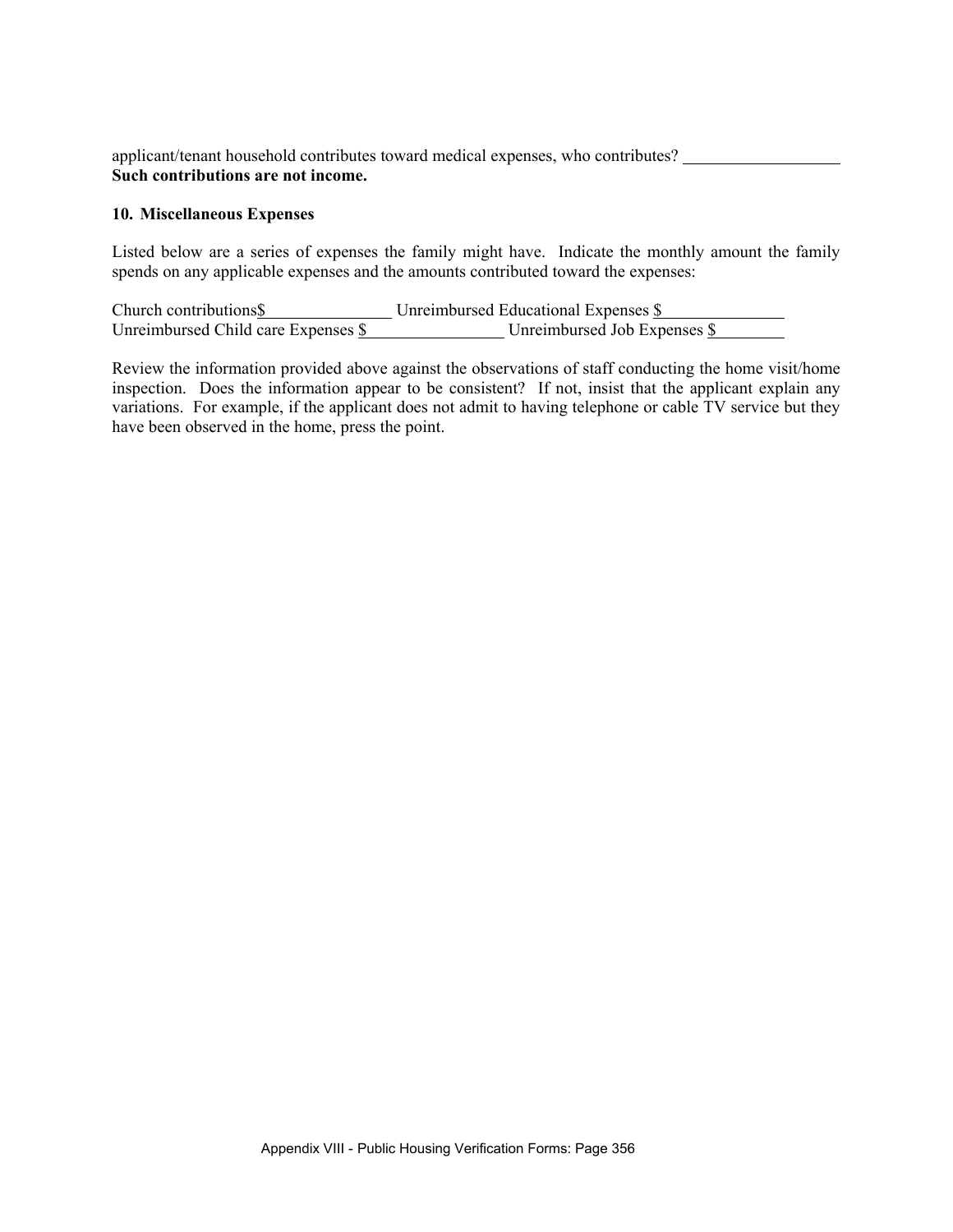# **Worksheet for Income from Contributions**

- 1. What is the family's verified Annual Income? \$ Does the Annual Income include any contributions from persons outside the applicant/tenant household? Yes No. If no, it may be necessary to increase the annual income to reflect such contributions, which will also increase rent.
- 2. Does the family have any income that is excluded from Annual income? Yes No. What is the annual amount of excluded income? Such excluded income would include foster care payments, the first 12 months of increased income of a person who was formerly unemployed and is now working, scholarships and student loans, and all other income specifically excluded in the PHA's A & O Policy. If a family can verify receipt of excluded income sufficient to cover the family's annual expenses shown below, it will not be necessary to increase annual income to reflect contributions. Remember, the applicant/tenant must verify excluded income just like Annual Income.
- 3. On the matrix below, compute the family's annual expenses using the amounts from the worksheet above:

| <b>Type of Cost</b>                                  | \$ Weekly<br><b>Expenses</b> | \$ Monthly<br><b>Expenses</b> | <b>S</b> Annual<br><b>Expenses</b> | <b>\$</b> Contributed<br><b>Toward Expenses</b> |
|------------------------------------------------------|------------------------------|-------------------------------|------------------------------------|-------------------------------------------------|
| 1. Food                                              |                              |                               |                                    |                                                 |
| 2.Cleaning,<br><b>Grooming</b><br>and Paper products |                              |                               |                                    |                                                 |
| 3. Transportation                                    |                              |                               |                                    |                                                 |
| 4. Entertainment                                     |                              |                               |                                    |                                                 |
| 5. Clothing                                          |                              |                               |                                    |                                                 |
| 6. Smoking                                           |                              |                               |                                    |                                                 |
| 7. Communications                                    |                              |                               |                                    |                                                 |
| 8. Shelter (Housing and<br><b>Utilities</b> )        |                              |                               |                                    |                                                 |
| 9. Medical                                           |                              |                               |                                    |                                                 |
| 10. Miscellaneous                                    |                              |                               |                                    |                                                 |
| <b>TOTALS</b>                                        |                              |                               |                                    |                                                 |

To compute annual expenses, multiply weekly average costs by 52 and monthly average costs by 12.

- 4. When the matrix is completed, total the two columns on the left: \$ Annual Expenses and \$ Contributed Toward Expenses. From some source, the family has sufficient income to pay the total in the \$ Annual Expenses column. If the Annual Income shown in  $# 1$  above plus any excluded income shown in # 2 above is less than \$ Annual Expenses, Annual Income has been understated and must be increased.
- 5. Review the amounts included in Annual Income. Are all the \$ Contributed included in Annual Income? If not, add any Contributions not included to Annual Income. Once again, add Annual income and Excluded income. If the total of these two income sources still does not equal \$ Annual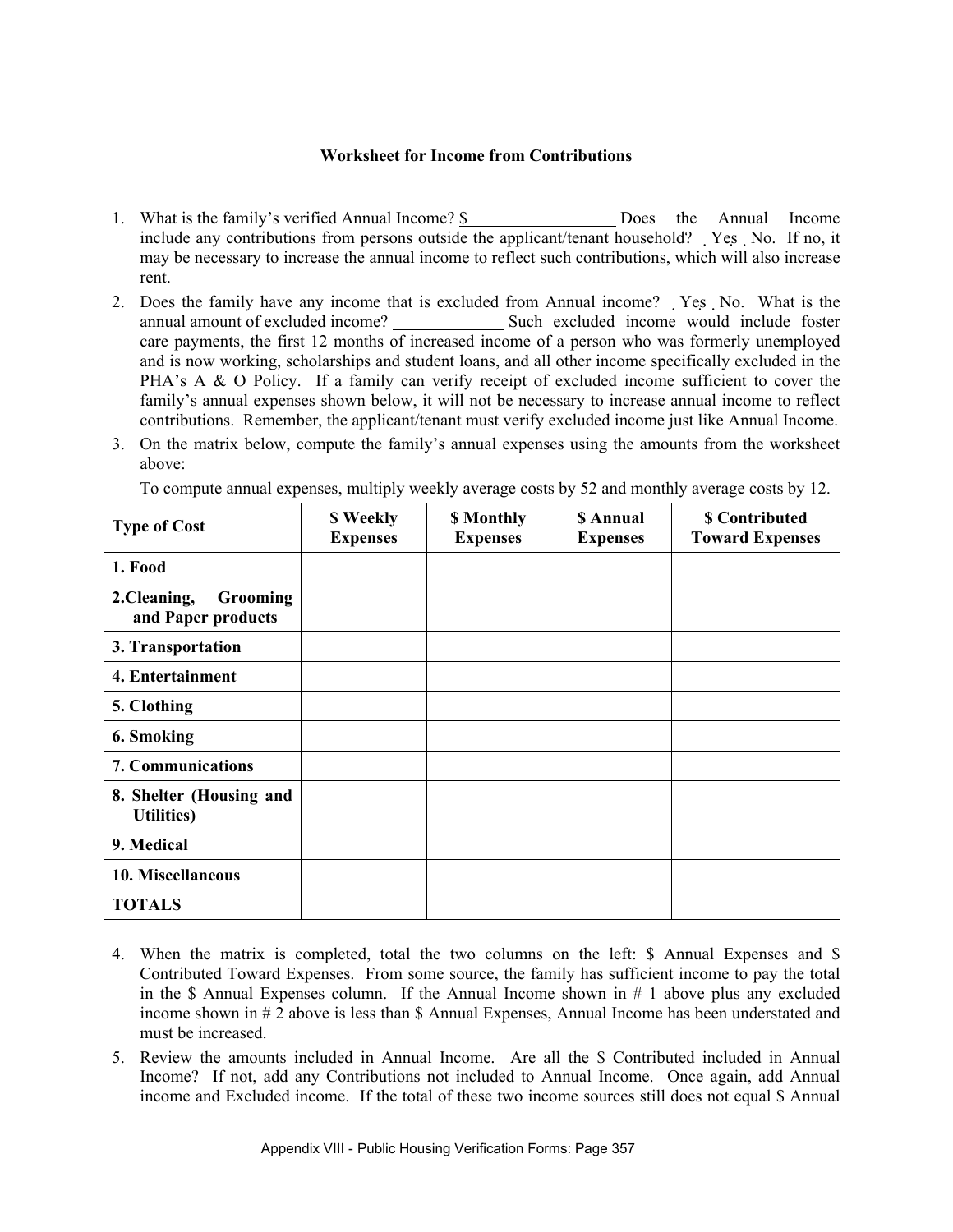Expenses, some form of income, usually Contributions, has been understated. Unless the family can verify additional excluded income, the Contributions amount should be increased until the total of Annual Income and Excluded Income equal Annual Expenses.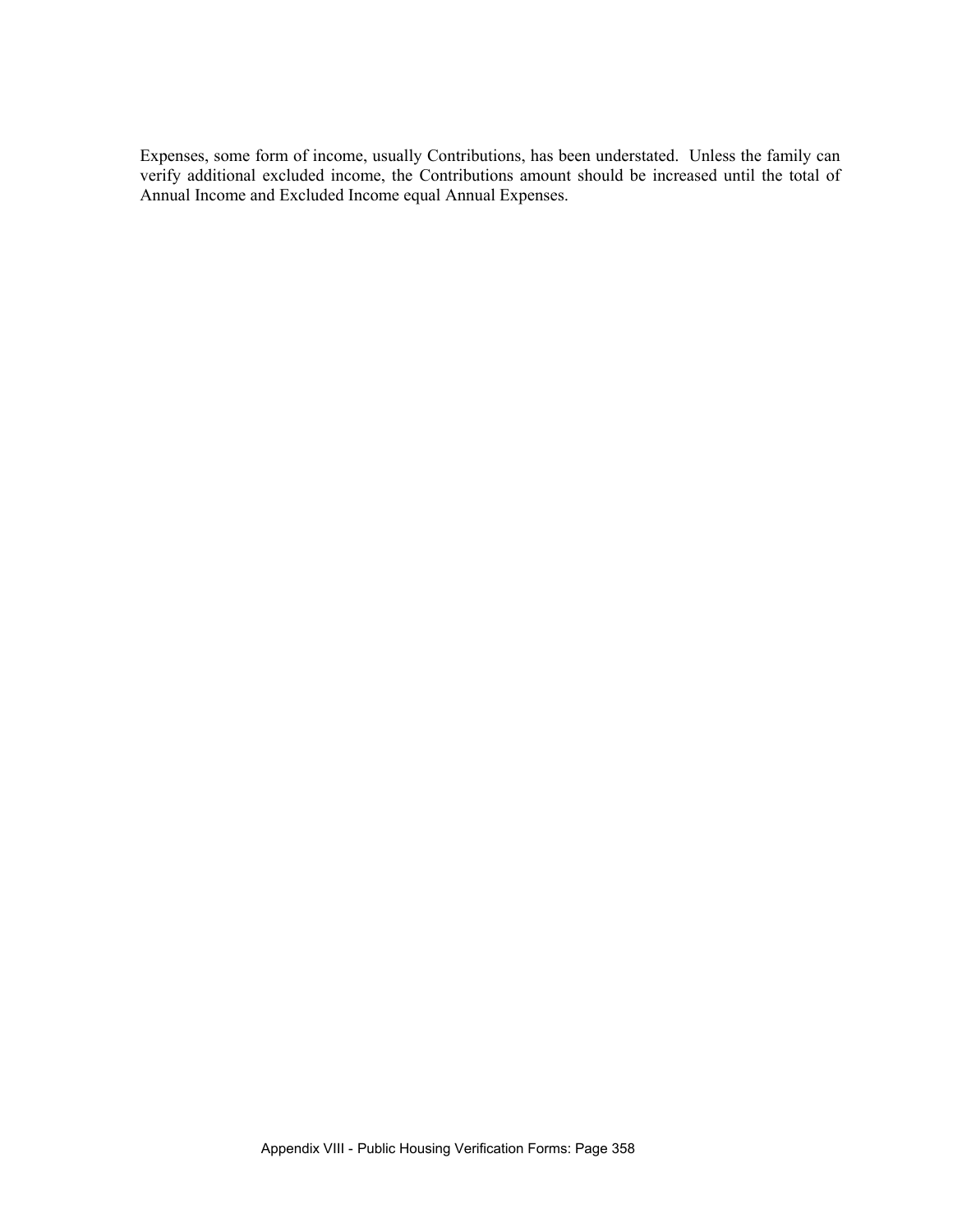### **ASSET VERIFICATION**

## VETERANS ADMINISTRATION, U.S. DEPARTMENT OF HOUSING AND URBAN DEVELOPMENT and PUBLIC HOUSING AGENCIES

#### **Request for Verification of Deposit**

PRIVACY ACT NOTICE STATEMENT - This information is to be used by the agency collecting it in determining whether you qualify as a prospective Tenant or mortgagor for mortgage insurance or guaranty as a borrower for rehabilitation loan under the agency's program. It will not be disclosed outside the agency without your consent except to financial institutions for verification of your deposits and as required and permitted by law. You do not have to give us this information, but, if you do not, your application for approval as a prospective tenant or mortgagor for mortgage insurance or guaranty or as a borrower for a rehabilitation loan may be delayed or rejected. This information request is authorized by Title 38, U.S.C., Chapter 37 (if VA); by 12 U.S.C., Section 1701 at seq., (if HUD/FA); and by 42 U.S.C., Section 1452b (if HUD/CPD).

#### **Instructions:**

**Public Housing Authority**: Complete Items 1 through 8. **Applicant:** complete Item 9. Forward directly to the Depository named in Item 1. **Depository:** Please complete Items 10 through 15 and return DIRECTLY to Public Housing Authority named in Item 2.

#### **Part 1. Request**

1. TO (Name and Address of Depository) 2. FROM (Name and Address of

Public Housing Authority

I certify that this verification has been sent directly to the bank or depository and has not passed through the hands of the applicant or any other party.

 $3.$  5. Signature of Lender or Official of Local Date Processing Age

 $4.$  6.

 $\frac{6}{\text{Lender's Number (optional)}}$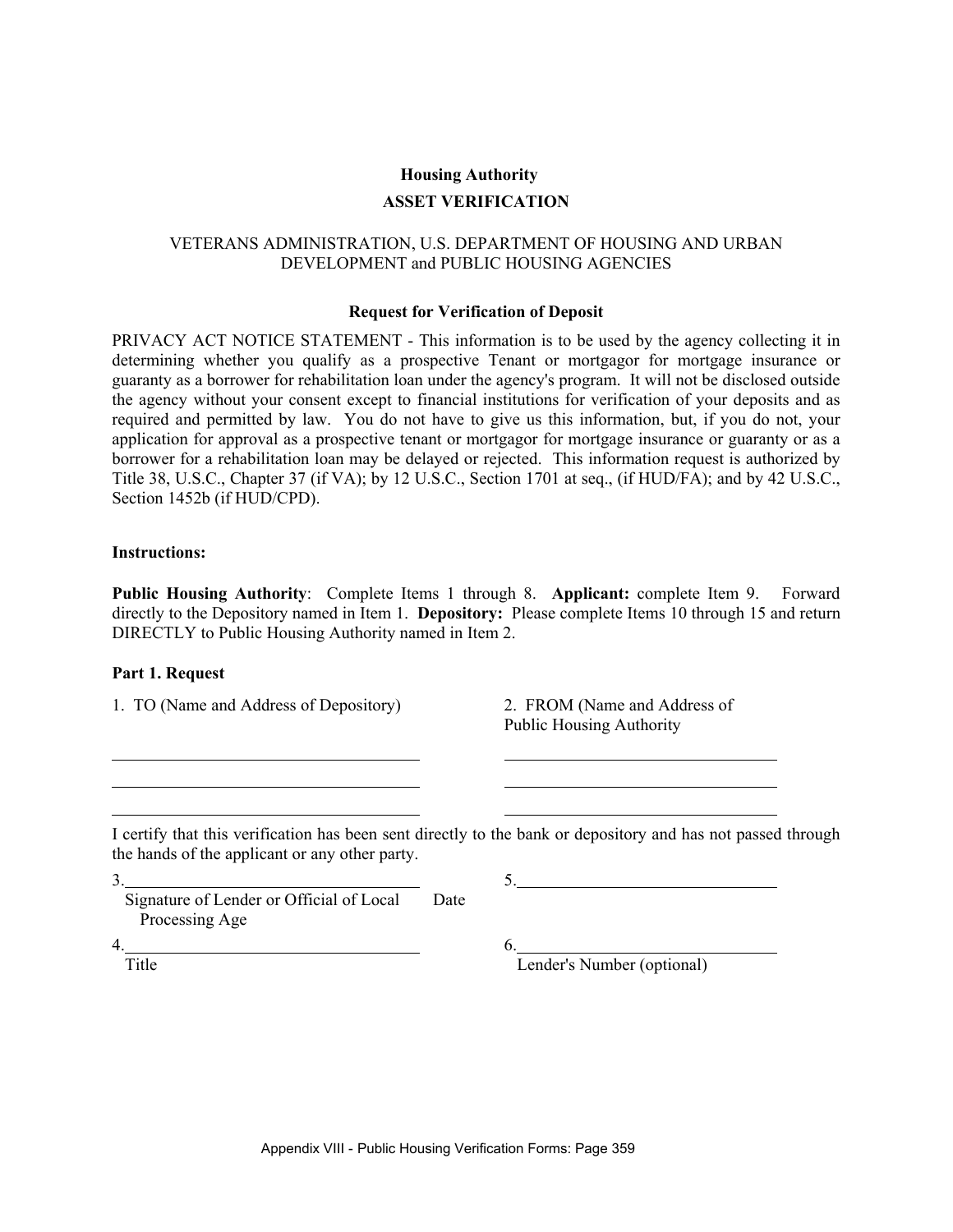## 7. INFORMATION TO BE VERIFIED:

| Type of Account and/<br>or Loan | Account/Loan in<br>Name of | Account/Loan # | Balance |
|---------------------------------|----------------------------|----------------|---------|
|                                 |                            |                |         |
|                                 |                            |                |         |
|                                 |                            |                |         |
|                                 |                            |                |         |
|                                 |                            |                |         |

TO DEPOSITORY: I have applied for public housing and stated that the balance on deposit and/or outstanding loans with you are as shown above. You are authorized to verify this information and to supply the lender or the local processing agency identified above with the information requested in Items 10 through 12. Your response is solely a matter of courtesy for which no responsibility is attached to your institution or any of your officers.

8. Name and Address of applicant(s) 9. Signature(s) of Applicant(s)

## To be Completed by Depository *Part II - Verification of Depository*  10. DEPOSIT ACCOUNTS OF APPLICANT(S)

| Type of Account Number | Current Balance Average Balance<br>Opened<br>Previous 2 months | Date |  |
|------------------------|----------------------------------------------------------------|------|--|
|                        |                                                                |      |  |
|                        | ጦ                                                              | ¢    |  |
|                        |                                                                |      |  |
|                        |                                                                | ¢    |  |
|                        | ጣ                                                              | ጦ    |  |
|                        |                                                                |      |  |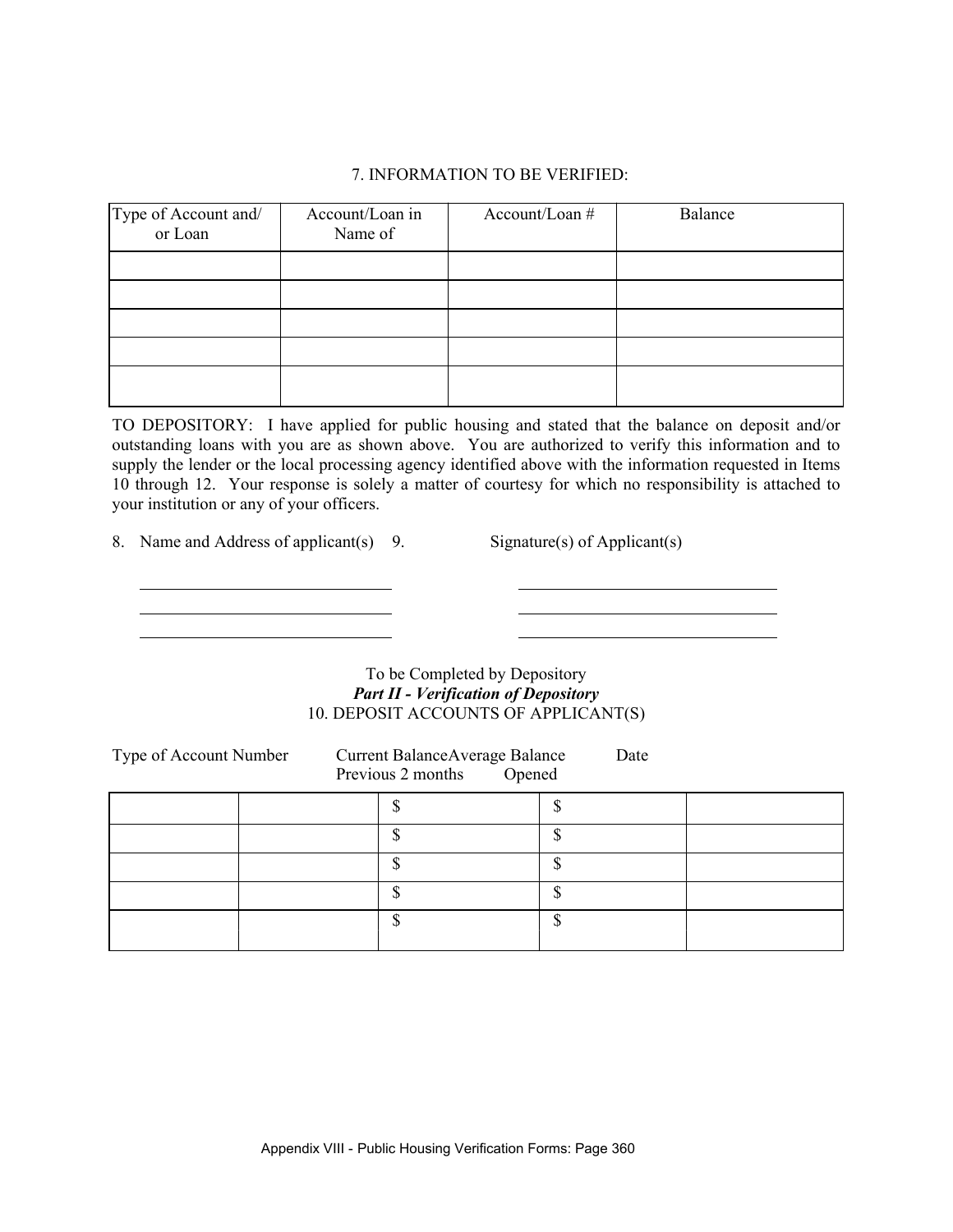# 11. LOANS OUTSTANDING TO APPLICANT(S)

| Loan $#$ | Date of | Original | Current | Installments | Secured | # of Late |
|----------|---------|----------|---------|--------------|---------|-----------|
|          |         |          |         | per          |         |           |
|          |         |          |         | per          |         |           |
|          |         |          |         | per          |         |           |

# 12. ADDITIONAL INFORMATION WHICH MAY BE OF ASSISTANCE IN DETERMINATION OF CREDIT WORTHINESS: (Please include information on loans paid-in-full as in Item 11 above).

<u> 1989 - Andrea Station Barbara, amerikan personal (h. 1989).</u>

13. 14.

Signature of Depository Official Date

**Title** 

The confidentiality of the information you have furnished will be preserved except where disclosure of this information is required by applicable law. The completed form is to be transmitted directly to the lender or local processing agency and is not to be transmitted through the applicant or any other party.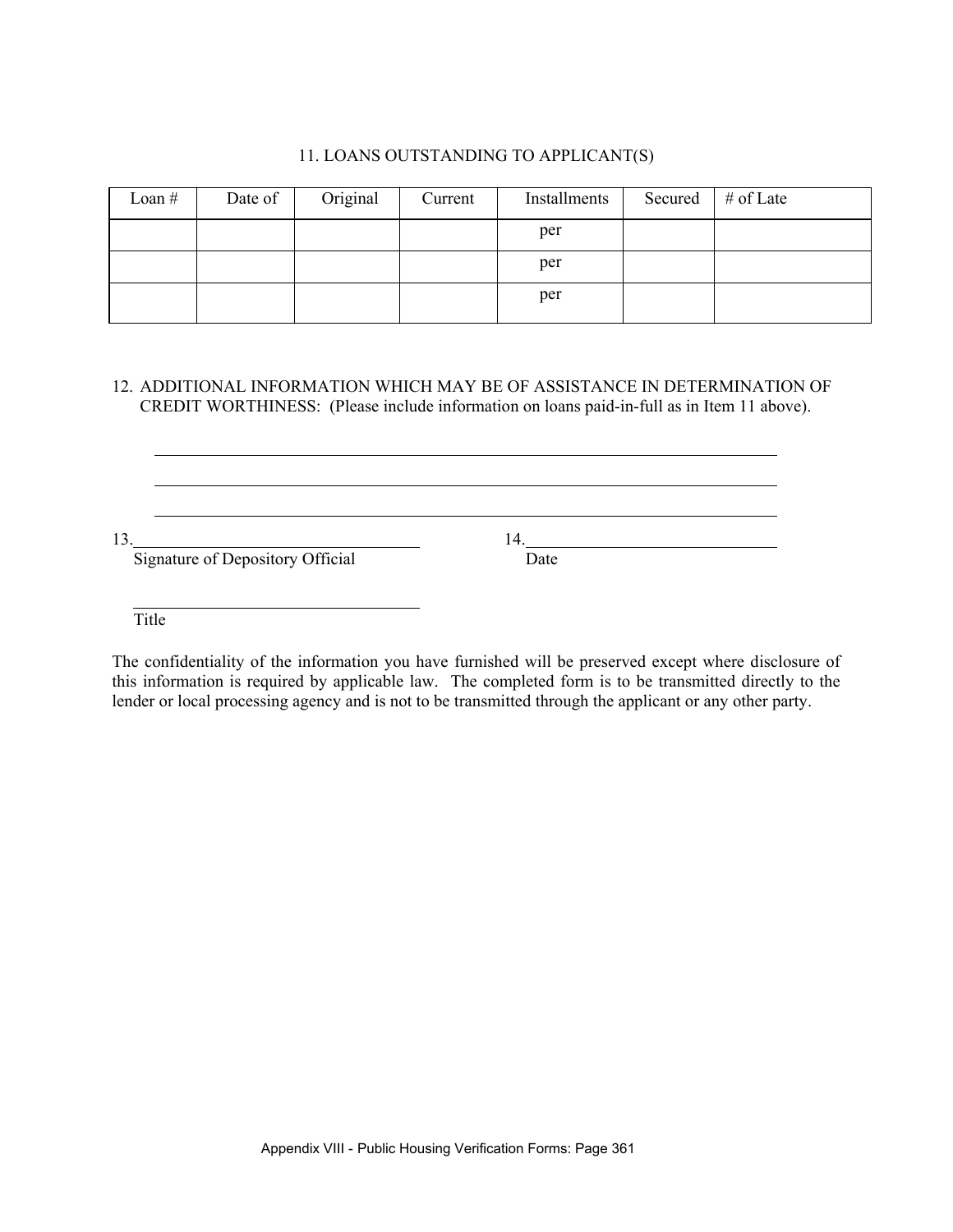# **Housing Authority FULL-TIME STUDENT VERIFICATION**

Re:

Dear Sir/Madam:

We are required to verify the full-time student status of individuals applying for admission to or living in federally assisted housing. To comply with this requirement, we ask your cooperation in supplying the information requested below regarding the referenced individual. This information will be used only to determine eligibility or rent.

Your prompt return of this letter will be appreciated. A self-addressed return envelope is enclosed. If you have any questions, please call

Sincerely,

Name of Educational Institution:

Address:

Check Applicable Space:

Referenced individual is is not a full-time student in good standing at this institution.

Years Remaining to Complete Degree or Program:

Remarks:

 $\overline{a}$  $\overline{a}$ 

 $\overline{a}$ 

# **TENANT/APPLICANT RELEASE**

I, \_\_\_\_\_\_\_\_\_\_\_\_\_\_\_\_\_\_\_\_\_\_, hereby authorize the release of the requested information.

Signature Date

 $\overline{a}$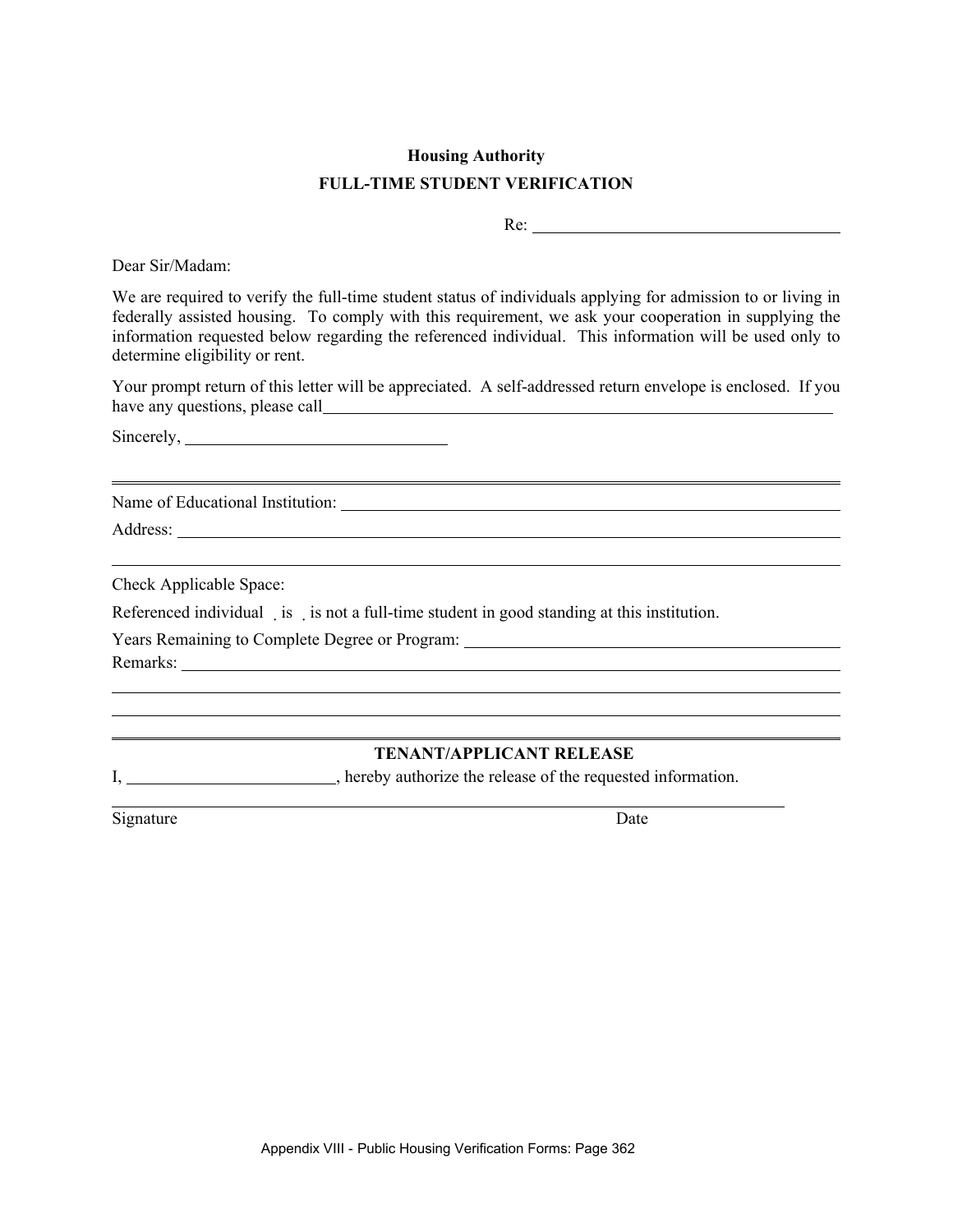#### **APPLICANT/TENANT CERTIFICATION FOR CHILD CARE EXPENSES**

I/We hereby certify that the following represent true and accurate statements regarding our household circumstances related to child care:

Child/children cared for are under 13 years of age.

#### **Reason for care (check one)**

Such care enables the following family member to work:

Occupation:

Employer, address & phone number:

Hours worked: per week, month

Such care enables a family member to attend vocational or academic courses:

Member's name:

Course:

Institution name, address & phone #:

Hours at school:

Child care costs are not paid to anyone living in our household; they are paid to:

Name:

Address & Phone # :

No adult household member can provide care during the hours care is required.

 I/We do not receive reimbursement for child care costs from any agency or individual outside the household.

I/We recognize that the above statements are subject to third-party verification.

Signature, <u>example and the set of the set of the set of the set of the set of the set of the set of the set of the set of the set of the set of the set of the set of the set of the set of the set of the set of the set of </u>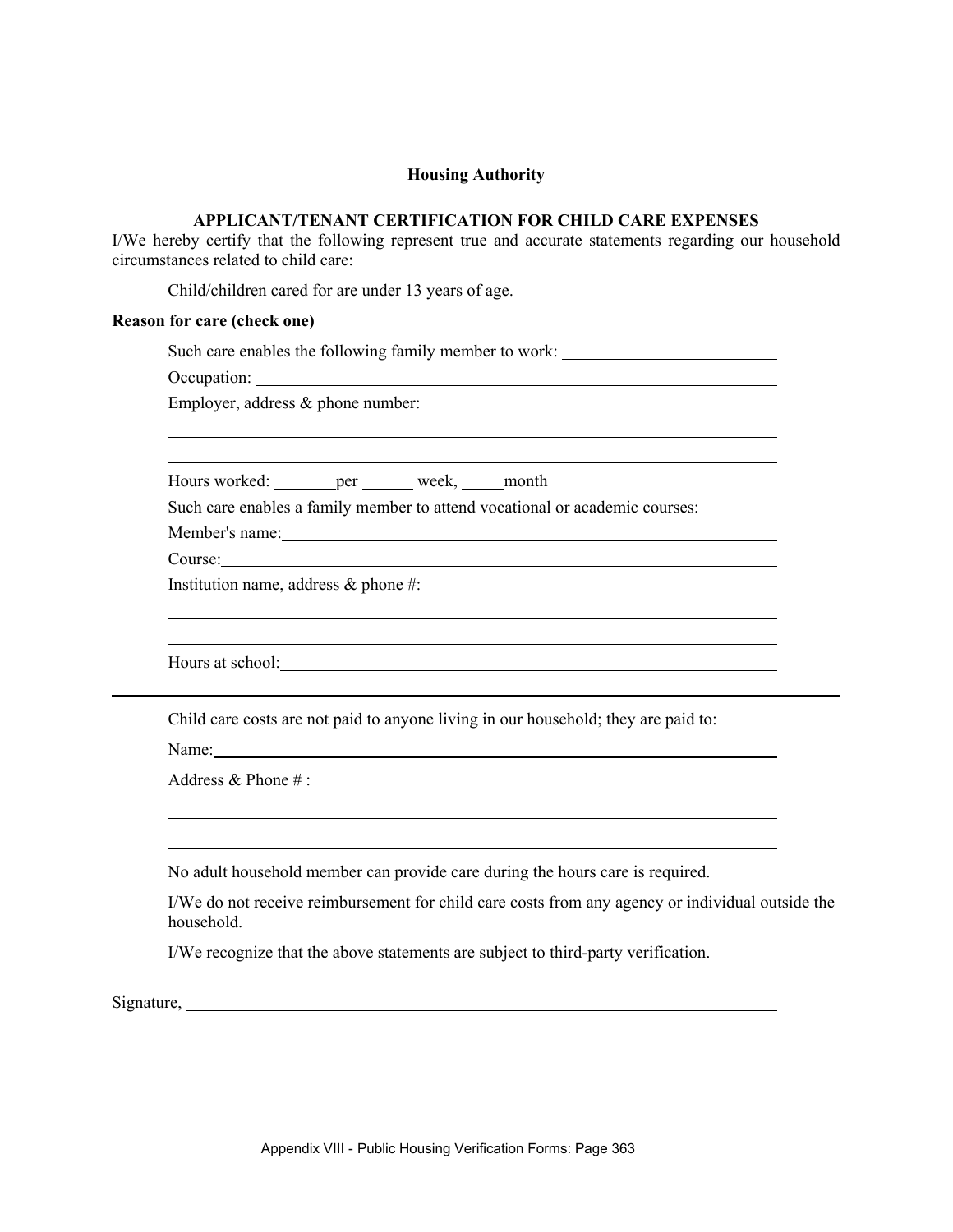# **Housing Authority CHILD CARE VERIFICATION**

TO WHOM IT MAY CONCERN: Public Housing Authorities are required by Federal Law to verify any child care costs paid by their residents so that the costs may be taken into consideration when rent is computed for the family. You will note that the head of household has signed a release below, giving you permission to provide us with this information. If you could fill out the form below and return it in the self-addressed stamped envelope, at your earliest convenience, it would be most appreciated. Sincerely yours,

# **VERIFICATION**

 $\overline{a}$ 

|                                                                            |                             | I hereby certify that I provide care (first names of children cared for ) for |  |
|----------------------------------------------------------------------------|-----------------------------|-------------------------------------------------------------------------------|--|
| who reside in the household of (person signing the release below).         |                             |                                                                               |  |
| I care for the children so that a family member can: (check as applicable) |                             |                                                                               |  |
| Work                                                                       | Go to school                |                                                                               |  |
|                                                                            |                             |                                                                               |  |
|                                                                            |                             |                                                                               |  |
| and I will be paid:                                                        |                             |                                                                               |  |
|                                                                            | once a week every two weeks | once a month                                                                  |  |
| Care during the week will be offered as follows:                           |                             |                                                                               |  |
|                                                                            | Monday:                     | hours                                                                         |  |
|                                                                            | Tuesday:                    | hours                                                                         |  |
|                                                                            | Wednesday:                  | hours                                                                         |  |
|                                                                            | Thursday:                   | hours                                                                         |  |
|                                                                            | Friday:                     | hours                                                                         |  |
|                                                                            | Saturday:                   | hours                                                                         |  |
|                                                                            | Sunday:                     | hours                                                                         |  |
|                                                                            |                             | Date:                                                                         |  |
|                                                                            |                             | Signature: Phone #: Phone #:                                                  |  |
|                                                                            |                             |                                                                               |  |
|                                                                            |                             |                                                                               |  |

# **TENANT/APPLICANT RELEASE**

l

I, hereby authorize the release of the requested information.

Signature Date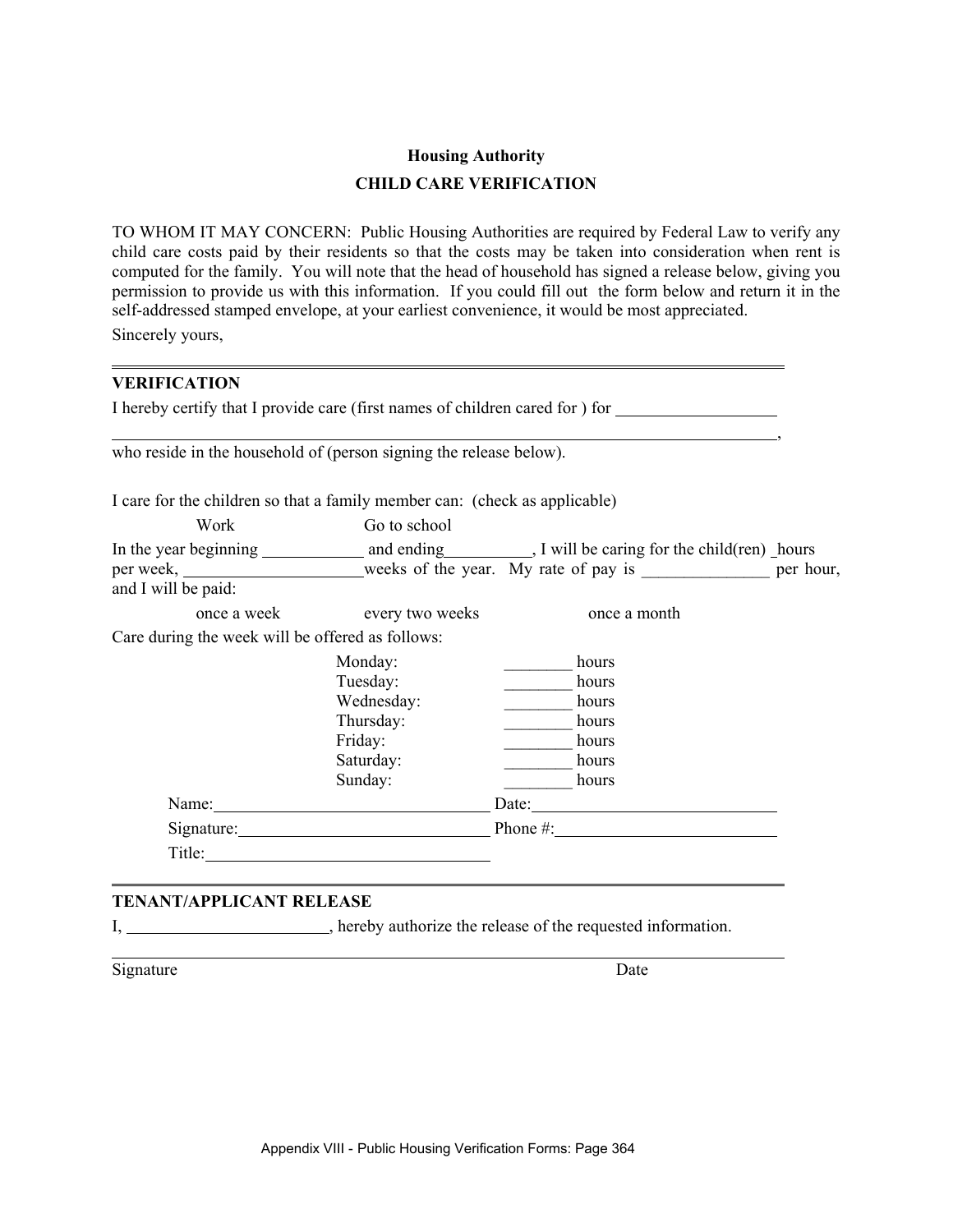# **CHILD CARE EXPENSES VERIFICATION**

**-** Organization or Institution Provides Care -

Dear Sir/Madam:

 has applied for or is a tenant in Public Housing. Since the rental rates for the apartments here are reduced for families with child care expenses, we must obtain verification of such expenses in our files.

Please fill in the blanks below and return this letter to us as soon as possible. We will keep the information in strict confidence and will only use it to determine the applicant's eligibility for reduced rent.

Sincerely, 2008.

| Name(s) and $age(s)$ of child(ren) cared for:                                                                                                                                                                                  |                 |                                                                                                      |
|--------------------------------------------------------------------------------------------------------------------------------------------------------------------------------------------------------------------------------|-----------------|------------------------------------------------------------------------------------------------------|
|                                                                                                                                                                                                                                |                 |                                                                                                      |
| 2. $\overline{\phantom{a} \phantom{a} \phantom{a}}$                                                                                                                                                                            |                 |                                                                                                      |
|                                                                                                                                                                                                                                |                 |                                                                                                      |
| Day care facility:                                                                                                                                                                                                             |                 |                                                                                                      |
| Address:                                                                                                                                                                                                                       |                 |                                                                                                      |
| Phone $#$                                                                                                                                                                                                                      |                 |                                                                                                      |
| Child care is provided on the following days for the hours indicated:                                                                                                                                                          |                 |                                                                                                      |
| Monday: hours hours                                                                                                                                                                                                            | Tuesday: hours  |                                                                                                      |
| Wednesday: hours hours hours hours hours hours                                                                                                                                                                                 |                 |                                                                                                      |
| Friday: hours                                                                                                                                                                                                                  | Saturday: hours |                                                                                                      |
| Sunday: hours                                                                                                                                                                                                                  |                 |                                                                                                      |
|                                                                                                                                                                                                                                |                 | Total hours per week: Total hours per month:                                                         |
|                                                                                                                                                                                                                                |                 |                                                                                                      |
| \$ received for care from family named above: \$, week month.                                                                                                                                                                  |                 |                                                                                                      |
| \$ received for care from others (if any): \$_______________________, week _ month.                                                                                                                                            |                 |                                                                                                      |
|                                                                                                                                                                                                                                |                 | Name of individual, program, or other third-party source providing child care funds for this family: |
| Address: Andreas Address: Address: Address: Address: Address: Address: Address: Address: Address: Address: Address: Address: Address: Address: Address: Address: Address: Address: Address: Address: Address: Address: Address |                 |                                                                                                      |
|                                                                                                                                                                                                                                |                 | Estimated cost of care to the family for the upcoming 12 months:                                     |
| Signature                                                                                                                                                                                                                      |                 | Date                                                                                                 |
| <b>TENANT/APPLICANT RELEASE</b>                                                                                                                                                                                                |                 |                                                                                                      |
| I, _________________________, hereby authorize the release of the requested information.                                                                                                                                       |                 |                                                                                                      |
| Signature                                                                                                                                                                                                                      |                 | Date                                                                                                 |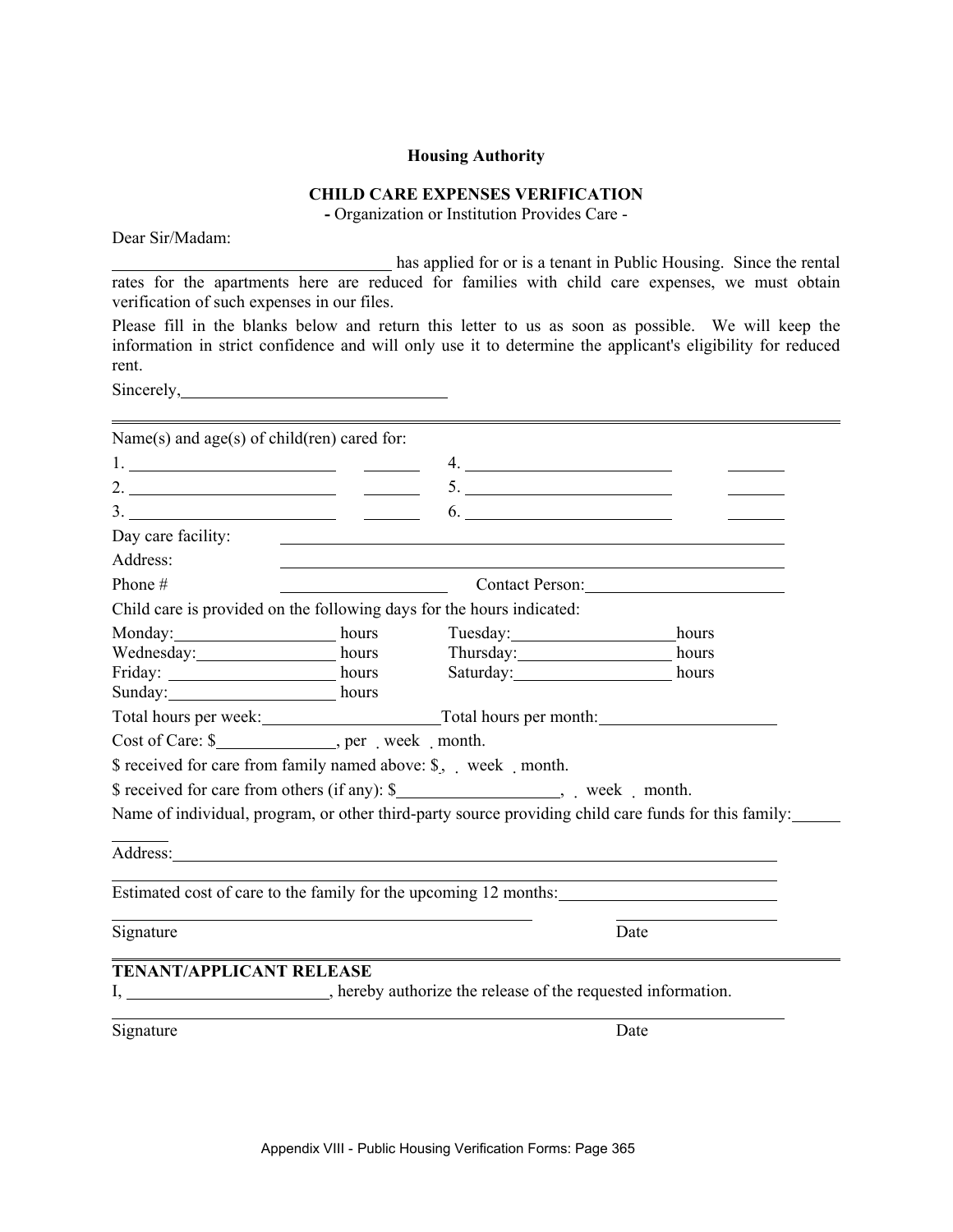# **Housing Authority MEDICAL VERIFICATION**

Date:

RE:

Dear Sir/Madam:

Since the rental rates on apartments can be reduced for some families with medical expenses, we are required by law to obtain certain information with regard to these medical expenses. To comply with this requirement, we ask your cooperation in supplying the information requested below regarding the referenced individual.

Your prompt return of this letter will be appreciated. If you have any questions, please call

Sincerely, 2008.

 $\overline{\phantom{a}}$  ,  $\overline{\phantom{a}}$  ,  $\overline{\phantom{a}}$  ,  $\overline{\phantom{a}}$  ,  $\overline{\phantom{a}}$  ,  $\overline{\phantom{a}}$  ,  $\overline{\phantom{a}}$  ,  $\overline{\phantom{a}}$  ,  $\overline{\phantom{a}}$  ,  $\overline{\phantom{a}}$  ,  $\overline{\phantom{a}}$  ,  $\overline{\phantom{a}}$  ,  $\overline{\phantom{a}}$  ,  $\overline{\phantom{a}}$  ,  $\overline{\phantom{a}}$  ,  $\overline{\phantom{a}}$ 

Is this Individual's Condition likely to continue for the coming  $12$  months? yes no

Type of Service You Provide to Applicant (check all appropriate):

|                | Physician Care                                                                            | Dental Care            |          |
|----------------|-------------------------------------------------------------------------------------------|------------------------|----------|
|                | Hospital/Clinic Care                                                                      | Prescriptions          |          |
|                | Therapy                                                                                   | Medical Insurance      |          |
|                | <b>Medical Transportation</b>                                                             | Other (Please specify) |          |
|                | Projected Cost of Services During Next 12 Months \$                                       |                        |          |
|                | Does the applicant require a private bedroom for medical reasons?                         |                        | $yes$ no |
|                | Does applicant need any special features in the unit because of a disability yes no       |                        |          |
| Signature      |                                                                                           | Date                   |          |
| Title          |                                                                                           |                        |          |
| <b>Address</b> |                                                                                           |                        |          |
|                | <b>TENANT/APPLICANT RELEASE</b>                                                           |                        |          |
|                | I, __________________________, hereby authorize the release of the requested information. |                        |          |
| Signature      |                                                                                           | Date                   |          |
|                |                                                                                           |                        |          |
|                |                                                                                           |                        |          |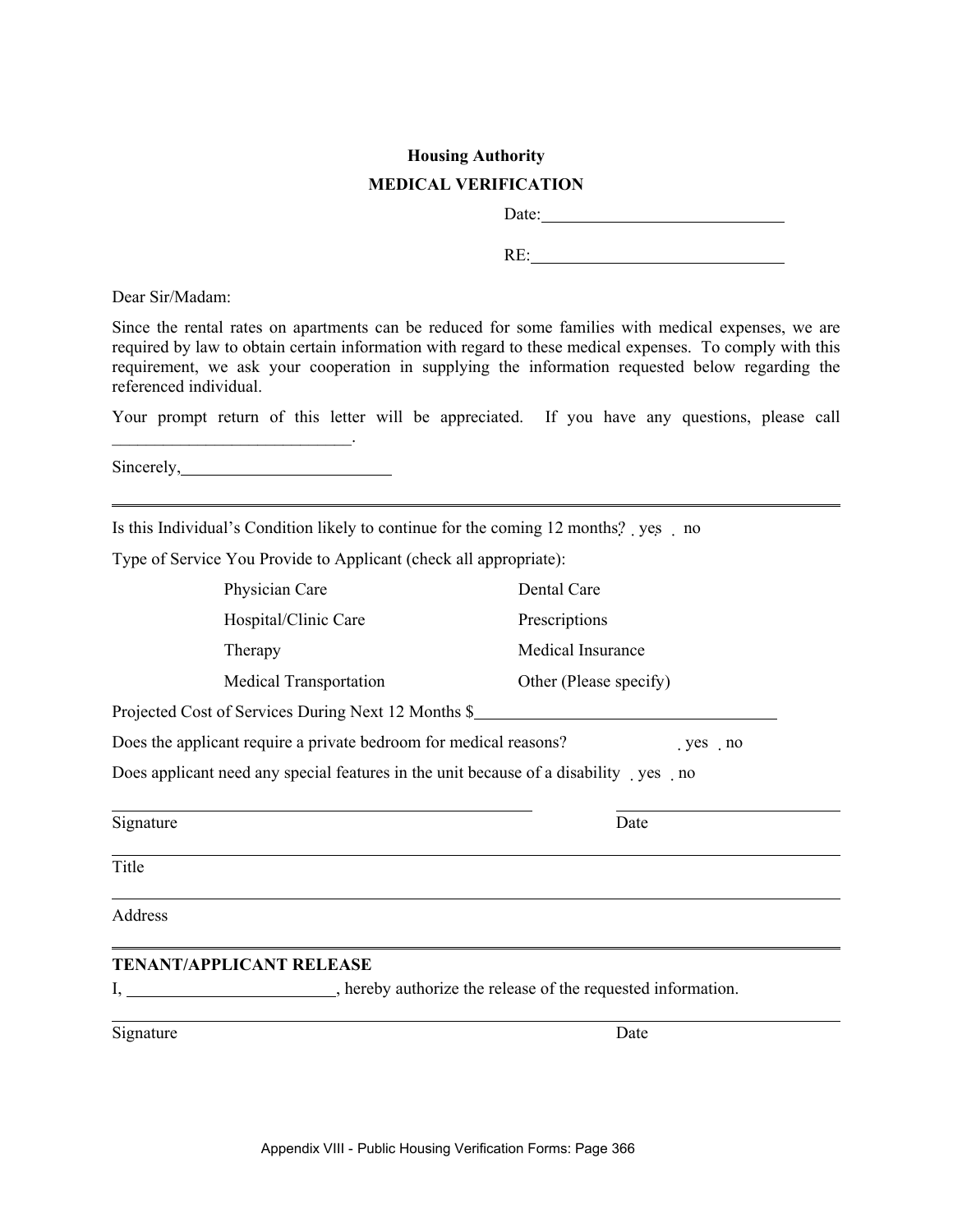## **PRESCRIPTION VERIFICATION**

TO WHOM IT MAY CONCERN: Federal Law requires Public Housing Authorities to verify medical expenses incurred by elderly residents and residents with disabilities so that such expenses may be taken into consideration when computing rents. You will note that the resident has signed a release, below, giving you permission to supply us with this information. If you could fill out the form below and return it at your earliest convenience in the self-addressed stamped envelope, it would be greatly appreciated.

Sincerely yours,

I hereby certify that \_\_\_\_\_\_ (Person signing the release below) may anticipate the following costs for prescription medicines in the year beginning and ending state of the state of the state of the state of the state of the state of the state of the state of the state of the state of the state of the state of the state of t on his/her past medical history.

|                                                                           | Cost per<br>Refill                                        | Frequency of<br>Refill | Paid by Insurance?<br>$Yes$ No |
|---------------------------------------------------------------------------|-----------------------------------------------------------|------------------------|--------------------------------|
|                                                                           | <u> 1989 - John Stone, amerikansk politiker (d. 1989)</u> |                        |                                |
|                                                                           |                                                           | 2.                     |                                |
| $\begin{array}{c}\n3. \quad \textcolor{blue}{\textbf{2.22}}\n\end{array}$ |                                                           |                        |                                |
| 4.                                                                        |                                                           |                        |                                |
|                                                                           |                                                           |                        |                                |
|                                                                           |                                                           | $\overline{6}$ .       |                                |
| Signature and Title                                                       |                                                           |                        | Date                           |
| Pharmacy                                                                  |                                                           |                        | Phone                          |

# **TENANT/APPLICANT RELEASE**

I, hereby authorize the release of the requested information.

Signature Date

l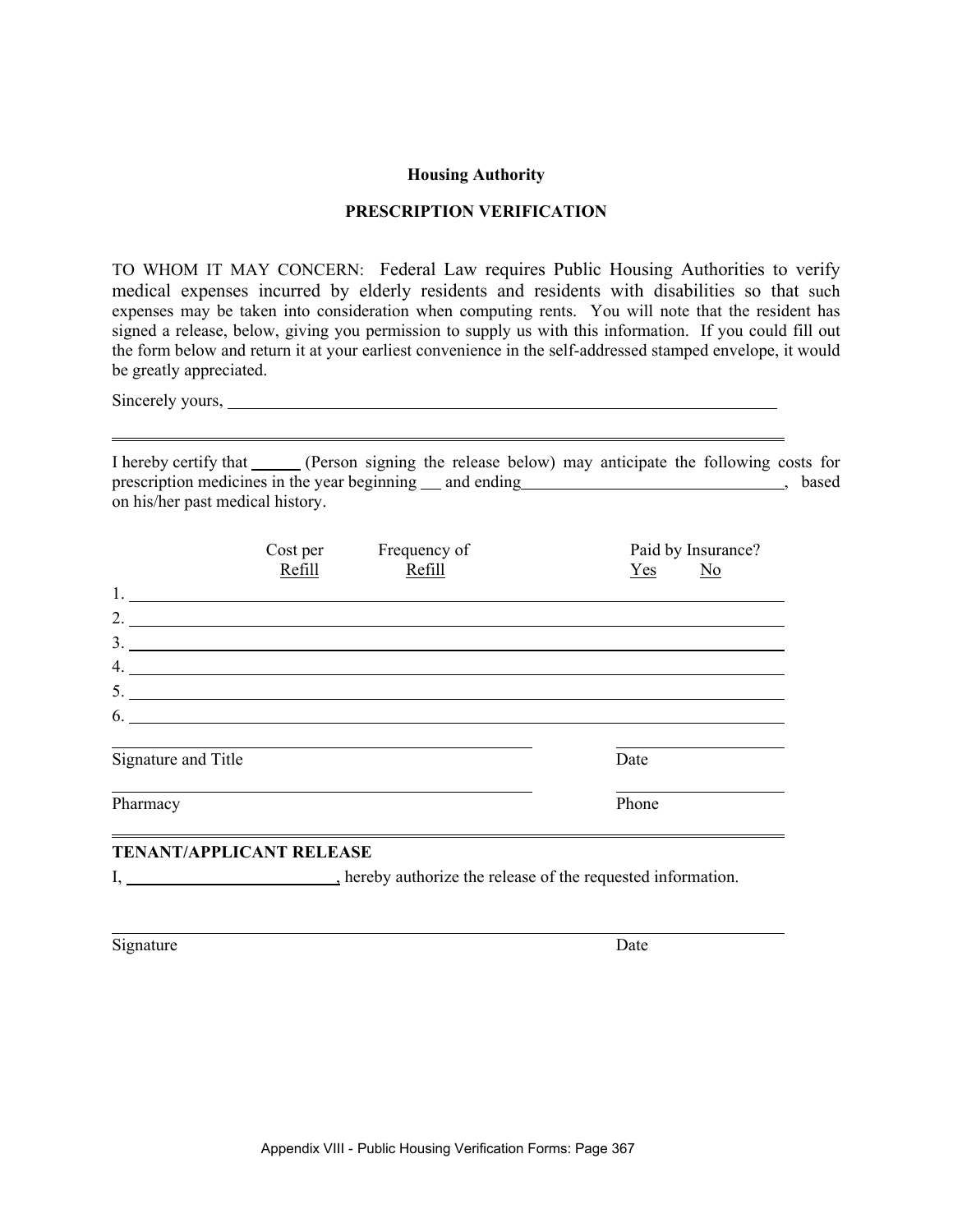# **CHECKLIST FOR DISABILITY ASSISTANCE EXPENSE VERIFICATIONS**

- Attendant care frees a family member, including the handicapped family member, to work:
- Written certification from attendant as to cost incurred.
	- Copies of canceled checks used to make attendant care payments, receipts from care source.
	- Written certification from Rehabilitation Agency or doctor that handicapped person requires care to be employed, or that care enables another family member to work.
- Auxiliary apparatus frees a family member, including handicapped family member, to work:
	- Receipts for purchase of apparatus.
	- Evidence of monthly payments or total payments for apparatus.
- Where handicapped family member is employed, a statement from the employer that the apparatus is necessary for employment.
- Written certificate from Rehabilitation Agency or doctor that handicapped person requires auxiliary apparatus to be employed, or to enable another family member to work.
- Certification by family that no repayment is received for the costs associated with attendant care or auxiliary apparatus provided.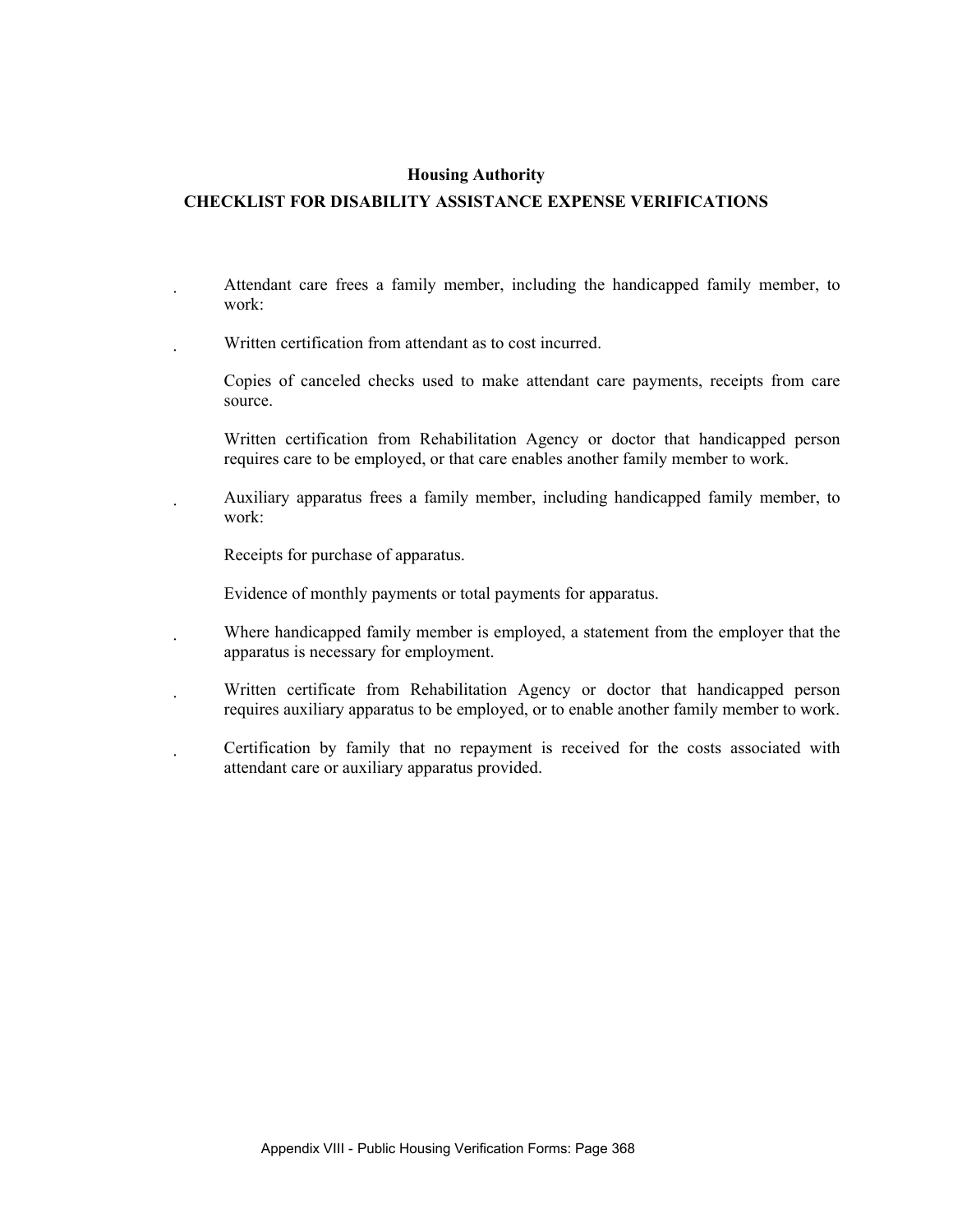## **DISABILITY VERIFICATION FORM**

Public Housing Authorities are required to verify the disability of applicants claiming to be disabled to determine the applicant's eligibility for the housing and to compute rent. The resident has signed a release form below giving you permission to supply us with this information. Please fill out the form below and return it at your earliest convenience.

Sincerely yours,

The Department of Housing and Urban Development defines a disabled person in 3 ways:

- (1) A disabled person is one with an inability to engage in any substantial gainful activity because of any physical or mental impairment that is expected to result in death or has lasted or can be expected to last continuously for at least 12 months; or for a blind person at least 55 years old, inability because of blindness to engage in any substantial gainful activities comparable to those in which the person was previously engaged with some regularity and over a substantial period.
- (2) A developmentally disabled person is one with a severe chronic disability that:
	- (a) is attributable to a mental and/or physical impairment;
	- (b) as manifested before age 22;
	- (c) is likely to continue indefinitely;
	- (d) results in substantial functional limitations in three or more of the following areas: capacity for independent living, self-care, receptive and expressive language; learning, mobility, selfdirection, and economic self-sufficiency AND
	- (e) requires special interdisciplinary or generic care treatment, or other services which are of extended or lifelong duration and are individually planned or coordinated.
- (3) A disabled person is also one who has a physical, emotional or mental impairment that:
	- (a) is expected to be of long-continued or indefinite duration;
	- (b) substantially impedes the person's ability to live independently;
	- (c) is such that the person's ability to live independently could be improved by more suitable housing conditions.

|                | , hereby certify that                                                            | (person signing the |
|----------------|----------------------------------------------------------------------------------|---------------------|
|                | release below should be considered disabled in accordance with definition number | above.)             |
| Name and Title | Date                                                                             |                     |
| Signature      | Phone                                                                            |                     |

# **TENANT/APPLICANT RELEASE**

I, hereby authorize the release of the requested information.

Signature Date

 $\overline{a}$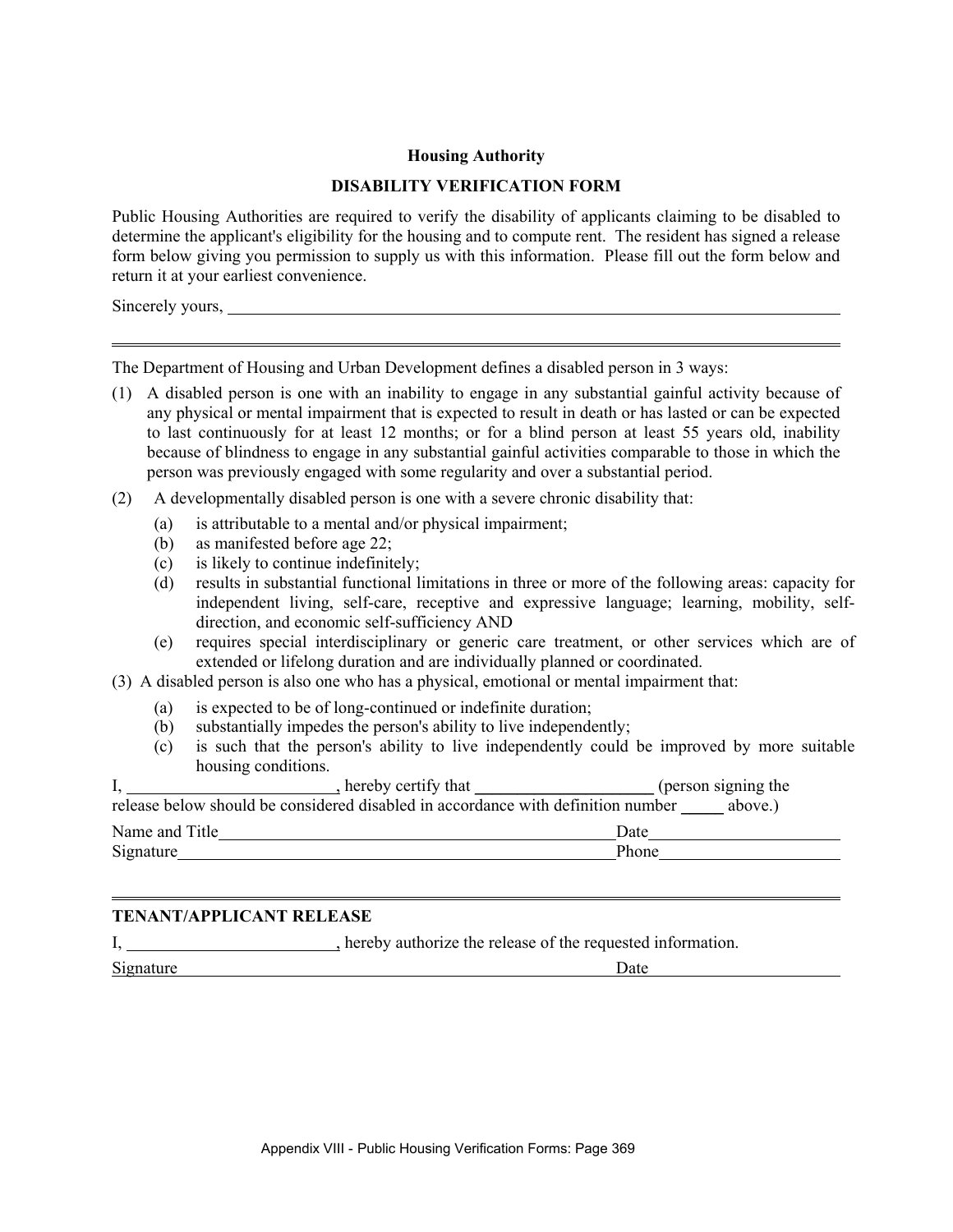## **DISABILITY EXPENSE ALLOWANCE VERIFICATION**

## **(Transmittal Letter)**

Dear Sir or Madam:

Special considerations in public housing are authorized for families with expenses related to the attendant care or auxiliary apparatus required for a family member with disabilities. The availability of the care or the apparatus must enable the person with disabilities or other family member to work. Verification of the need for and amount of such expenses can result in a reduced rent for the family. Such verifications must be retained in our files.

Will you please fill in the information or certify as to the need for attendant care or auxiliary apparatus as requested on the attached form? Once completed please return it to us as soon as possible. We will keep the information in strict confidence and will use it to determine the family's eligibility for reduced rent.

Sincerely,

# **TENANT/APPLICANT RELEASE**

I/We, 1/Me, 1/Me, 1/Me, 1/Me, 1/Me, 1/Me, 1/Me, 1/Me, 1/Me, 1/Me, 1/Me, 1/Me, 1/Me, 1/Me, 1/Me, 1/Me, 1/Me, 1/Me, 1/Me, 1/Me, 1/Me, 1/Me, 1/Me, 1/Me, 1/Me, 1/Me, 1/Me, 1/Me, 1/Me, 1/Me, 1/Me, 1/Me, 1/Me, 1/Me, 1/Me, 1/Me, released as requested.

Signature Date

 $\overline{a}$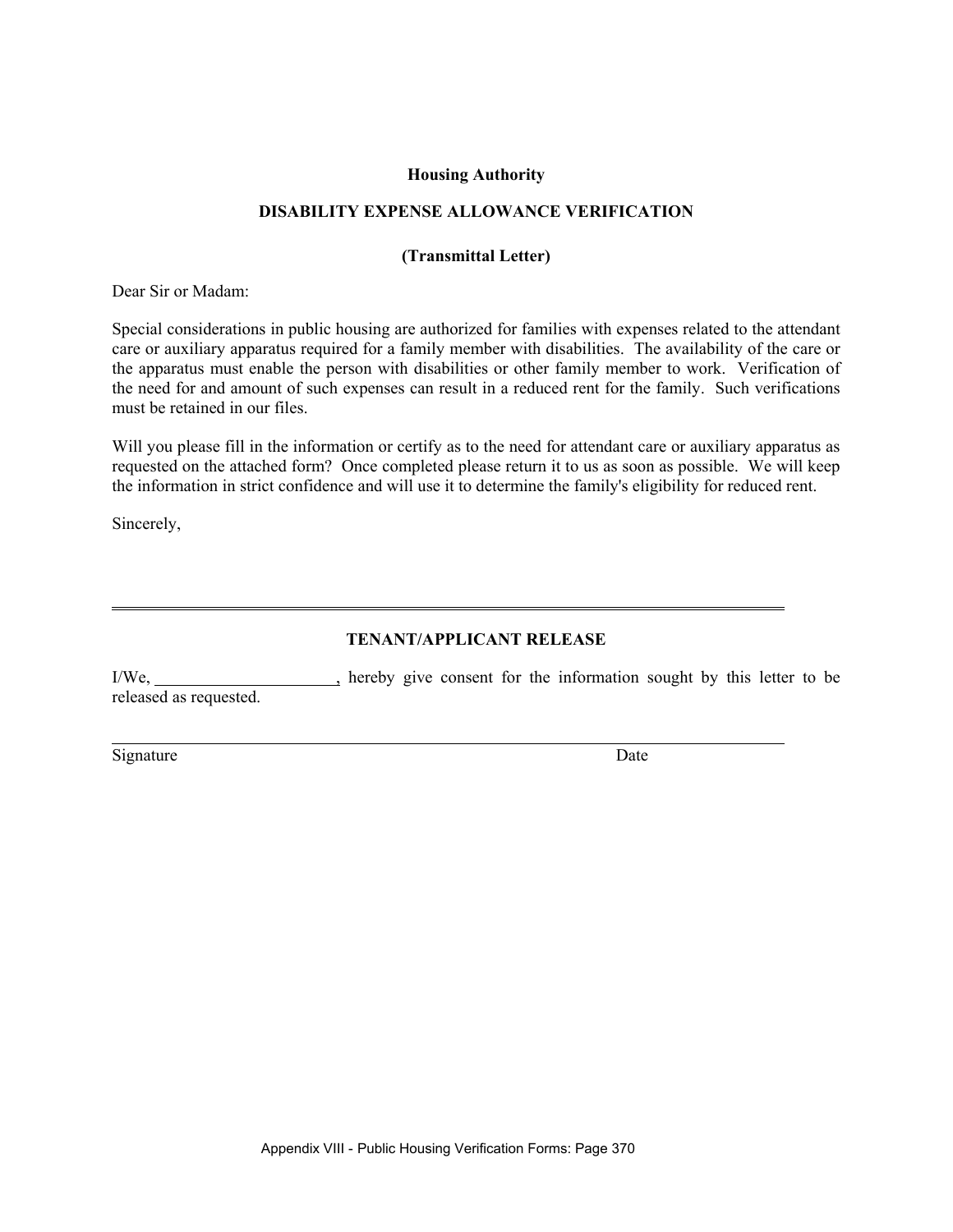## **CERTIFICATION OF NEED FOR PERSON WITH DISABILITIES**

**FOR ATTENDANT CARE AUXILIARY APPARATUS** 

Name of family member with disability:

Full name and address of professional completing this certification:

Name:

Address:

I certify that the above-named person requires the services of an attendant or the use of auxiliary apparatus to enhance his/her ability to live independently.

The availability of the care or auxiliary apparatus enables:

the person with a disability named above to work, and/or

other family member(s) to work.

If further information is required, please contact by calling  $(\_\_) \_\_$  -  $\_\_$ .

Signature Date

Title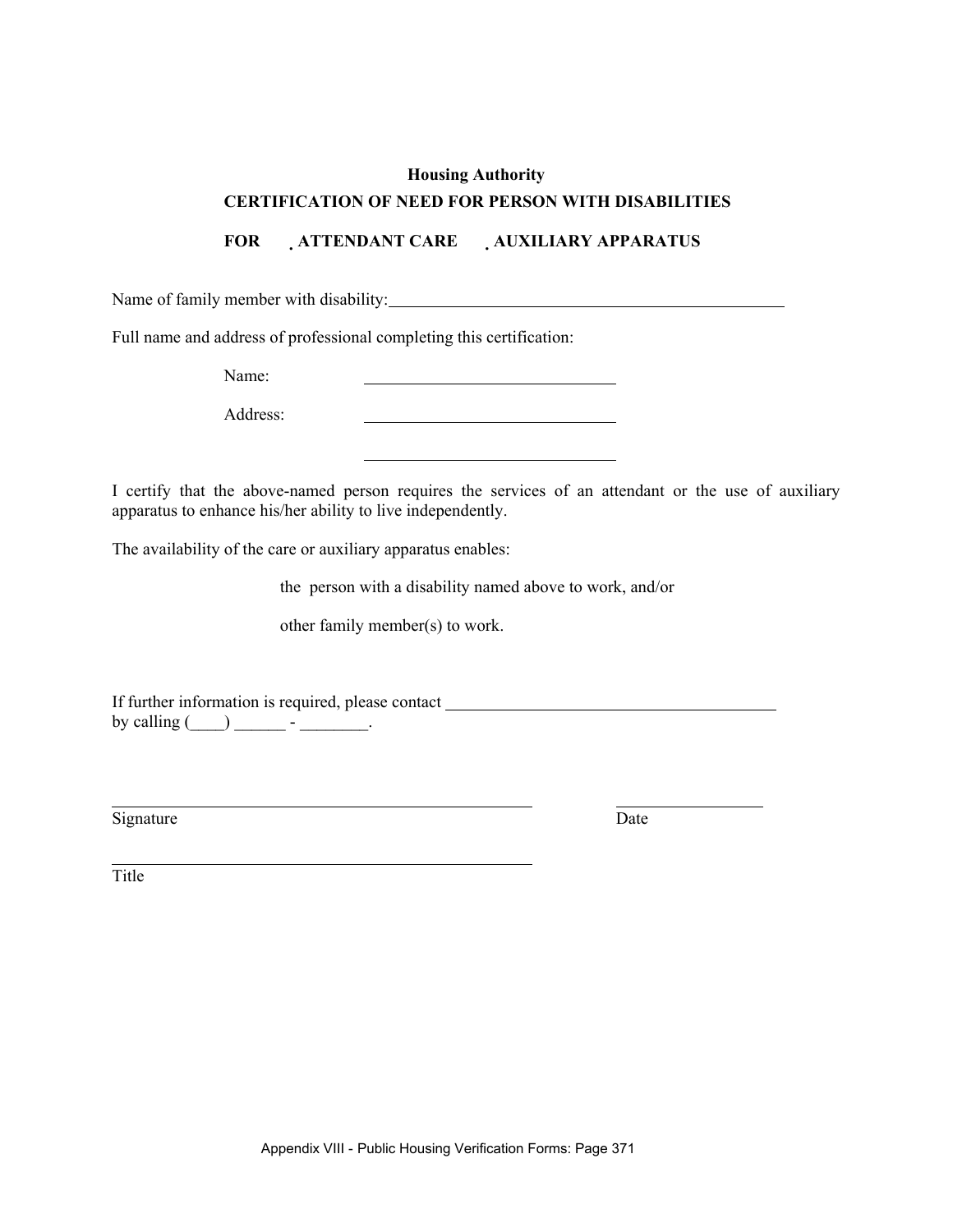## **ATTENDANT CARE VERIFICATION**

TO WHOM IT MAY CONCERN: Public Housing Authorities are required by Federal Law to verify the cost of attendant care for residents with disabilities so that the costs may be taken into consideration when computing rent. You will note that the resident has signed a release form below, giving you permission to supply us with this information. If you could fill out the form below and return it, it would be most appreciated.

Sincerely yours,

# **VERIFICATION**

| care enables <u>to earn employment</u> income.                                                                                                                                                                                                                 |                                                                                                                                                                                                                                |                                                             |                              |  |
|----------------------------------------------------------------------------------------------------------------------------------------------------------------------------------------------------------------------------------------------------------------|--------------------------------------------------------------------------------------------------------------------------------------------------------------------------------------------------------------------------------|-------------------------------------------------------------|------------------------------|--|
| During the year beginning _____________ and ending ___________, I will be providing care _________ hours<br>per week, for weeks of the year. My rate of pay is per hour, and I will be paid once every<br>Hours when I will be providing care area as follows: |                                                                                                                                                                                                                                |                                                             |                              |  |
|                                                                                                                                                                                                                                                                | Monday:<br>Tuesday:<br>Wednesday:<br>Thursday:<br>Friday:<br>Saturday:<br>Sunday:                                                                                                                                              | hours<br>hours<br>hours<br>hours<br>hours<br>hours<br>hours |                              |  |
|                                                                                                                                                                                                                                                                | Name: Name and the set of the set of the set of the set of the set of the set of the set of the set of the set of the set of the set of the set of the set of the set of the set of the set of the set of the set of the set o |                                                             | Date:                        |  |
|                                                                                                                                                                                                                                                                |                                                                                                                                                                                                                                |                                                             | Signature: Phone #: Phone #: |  |
|                                                                                                                                                                                                                                                                |                                                                                                                                                                                                                                |                                                             |                              |  |
| <b>TENANT/APPLICANT RELEASE</b>                                                                                                                                                                                                                                |                                                                                                                                                                                                                                |                                                             |                              |  |

hereby authorize the release of the requested information

Signature Date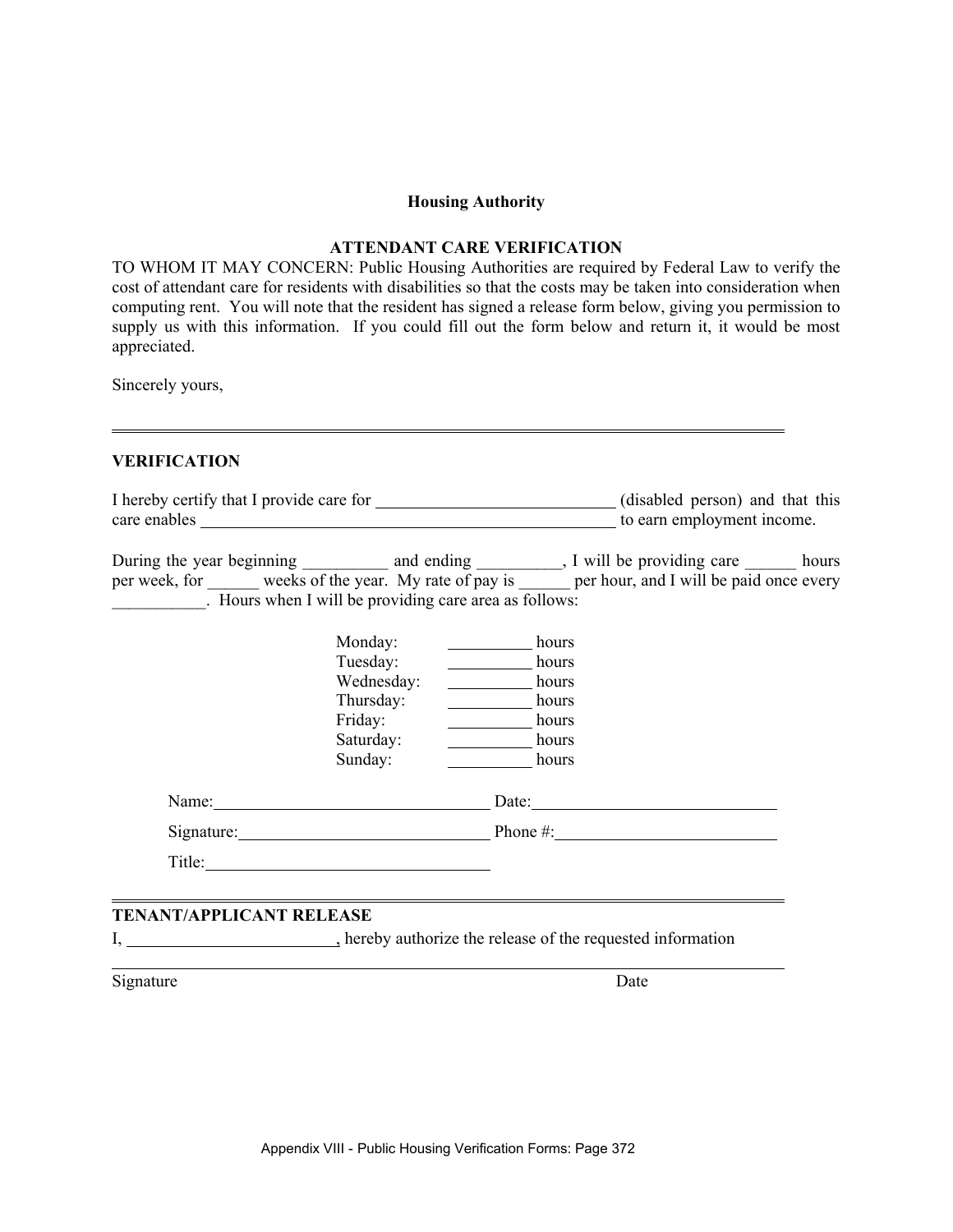# **EMPLOYER'S CERTIFICATION OF NEED FOR AUXILIARY APPARATUS TO PERMIT EMPLOYMENT**

Name of family member with disabilities:

Full name and address of employer completing this certification:

Name:

Address:

I certify that the above-named person is employed by our agency/firm; and that the use of auxiliary apparatus is necessary for his/her employment.

<u> 1989 - Johann Barbara, martin amerikan basa</u>

If further information is required, please contact by calling  $(\_\_)$   $\_\_$ - $\_\_$ .

Signature Date

Title

**TENANT/APPLICANT RELEASE** 

I, \_\_\_\_\_\_\_\_\_\_\_\_\_\_\_\_\_\_\_\_\_\_\_, hereby authorize the release of the requested information

Signature Date

l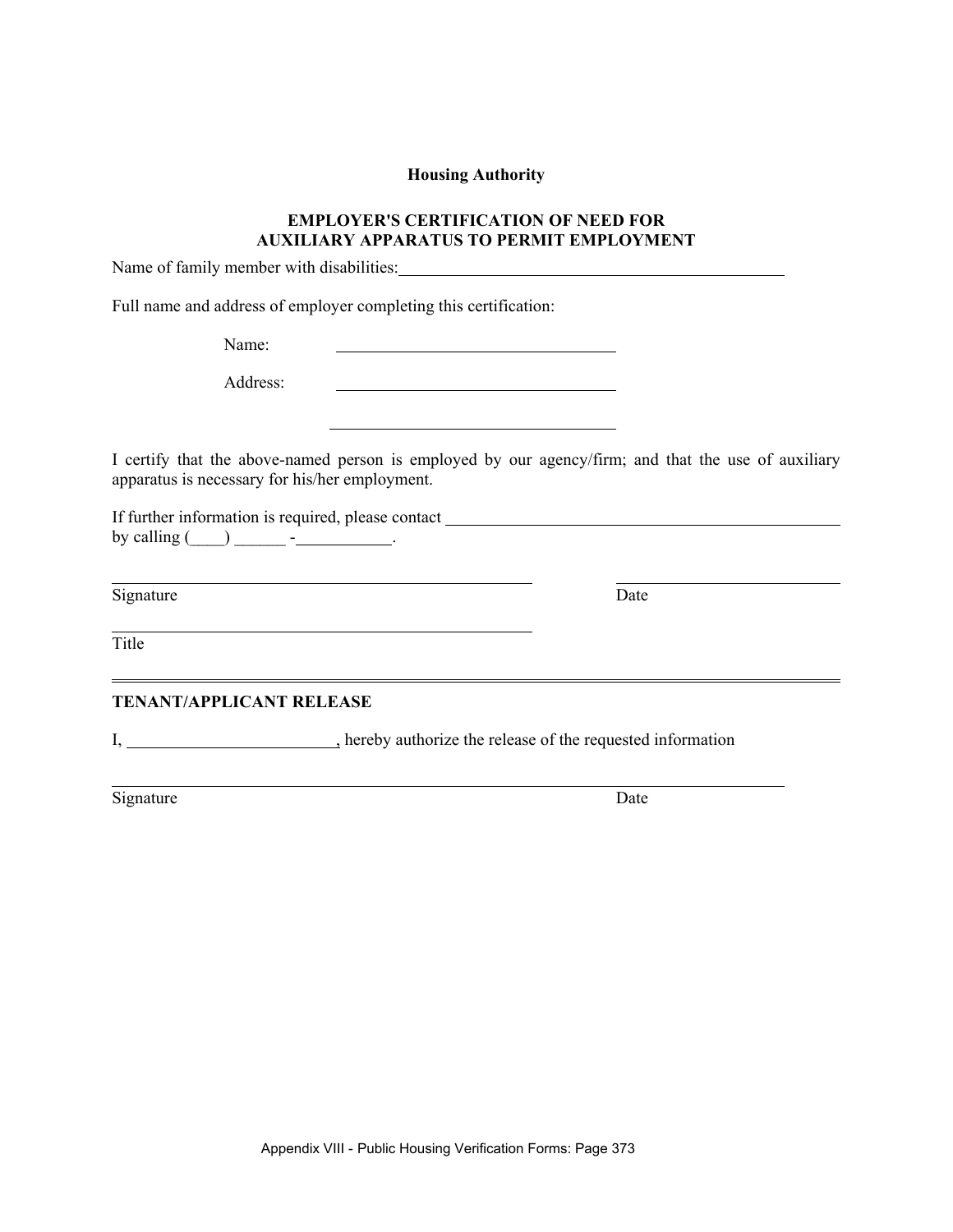# **AUXILIARY APPARATUS COST VERIFICATION SHEET**  FAMILY MEMBER WITH DISABILITY

|                                                                                                          |                | Age:                         |    |
|----------------------------------------------------------------------------------------------------------|----------------|------------------------------|----|
|                                                                                                          |                | Age:                         |    |
| Indicate the type of apparatus furnished to the handicapped or disabled family member:                   |                |                              |    |
| wheelchair                                                                                               | reading device |                              |    |
| walker                                                                                                   |                |                              |    |
| Indicate if apparatus is leased or purchased:                                                            |                |                              |    |
| Date purchased: $\frac{1}{\sqrt{1-\frac{1}{2}}}\left\vert \frac{1}{\sqrt{1-\frac{1}{2}}}\right\vert$     |                | $Cost:$ $\frac{\sqrt{2}}{2}$ |    |
| Date leased: 1 / /                                                                                       |                | $Cost:$ $\frac{\ }{s}$       |    |
| Are installment or lease payments being made?                                                            | yes            | no                           |    |
| If yes, indicate frequency and amount: \$_________________, _______ weekly ______ monthly                |                |                              |    |
| Term of installment purchase or lease: (# of months), from                                               |                |                              |    |
| $\underbrace{\hspace{2cm}}$ to $\underbrace{\hspace{2cm}}$                                               |                |                              |    |
| Estimated apparatus costs for upcoming 12 months <b>Estimated</b> apparatus costs for upcoming 12 months |                |                              |    |
| Equipment added to vehicles to permit use by a handicapped or disabled individual:                       |                |                              |    |
|                                                                                                          |                |                              |    |
|                                                                                                          |                |                              |    |
|                                                                                                          |                |                              |    |
| Estimated cost (labor and materials): \$                                                                 |                |                              |    |
| Type of vehicle modified:                                                                                |                |                              |    |
| make model year year<br>Car:                                                                             |                | $tag \#$                     |    |
| Truck:<br>make $\_\_$                                                                                    |                |                              |    |
| Van:<br>make $\_\_$                                                                                      |                | $\frac{\pi}{4}$              |    |
| Date modified: $\frac{1}{2}$ / $\frac{1}{2}$                                                             |                |                              |    |
| Are payments being made on vehicle modifications?                                                        |                | . yes                        | no |
| If yes, indicate frequency and amount: \$                                                                |                |                              |    |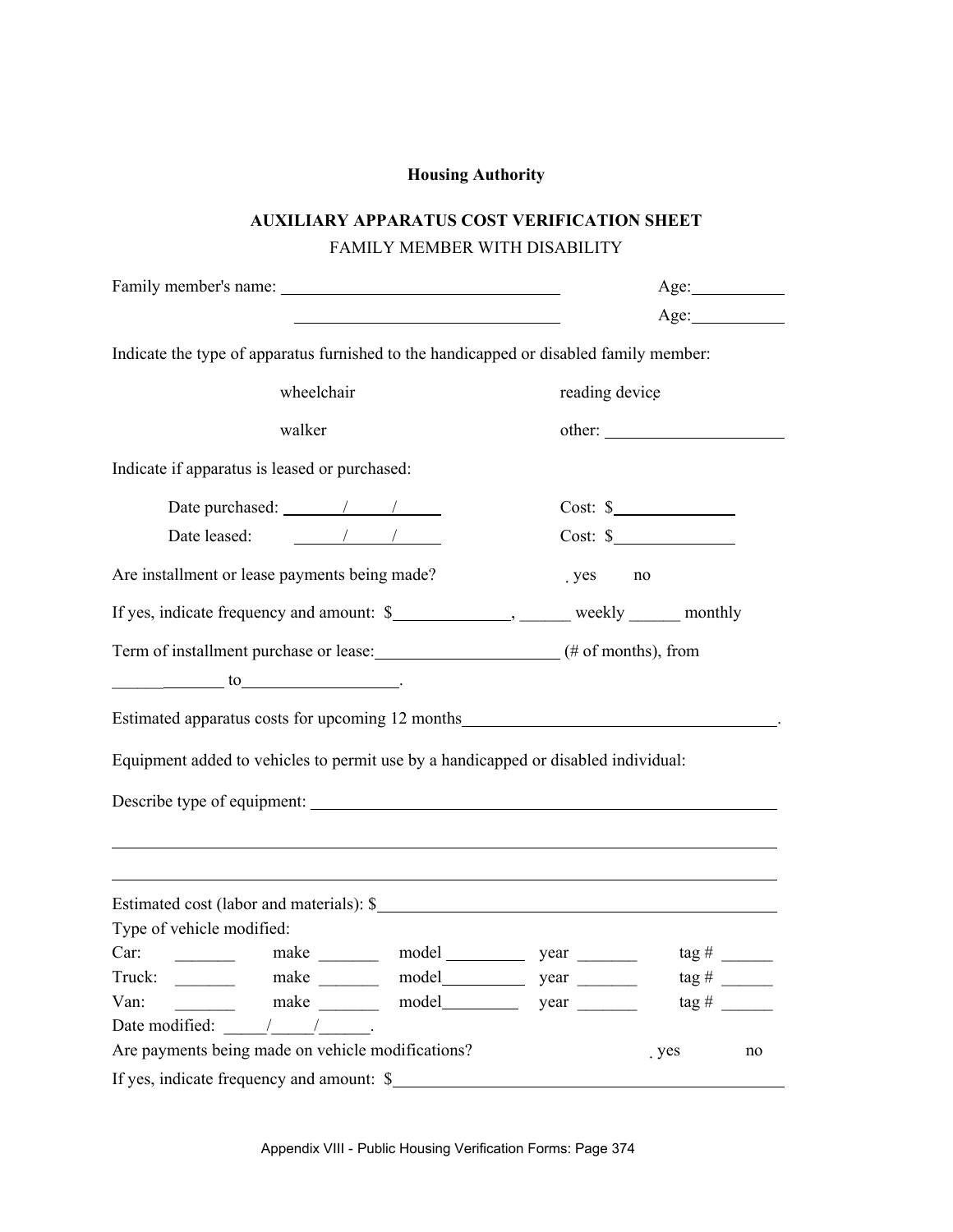| weekly                    | monthly other:                                                                            |
|---------------------------|-------------------------------------------------------------------------------------------|
|                           |                                                                                           |
|                           | $(\# \text{ of months})$ , From $\qquad \qquad \qquad$ To                                 |
|                           | Estimated vehicle modification costs for upcoming 12 months: \$                           |
|                           | Name of individual or company that has or will provide apparatus or vehicle modification: |
| Name: $\frac{1}{2}$ Name: | Phone $\#$ :                                                                              |
|                           | Address:                                                                                  |
| Contact person:           | ,我们也不会有什么。""我们的人,我们也不会有什么?""我们的人,我们也不会有什么?""我们的人,我们也不会有什么?""我们的人,我们也不会有什么?""我们的人          |
| Signature                 | Date                                                                                      |
| Title                     |                                                                                           |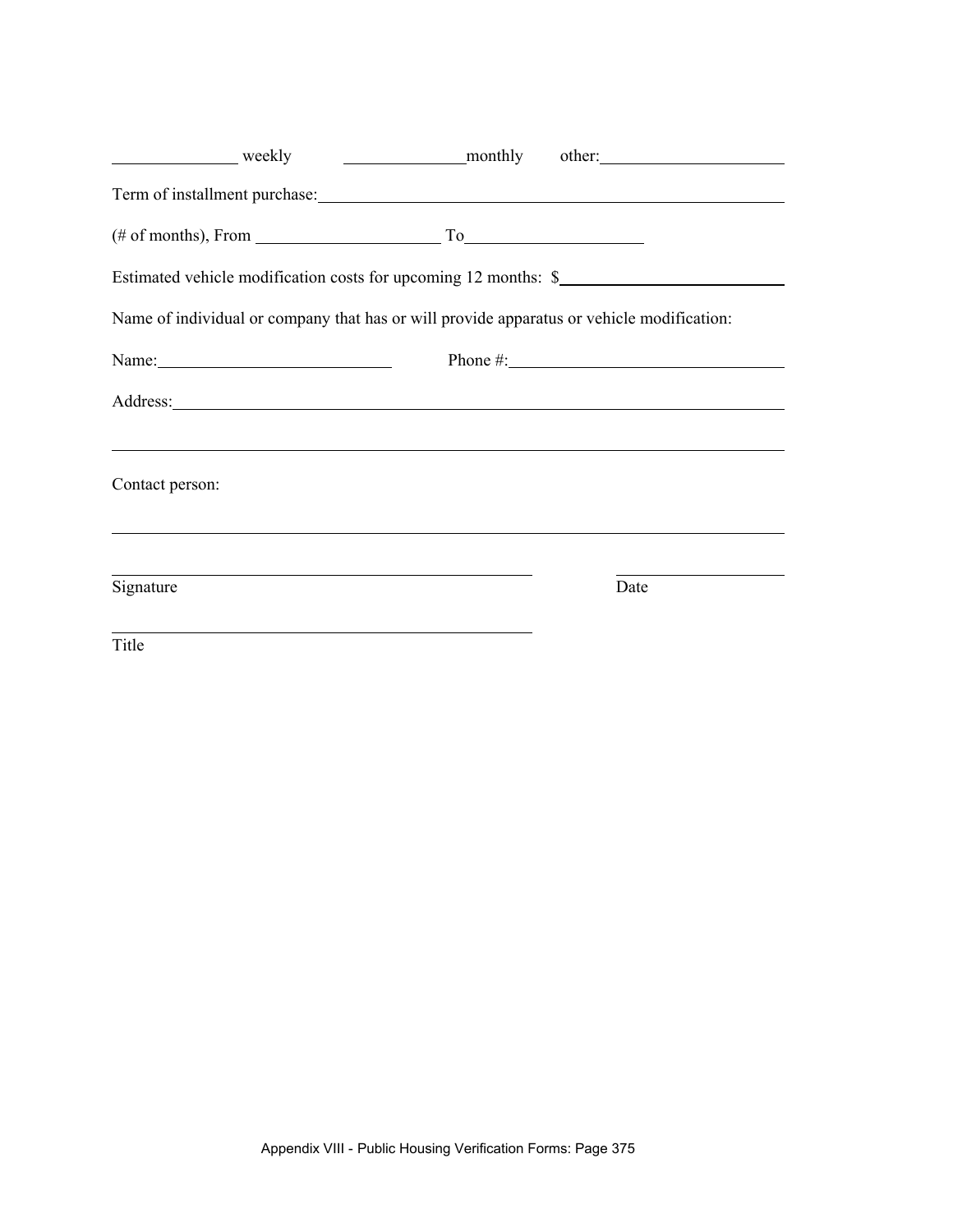# **FAMILY CERTIFICATION FOR DISABILITY EXPENSE REIMBURSEMENT**

Name of family member with disability:

I/We \_\_\_\_\_\_\_\_\_\_\_\_\_\_\_\_\_\_\_\_\_\_\_\_\_\_\_\_\_\_\_\_ certify that the above-named person is being provided with attendant care or the use of auxiliary apparatus to enhance his/her ability to live independently. The circumstances related to the cost of the care or apparatus are as follows:

> We do not receive reimbursement from any outside source such as insurance, Medicare, state grants, or individuals.

> We are receiving reimbursement for a portion of these costs from  $\frac{1}{2}$  in the amount of \$ will provide third party documentation as to the frequency and amount of this reimbursement.

> The cost of attendant care or auxiliary equipment is not paid to a family member living in our household.

Signature Date

**Title**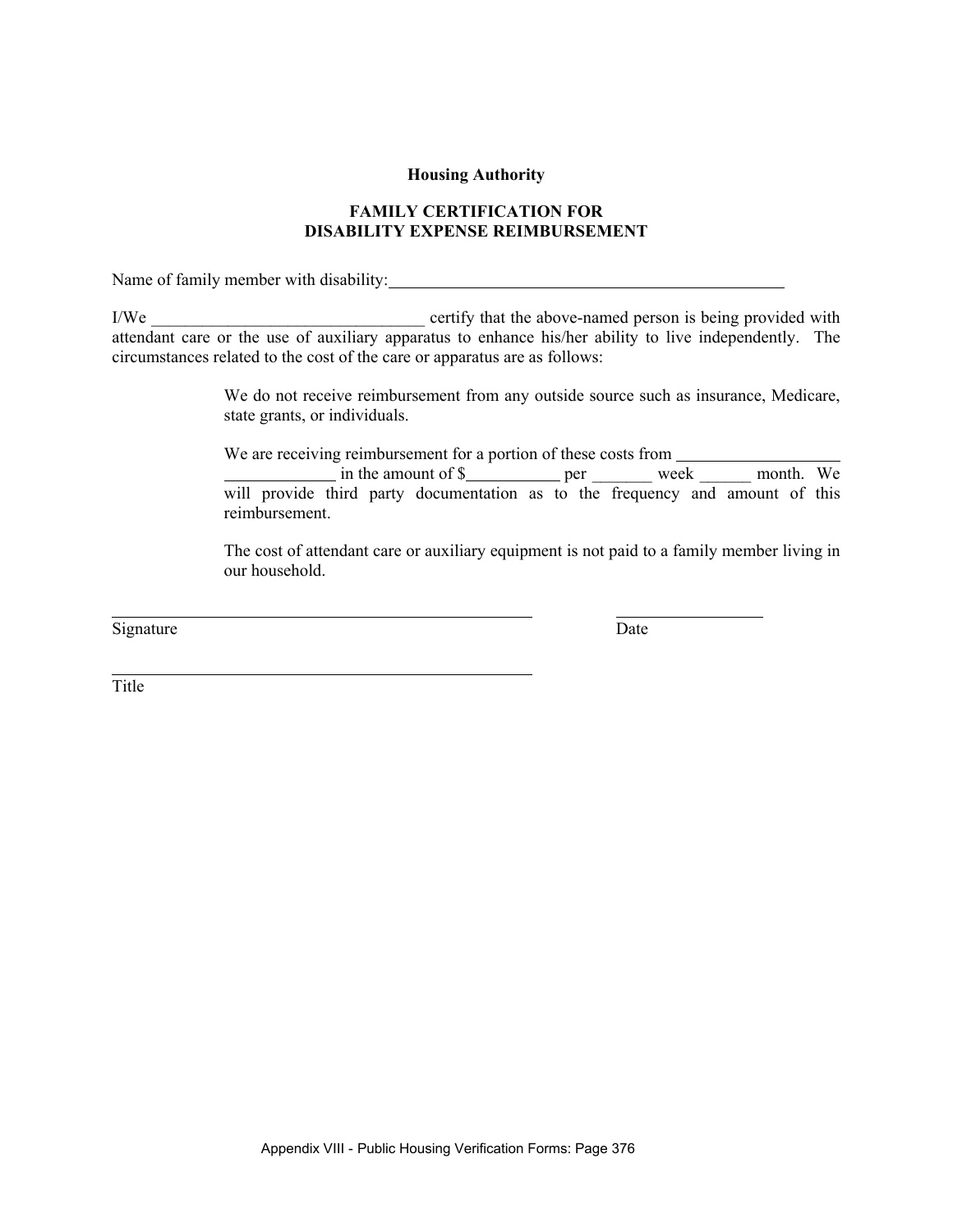# **SCREENING COVER LETTER**

| Date:     |  |
|-----------|--|
| RE: Name: |  |
| Address:  |  |

Dear Sir/Madam:

Our tenant selection policy obliges us to verify certain information about all members of families applying for admission to our developments. To comply with this requirement, we ask your cooperation in supplying the information on the history of the family listed above. This information will be used only in determining whether the family can be accepted for admission. You will note that the family has authorized you to provide this information to us.

Your prompt return of this letter will be appreciated. A self-addressed return envelope is enclosed. If you have any questions, please call

(phone number)

Sincerely yours,

Signature Date

Title

#### **TENANT/APPLICANT RELEASE**

I, hereby authorize the release of the requested information.

Signature Date

l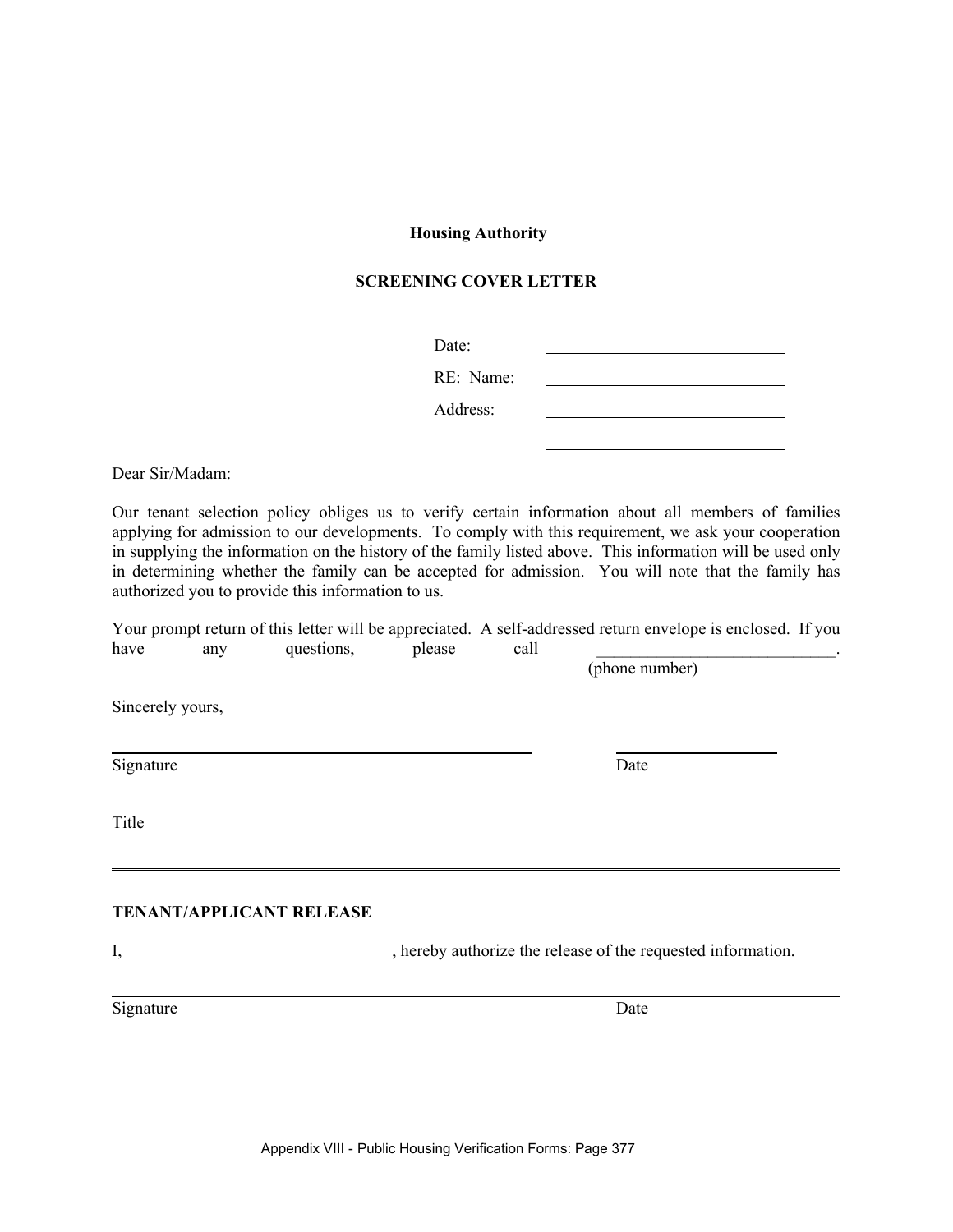# **Housing Authority LANDLORD VERIFICATION FORM**

| Name of Applicant:                                                                                                                                                                                                                                                          |                              |
|-----------------------------------------------------------------------------------------------------------------------------------------------------------------------------------------------------------------------------------------------------------------------------|------------------------------|
|                                                                                                                                                                                                                                                                             |                              |
| Name of Landlord<br>Name of Landlord                                                                                                                                                                                                                                        |                              |
| Are you a relative or friend of the applicant? If so, please describe relationship: __________________________                                                                                                                                                              |                              |
| Current Landlord Previous Landlord Current Landlord Current Landlord                                                                                                                                                                                                        |                              |
| Dates of Applicant's Tenancy: From To To                                                                                                                                                                                                                                    |                              |
|                                                                                                                                                                                                                                                                             |                              |
| Does (Did) the Applicant have a lease? YES<br>N <sub>O</sub>                                                                                                                                                                                                                |                              |
| <b>Rent Payment</b><br>1.                                                                                                                                                                                                                                                   |                              |
| A. Amount of monthly rent:                                                                                                                                                                                                                                                  | \$                           |
| B. Does (did) applicant pay rent on time?                                                                                                                                                                                                                                   | <b>YES</b><br>N <sub>O</sub> |
| C. Has (had) he/she ever paid 1 late?                                                                                                                                                                                                                                       | <b>YES</b><br>N <sub>O</sub> |
| How late? <b>Move</b> late? <b>Move</b> late? <b>Move</b> late? <b>Move</b> late? <b>Move</b> late? <b>Move</b> often? <b>Move</b> often? <b>Move</b> often? <b>Move</b> of the set of the set of the set of the set of the set of the set of the set of the set of the set |                              |
| D. Have (had) you ever begun/completed eviction for non-payment?                                                                                                                                                                                                            | <b>YES</b><br>N <sub>O</sub> |
| E. Was a Court judgment rendered in your favor for eviction for non-payment?                                                                                                                                                                                                | <b>YES</b><br>N <sub>O</sub> |
| F. Do you provide any of the utilities for the unit?                                                                                                                                                                                                                        | <b>YES</b><br>N <sub>O</sub> |
| G. Have tenant-paid utilities ever been disconnected?                                                                                                                                                                                                                       | <b>YES</b><br>N <sub>O</sub> |
| <b>Caring for the Unit</b><br>2.                                                                                                                                                                                                                                            |                              |
| A. Does (did) the applicant keep the unit clean, safe and sanitary?                                                                                                                                                                                                         | <b>YES</b><br>N <sub>O</sub> |
| B. Has (had) the applicant damaged the unit?                                                                                                                                                                                                                                | <b>YES</b><br>N <sub>O</sub> |
| Describe: 2000 and 2000 and 2000 and 2000 and 2000 and 2000 and 2000 and 2000 and 2000 and 2000 and 2000 and 2000 and 2000 and 2000 and 2000 and 2000 and 2000 and 2000 and 2000 and 2000 and 2000 and 2000 and 2000 and 2000                                               |                              |
|                                                                                                                                                                                                                                                                             |                              |
| C. Has (had) the applicant paid for the damage?                                                                                                                                                                                                                             | <b>YES</b><br>N <sub>O</sub> |
| D. Will (did) you keep any security deposit?                                                                                                                                                                                                                                | <b>YES</b><br>N <sub>O</sub> |
| E. Does (did) the applicant have problems with insect/rodent infestation?                                                                                                                                                                                                   | <b>YES</b><br>N <sub>O</sub> |
| F. Does (did) the applicant's housekeeping contribute to infestation?                                                                                                                                                                                                       | NO<br><b>YES</b>             |
| G. Did the applicant make any alterations to the unit without your permission?                                                                                                                                                                                              | <b>YES</b><br>N <sub>O</sub> |
| General<br>3.                                                                                                                                                                                                                                                               |                              |
| A. Is (was) the applicant listed on the lease for the unit?                                                                                                                                                                                                                 | N <sub>O</sub><br><b>YES</b> |
| B. Does (did) the applicant permit persons other than those on the lease to live in the unit on a regular<br>basis?                                                                                                                                                         | <b>YES</b><br>N <sub>O</sub> |
| Describe:                                                                                                                                                                                                                                                                   |                              |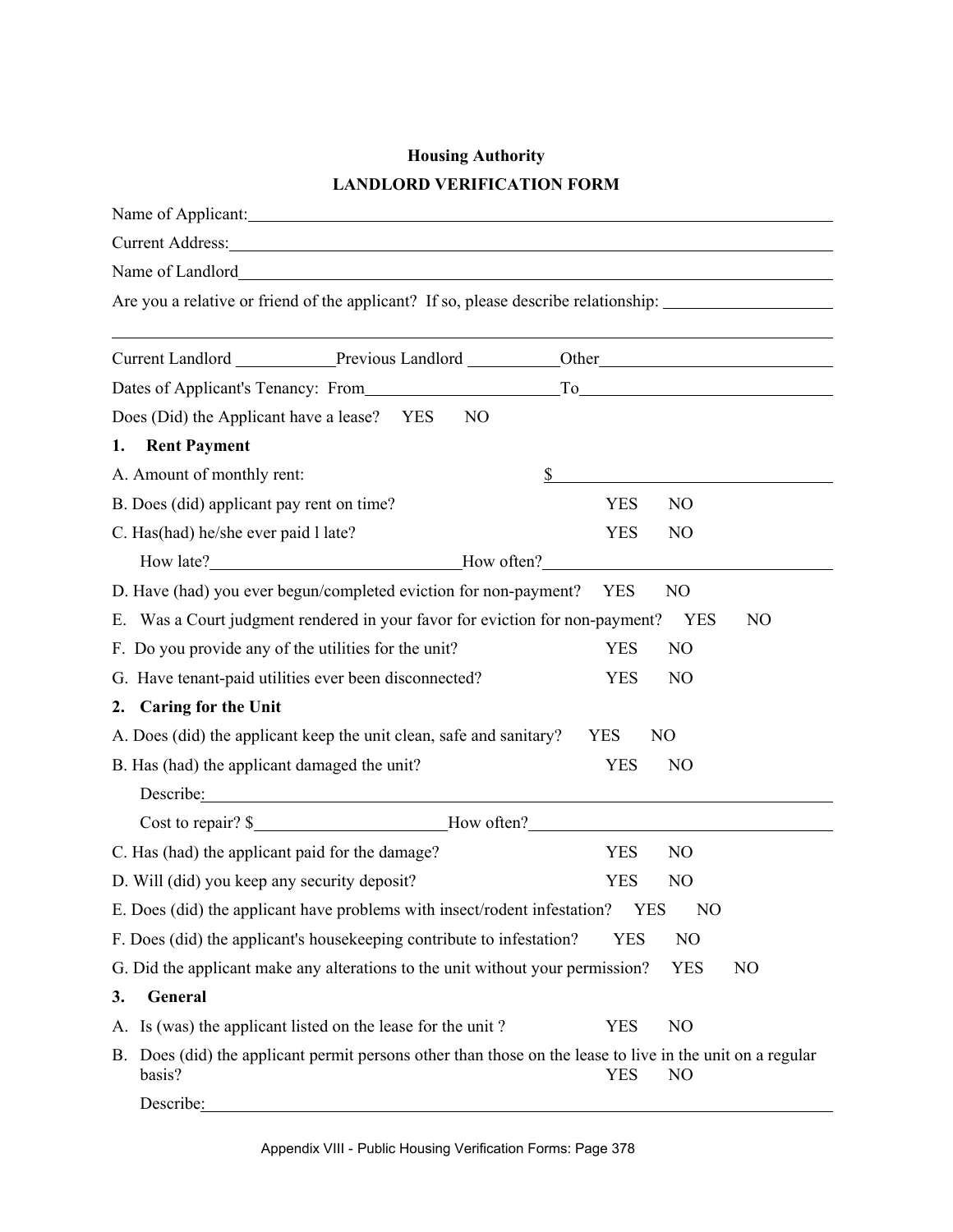| C. Has (had) the applicant, family members or guests damaged or vandalized the common                                                                                                                                                 |            |                |                |  |  |
|---------------------------------------------------------------------------------------------------------------------------------------------------------------------------------------------------------------------------------------|------------|----------------|----------------|--|--|
| areas?                                                                                                                                                                                                                                | <b>YES</b> | N <sub>O</sub> |                |  |  |
| If Yes, Describe: 1988. If Yes, Describe:                                                                                                                                                                                             |            |                |                |  |  |
| D. Does (did) the applicant, family members or guests create any physical hazards to the project                                                                                                                                      |            |                |                |  |  |
| or other residents?                                                                                                                                                                                                                   | <b>YES</b> | N <sub>O</sub> |                |  |  |
|                                                                                                                                                                                                                                       |            |                |                |  |  |
| E. Does (did) the applicant, family members or guests interfere with the rights and quiet                                                                                                                                             |            |                |                |  |  |
| enjoyment of other tenants?                                                                                                                                                                                                           | <b>YES</b> | N <sub>O</sub> |                |  |  |
| If yes, Describe:                                                                                                                                                                                                                     |            |                |                |  |  |
| F. Have the applicant, family members or guests engaged in any criminal activity, including                                                                                                                                           |            |                |                |  |  |
| drug-related criminal activity?                                                                                                                                                                                                       | <b>YES</b> | N <sub>O</sub> |                |  |  |
|                                                                                                                                                                                                                                       |            |                |                |  |  |
| G. Has (had) the applicant given you any false information?                                                                                                                                                                           | YES.       | N <sub>O</sub> |                |  |  |
|                                                                                                                                                                                                                                       |            |                |                |  |  |
| G. Has (had) the applicant, family members or guests acted in a physically violent and/or                                                                                                                                             |            |                |                |  |  |
| verbally abusive manner toward neighbors, landlord, or landlord's staff? YES                                                                                                                                                          |            |                | N <sub>O</sub> |  |  |
|                                                                                                                                                                                                                                       |            |                |                |  |  |
| I. Would you rent to this applicant again?                                                                                                                                                                                            | <b>YES</b> | N <sub>O</sub> |                |  |  |
| If not, why? $\qquad \qquad$                                                                                                                                                                                                          |            |                |                |  |  |
| <u> 1989 - Johann Stoff, amerikansk politiker (d. 1989)</u>                                                                                                                                                                           |            |                |                |  |  |
|                                                                                                                                                                                                                                       |            |                |                |  |  |
| (Name of authorized project staff: telephone verification) ________ Date____________________________<br><u> 2002 - Jan Samuel Barbara, margaret eta bat zen bat zen bat zen bat zen bat zen bat zen bat zen bat zen bat </u>          |            |                |                |  |  |
| <b>Applicant Release</b>                                                                                                                                                                                                              |            |                |                |  |  |
| I, hereby authorize the release of the requested information.                                                                                                                                                                         |            |                |                |  |  |
| Signature expansion of the state of the state of the state of the state of the state of the state of the state of the state of the state of the state of the state of the state of the state of the state of the state of the<br>Date |            |                |                |  |  |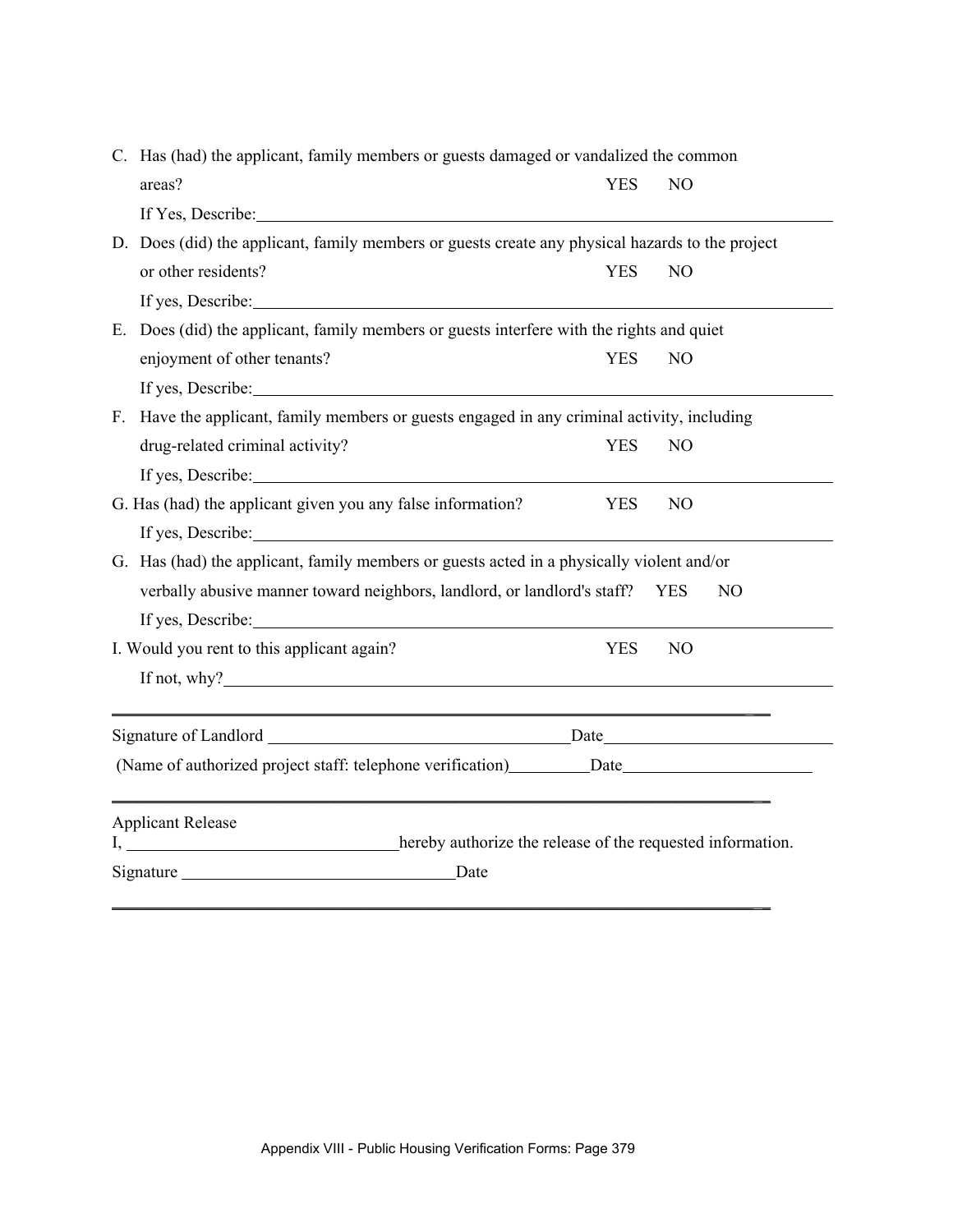# **Housing Authority Applicant Notice of Rejection**

| To:  | Applicant | )ate |
|------|-----------|------|
|      | Address   |      |
| Dear | $\sim$    |      |

Your application for public housing has been rejected. This letter explains the reason(s) for your rejection and your rights.

# **1. You did not meet our basic eligibility requirement(s), specifically:**

- a. Your income exceeds our income limits;
- \_\_\_\_b. You have failed to provide social security numbers for all family members.
- c. You have failed to provide citizenship/immigration information for all family members.

# **2. Your family is not likely to comply with the terms of our lease, as follows:**

- a. Your family has not paid rent or utilities, or paid late;
- b. Your family has not taken proper care of an apartment, or has damaged it;
- c. Your family has interfered with other residents' rights or peaceful enjoyment of the premises;
- \_\_\_\_d. Your family has engaged in criminal activity that will threaten the health, safety or welfare of other residents or has engaged in drug-related criminal activity.
- \_\_\_\_e. Other:

l l

This rejection is based on the following facts:

If you disagree with this determination, you may request an informal hearing to present information about why you should be admitted. If you desire such an informal hearing, it must be requested in writing at the PHA address within ten working days of the date of this notice. If we do not hear from you by , the Authority's determination shall be considered final.

Hearings are conducted by a staff member not involved in making the decision to reject your application. The staff person(s) who made the decision will attend the hearing. You may bring witnesses and/or legal counsel or other representatives to the hearing. You may also review your application file, upon request, at a mutually convenient time before or during the hearing.

**NOTICE**: If you are a person with a disability you are entitled to another interview before we decide whether to reject you. At the interview we will discuss whether there may be reasonable accommodations that can be made that will enable you to comply with the terms of our lease, and allow us to accept your application. Please contact us. as soon as possible to schedule this interview.

Sincerely,

Signature Name and title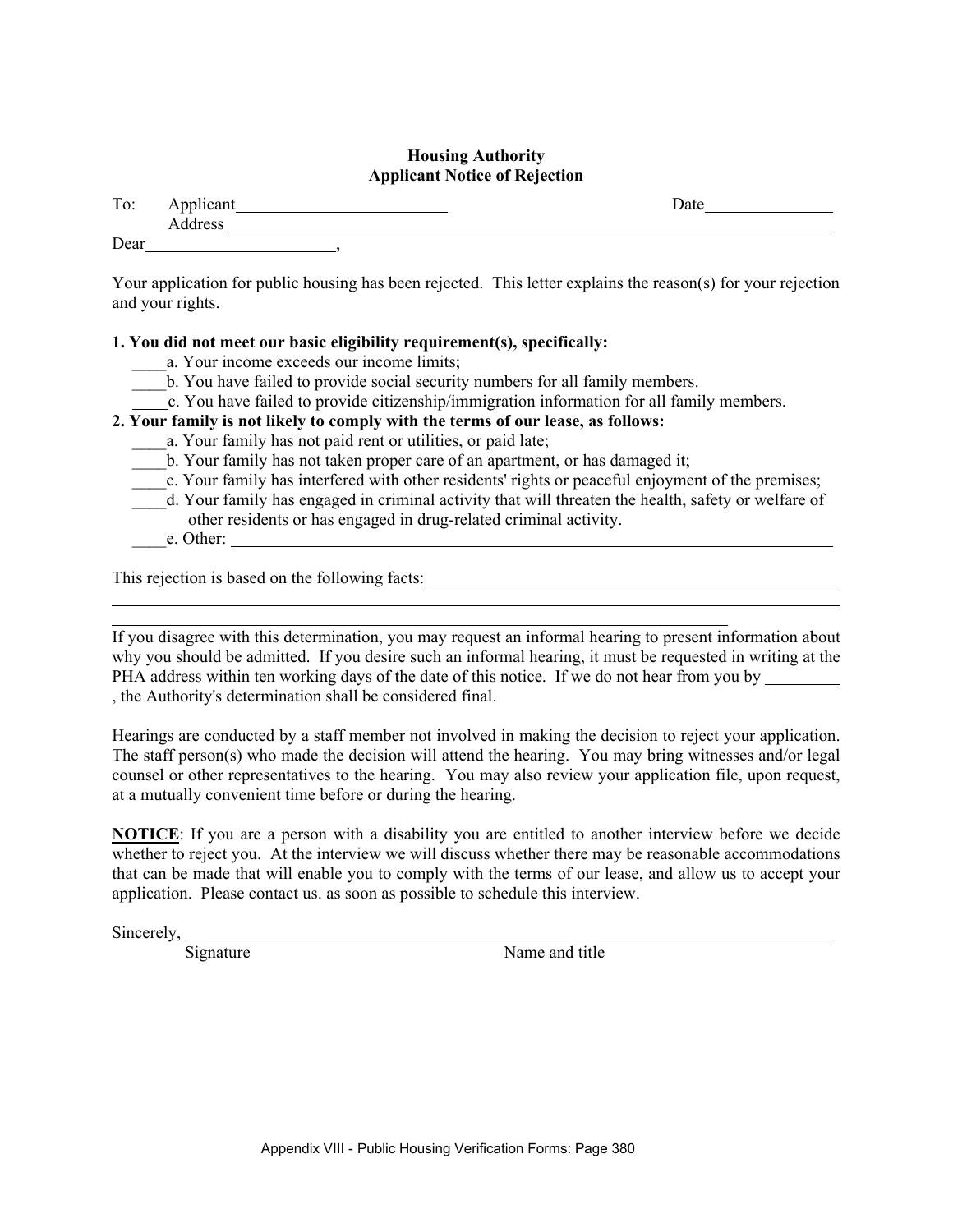# **Housing Authority PHA POLICE RECORD VERIFICATION**

Police Department: Date: Department: Date: Date: Date: Date: Date: Date: Date: Date: Date: Date: Date: Date: Date: Date: Date: Date: Date: Date: Date: Date: Date: Date: Date: Date: Date: Date: Date: Date: Date: Date: Date:

Dear Sir/Madam:

Federal law requires us to verify certain information about all members of families living in or applying for admission to our developments. Specifically, the PHA wishes to avoid admitting a family any one of whose members is involved in criminal activity that would adversely affect the health, safety or welfare of other tenants. Federal law also requires your cooperation in supplying information on criminal activity (if any) of any persons listed below. Your prompt return of this information will be appreciated. A stamped, self-addressed return envelope is enclosed. If you have any questions, please call me.

Sincerely,

 (Manager's Name) (Signature) \_\_\_\_\_\_\_\_\_\_\_\_\_\_\_\_\_\_\_\_\_\_\_\_\_\_\_\_\_\_\_\_\_\_\_\_\_\_\_\_\_\_\_\_\_\_\_\_\_\_\_\_\_\_\_\_\_\_\_\_\_\_\_\_\_\_\_\_\_\_\_\_\_\_\_\_\_\_

Using the numbers below, please indicate whether any family members have been arrested for or convicted of any crimes relating to the following:

| <b>Family Member Names</b>           | $S.S \#$                                   | D.O.B.                                         | $C$ rime $(s)$ # | <b>Status/Disposition</b> |  |  |
|--------------------------------------|--------------------------------------------|------------------------------------------------|------------------|---------------------------|--|--|
| 6. Assault or fighting               |                                            | 12. Prostitution                               |                  | 13. Disorderly conduct    |  |  |
| 5. Destruction of Property/Vandalism |                                            | 10. Fraud                                      |                  |                           |  |  |
| 4. Threats or Harassment             |                                            | 9. Receiving Stolen Goods                      |                  |                           |  |  |
| 3. Burglary/Robbery/Larceny/Theft    | 8. Public Intoxication./Drunk & Disorderly |                                                |                  |                           |  |  |
| 2. Rape or child molesting           |                                            | 7. Child Abuse/Domestic Violence               |                  |                           |  |  |
| 1. Homicide/Murder                   |                                            | 6. Drug Trafficking/Use/Possession/Manufacture |                  |                           |  |  |

#### **APPLICANT'S RELEASE**

I hereby authorize the release of the information requested above.

| Applicant's Signature | Date |
|-----------------------|------|
| Applicant's Signature | Date |
| Applicant's Signature | Date |
| Applicant's Signature | Date |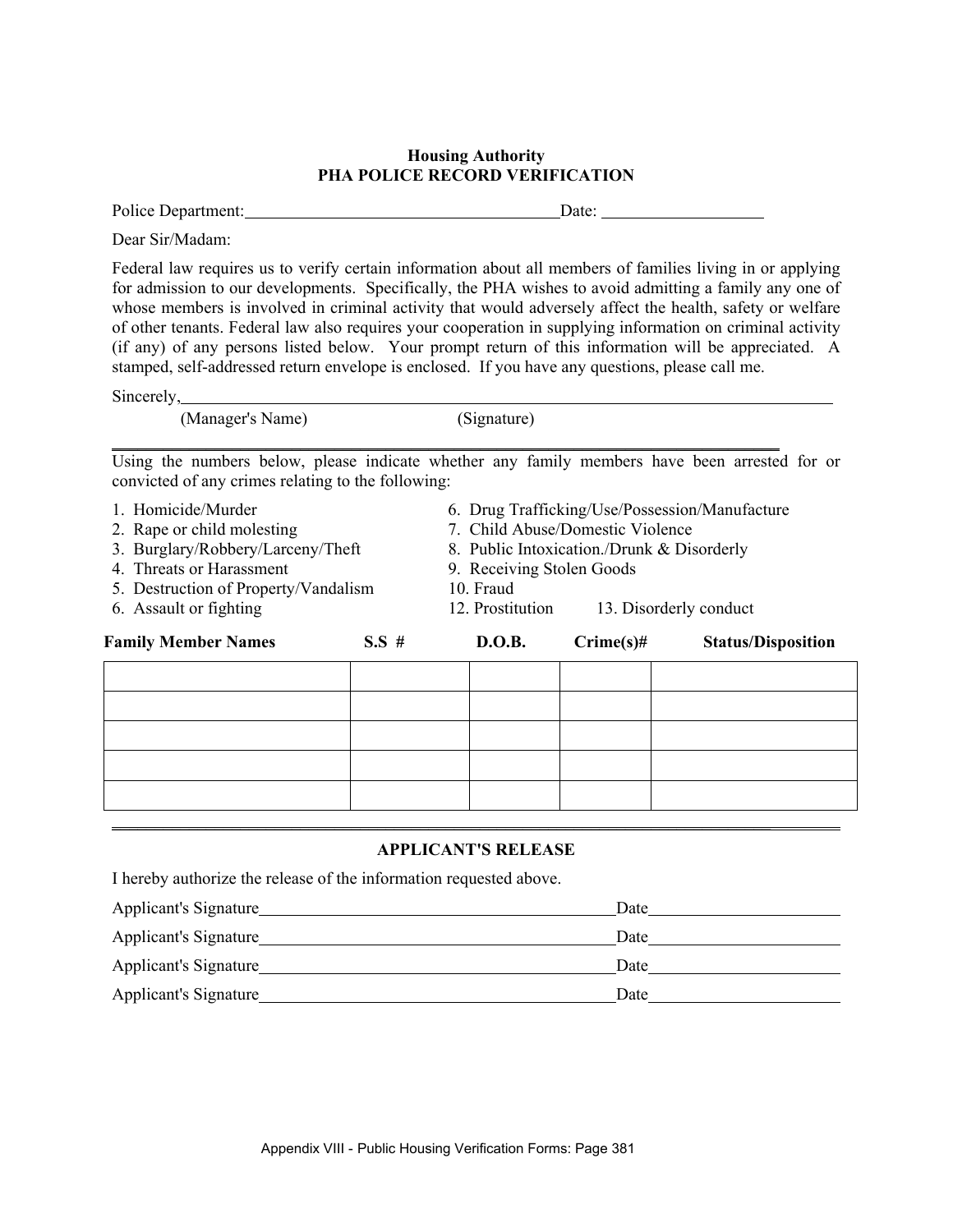# **CERTIFICATION OF INDIVIDUAL OR AGENCY PROVIDING ASSISTANCE TO AN APPLICANT NEEDING HELP TO COMPLY WITH LEASE TERMS**

| Dear Sir/Madam:                                                                                     |           |                                                                                                                                                                                                                                                                                                  |
|-----------------------------------------------------------------------------------------------------|-----------|--------------------------------------------------------------------------------------------------------------------------------------------------------------------------------------------------------------------------------------------------------------------------------------------------|
| indicated below in order to comply with our lease terms.                                            |           | The above-named person has applied for admission to public housing and has requested that you<br>complete the information below. We have determined that this person needs assistance in the activities                                                                                          |
| Rent & utility paying                                                                               |           | Rule compliance                                                                                                                                                                                                                                                                                  |
| Cleaning/Housekeeping                                                                               |           | Avoiding disturbances                                                                                                                                                                                                                                                                            |
| Avoiding criminal activity                                                                          |           | Maintaining peaceful, safe occupancy                                                                                                                                                                                                                                                             |
|                                                                                                     |           | Please complete the form below and return it in the attached stamped, self-addressed envelope. If you<br>have any questions, please call me at<br>this form will help us expedite the processing of this application.<br>Now this form will help us expedite the processing of this application. |
| Sincerely, Sincerely,                                                                               |           |                                                                                                                                                                                                                                                                                                  |
| Name                                                                                                |           | Signature                                                                                                                                                                                                                                                                                        |
| The above named applicant is or will be eligible for services in the areas indicated above:<br>Name |           | (Not applicable for individual service providers)<br>Signature Signature Signature Signature Signature Signature Signature Signature Signature Signature Signature Signature Signature Signature Signature Signature Signature Signature Signature Signature Signature Signature Si              |
|                                                                                                     |           |                                                                                                                                                                                                                                                                                                  |
|                                                                                                     |           | <b>Description of How Assistance will be Provided</b>                                                                                                                                                                                                                                            |
|                                                                                                     |           |                                                                                                                                                                                                                                                                                                  |
| This assistance will be provided:                                                                   |           |                                                                                                                                                                                                                                                                                                  |
| month _________ Monthly __________Other                                                             |           | Several times each day ___________ Daily _______ Weekly ______ Twice each week _______ Twice each                                                                                                                                                                                                |
|                                                                                                     |           | I, of (Agency, if applicable)<br>will provide assistance set forth above when the applicant is admitted to PHA housing. I understand that                                                                                                                                                        |
|                                                                                                     |           | this application is being considered for admission and acceptance subject to having this assistance.                                                                                                                                                                                             |
| Name                                                                                                | Signature | Date                                                                                                                                                                                                                                                                                             |
| <b>Address and Telephone Number</b>                                                                 |           |                                                                                                                                                                                                                                                                                                  |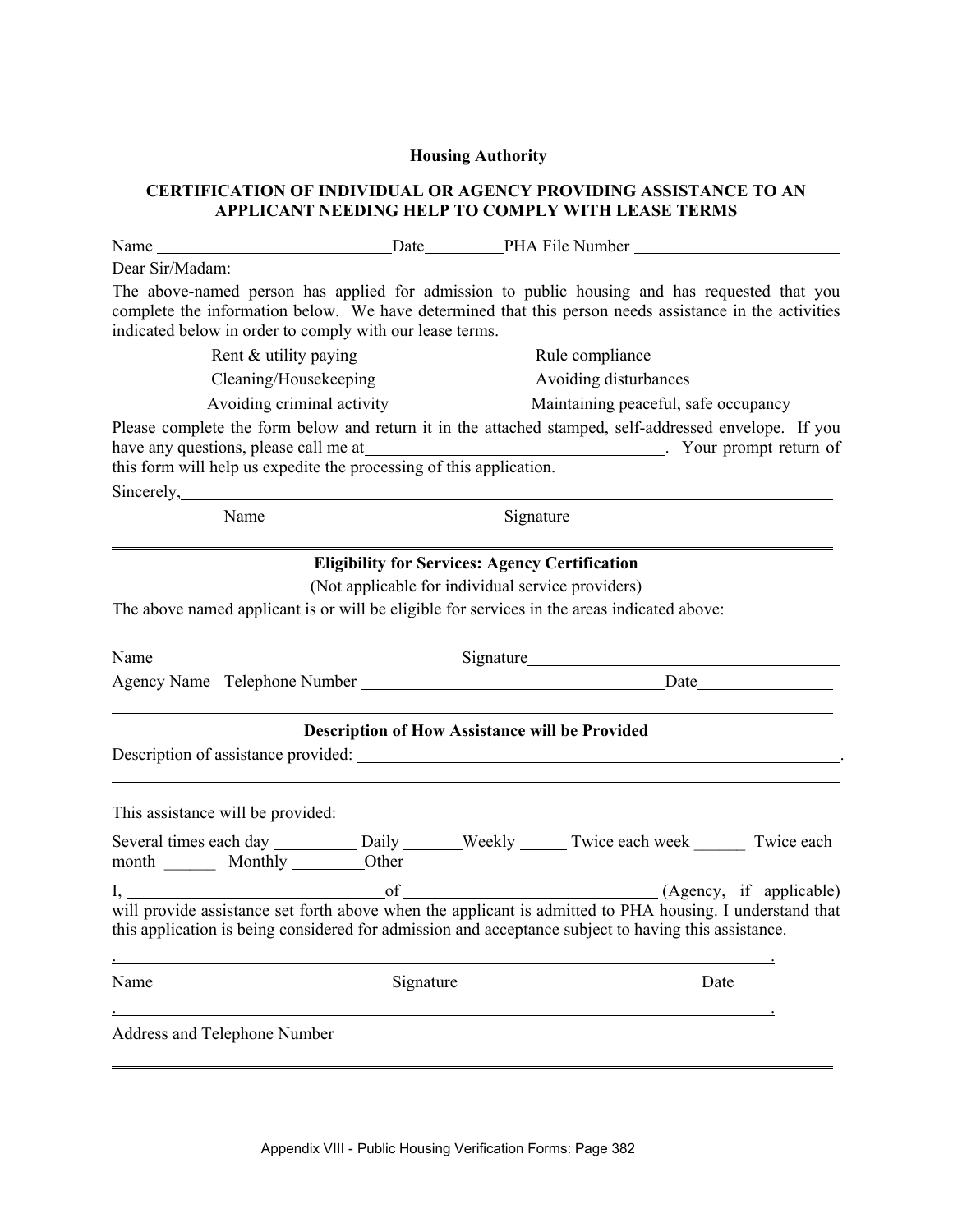### **For PHA use only:**

The agency/individual indicated above has verbally agreed to deliver assistance services for the above-cited activities when the applicant is admitted to PHA housing if the applicant will accept such assistance.

Name of agency staff contacted:

Date of contact:

 $\overline{a}$ 

Signature of PHA staff:

## **Statement of Applicant Certifying Willingness to Accept Services Needed for Lease Compliance**

I hereby certify that I will accept service(s) shown on the reverse of this form, which I need to be able to comply with the PHA lease terms, from the above-named agency or individual at the time of my admission. I understand that my application is being considered for acceptance and admission subject to my having this assistance at the time of admission. Applicant Signature Date: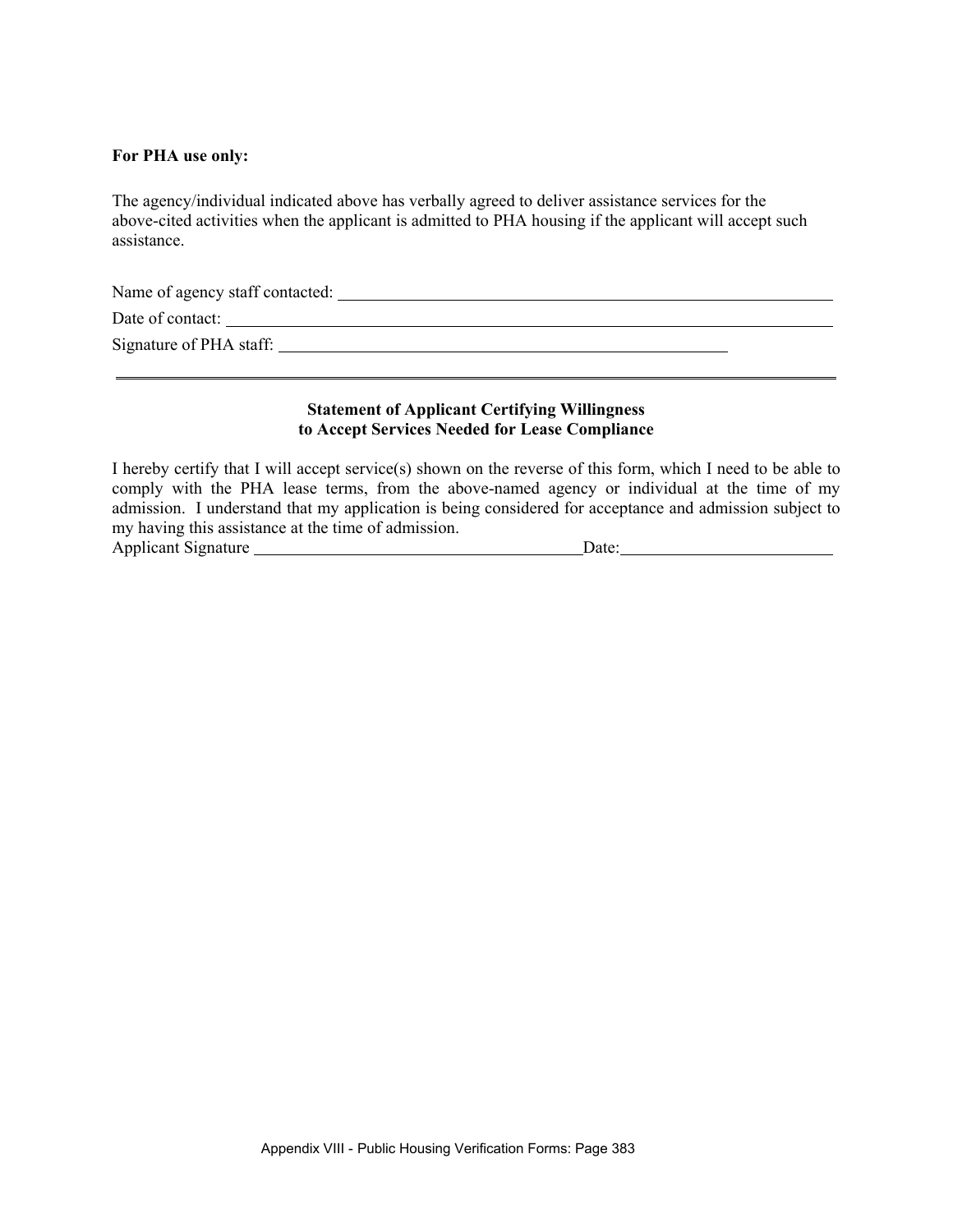# **VERIFICATION OF ABILITY TO COMPLY WITH PHA LEASE TERMS**

| Name of Applicant<br>File Number |    |                                                                                                                                                                                                                                |                                                     | <u> 1989 - Johann Barbara, martin a</u>                                                                                                                                         |  |  |
|----------------------------------|----|--------------------------------------------------------------------------------------------------------------------------------------------------------------------------------------------------------------------------------|-----------------------------------------------------|---------------------------------------------------------------------------------------------------------------------------------------------------------------------------------|--|--|
|                                  |    | 1. Please briefly describe your relationship and/or involvement with the above-named applicant:                                                                                                                                |                                                     |                                                                                                                                                                                 |  |  |
|                                  |    | 2. If you represent an agency please indicate the name and address of the agency:                                                                                                                                              |                                                     |                                                                                                                                                                                 |  |  |
|                                  |    | 3. How long have you known/been involved with the applicant?                                                                                                                                                                   |                                                     |                                                                                                                                                                                 |  |  |
|                                  |    |                                                                                                                                                                                                                                |                                                     |                                                                                                                                                                                 |  |  |
| 4.                               |    | housing lease? YES                                                                                                                                                                                                             |                                                     | Can you give a personal or professional opinion about the applicant's ability to comply with a public<br>NO If No, whom may we contact to determine potential lease compliance? |  |  |
|                                  |    | Name: Name and the state of the state of the state of the state of the state of the state of the state of the state of the state of the state of the state of the state of the state of the state of the state of the state of |                                                     | phone                                                                                                                                                                           |  |  |
| 5.                               |    | Dates of applicant's affiliation/tenancy with you/your agency: From To                                                                                                                                                         |                                                     |                                                                                                                                                                                 |  |  |
| 6.                               |    | Does the applicant have a lease/occupancy agreement? YES                                                                                                                                                                       |                                                     | NO                                                                                                                                                                              |  |  |
| 7.                               |    | Does the applicant share your home? YES                                                                                                                                                                                        | NO                                                  |                                                                                                                                                                                 |  |  |
| 8.                               |    | <b>Rent Payment</b>                                                                                                                                                                                                            |                                                     |                                                                                                                                                                                 |  |  |
|                                  |    | A. Amount of monthly rent (if any):                                                                                                                                                                                            |                                                     |                                                                                                                                                                                 |  |  |
|                                  |    | B. Does (did) applicant pay rent on time? YES                                                                                                                                                                                  | N <sub>O</sub>                                      |                                                                                                                                                                                 |  |  |
|                                  |    | C. Has(had) he/she ever paid late? YES                                                                                                                                                                                         | N <sub>O</sub>                                      |                                                                                                                                                                                 |  |  |
|                                  |    |                                                                                                                                                                                                                                | How late ________________________________How often? |                                                                                                                                                                                 |  |  |
|                                  |    | D. Have (had) you ever begun/completed eviction for nonpayment?                                                                                                                                                                |                                                     | YES<br>N <sub>O</sub>                                                                                                                                                           |  |  |
|                                  |    | E. Do you provide any of the utilities for the unit? YES                                                                                                                                                                       | NO                                                  |                                                                                                                                                                                 |  |  |
|                                  | F. | Have tenant-paid utilities ever been disconnected? YES                                                                                                                                                                         |                                                     | N <sub>O</sub>                                                                                                                                                                  |  |  |
|                                  |    | (e.g. utility or telephone bill)? YES                                                                                                                                                                                          | N <sub>O</sub>                                      | G. If the applicant paid no rent, has the applicant made other regular payments while living with you                                                                           |  |  |
|                                  |    | Please describe your reasons for believing the applicant will pay rent:                                                                                                                                                        |                                                     |                                                                                                                                                                                 |  |  |
| 9.                               |    | Caring for the Unit                                                                                                                                                                                                            |                                                     |                                                                                                                                                                                 |  |  |
|                                  |    | A. Does (did) the applicant keep the unit clean, safe and sanitary?                                                                                                                                                            |                                                     | N <sub>O</sub><br><b>YES</b>                                                                                                                                                    |  |  |
|                                  |    | B. Has (had) the applicant damaged the unit?                                                                                                                                                                                   | N <sub>O</sub><br><b>YES</b>                        |                                                                                                                                                                                 |  |  |
|                                  |    | Describe:                                                                                                                                                                                                                      | Cost to repair?\$                                   | How often                                                                                                                                                                       |  |  |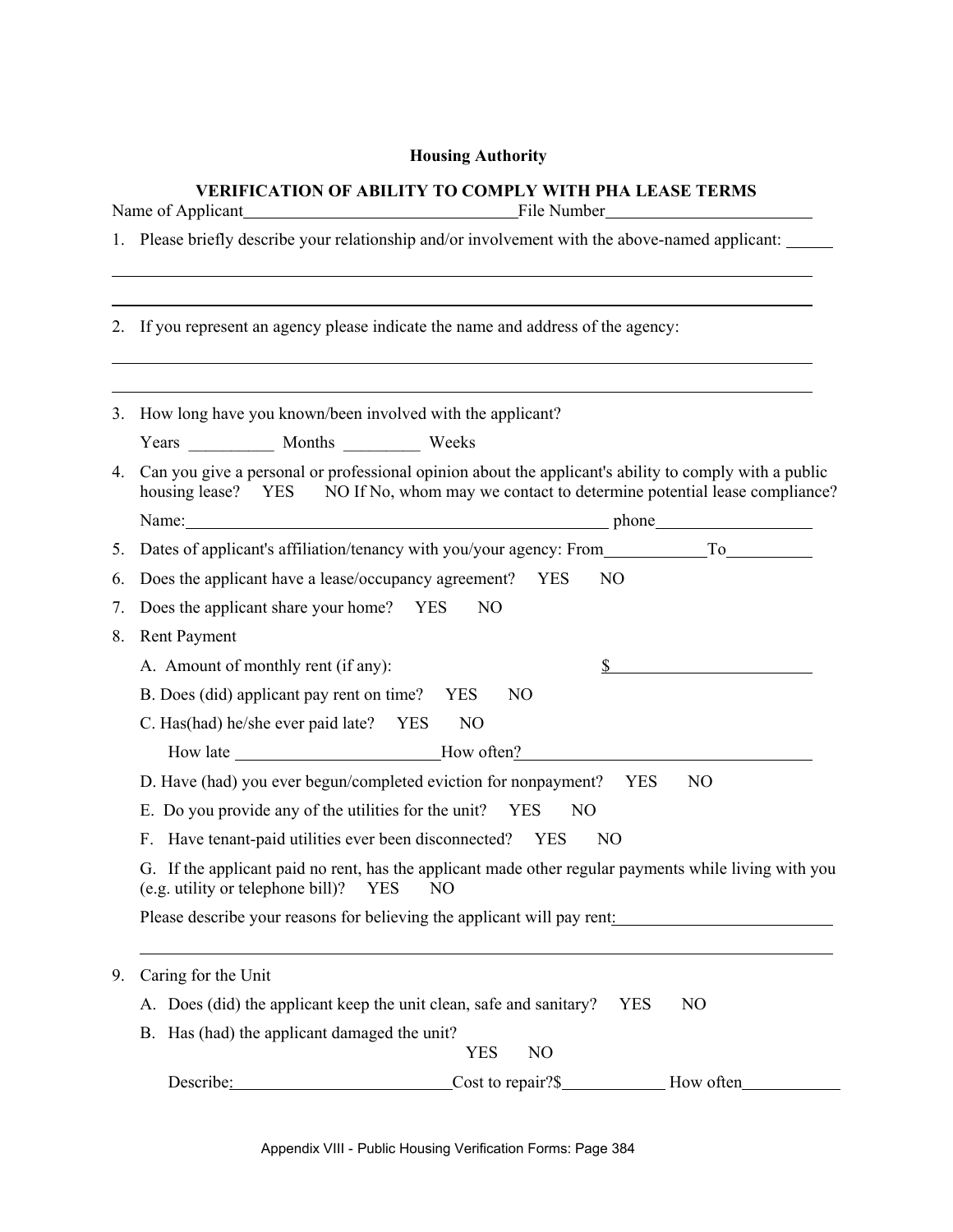| C. Has (had) the applicant paid for the damage?                                                                                                                                                                                                             | <b>YES</b>     | N <sub>O</sub> |    |  |
|-------------------------------------------------------------------------------------------------------------------------------------------------------------------------------------------------------------------------------------------------------------|----------------|----------------|----|--|
| D. Will (did) you keep any security deposit (if applicable)?                                                                                                                                                                                                | <b>YES</b>     | N <sub>O</sub> |    |  |
| E. Did the applicant have problems with insect/rodent infestation?                                                                                                                                                                                          |                | YES            | NO |  |
| F. Did the applicant's house keeping contribute to infestation? YES                                                                                                                                                                                         |                | N <sub>O</sub> |    |  |
| 10. General Lease Compliance                                                                                                                                                                                                                                |                |                |    |  |
| A. Is (was) the applicant listed on the lease or occupancy agreement for the unit?<br><b>YES</b><br>N <sub>O</sub>                                                                                                                                          |                |                |    |  |
| B. Does (did) the applicant permit persons other than those on the lease to live in the unit on a regular<br>basis?                                                                                                                                         | <b>YES</b>     | N <sub>O</sub> |    |  |
| C. Has (had) the applicant, family members or guests damaged or vandalized the common areas?<br><b>YES</b><br>NO                                                                                                                                            |                |                |    |  |
| D. Does (did) the applicant, family members or guests create any physical hazards to the property or<br>other persons?                                                                                                                                      | <b>YES</b>     | N <sub>O</sub> |    |  |
| Describe:                                                                                                                                                                                                                                                   |                |                |    |  |
| E. Does (did) the applicant, family members or guests interfere with the rights and quiet enjoyment of<br>other persons?                                                                                                                                    | <b>YES</b>     | N <sub>O</sub> |    |  |
| Describe: 2000 and 2000 and 2000 and 2000 and 2000 and 2000 and 2000 and 2000 and 2000 and 2000 and 2000 and 2000 and 2000 and 2000 and 2000 and 2000 and 2000 and 2000 and 2000 and 2000 and 2000 and 2000 and 2000 and 2000                               |                |                |    |  |
| F. Have the applicant, family members or guests engaged in any criminal activity, including<br>drug-related criminal activity, on the property?<br><b>YES</b>                                                                                               | N <sub>O</sub> |                |    |  |
| G. Is the applicant, family members or guests currently involved in the use or sale of illegal drugs, or<br>has there been involvement in the recent past? YES<br>N <sub>O</sub>                                                                            |                |                |    |  |
| H. Has (had) the applicant given you any false information? YES                                                                                                                                                                                             |                | N <sub>O</sub> |    |  |
| Describe:                                                                                                                                                                                                                                                   |                |                |    |  |
| I. Has (had) the applicant, family members or guests acted in a physically violent and/or verbally<br>abusive manner toward other persons including staff?<br>YES                                                                                           | N <sub>O</sub> |                |    |  |
| Describe:                                                                                                                                                                                                                                                   |                |                |    |  |
| K. Can the applicant be expected to comply with contractual duties, such as making timely rent and<br>utility payments, maintaining an apartment in a safe and sanitary condition, and respecting the rights<br>of his/her neighbors? YES<br>N <sub>O</sub> |                |                |    |  |
| 11. Ability to Comply with Lease Terms: Need for Assistance                                                                                                                                                                                                 |                |                |    |  |

In your best professional and personal opinion can the applicant perform the following activities that relate to lease compliance alone, or is assistance needed?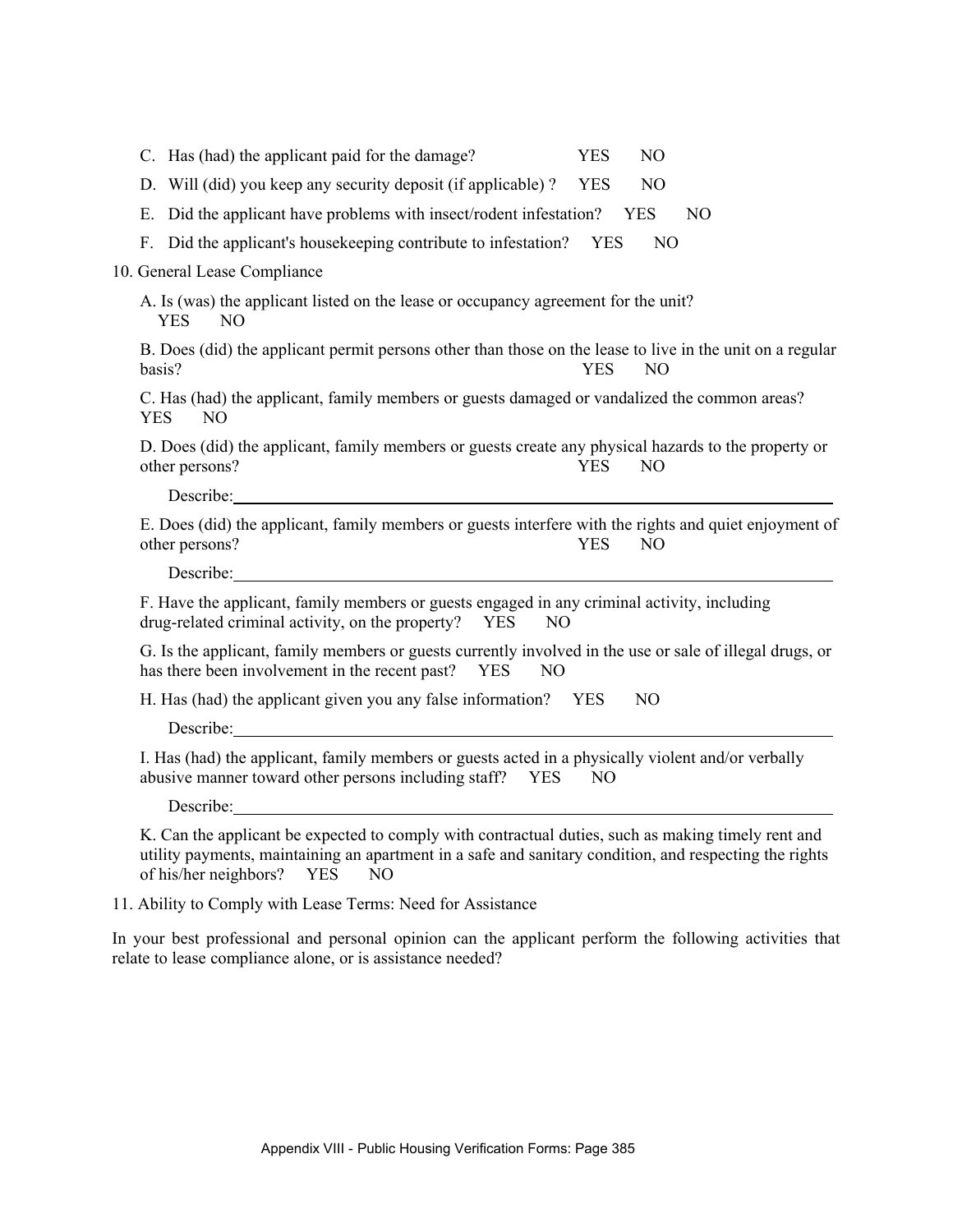| <b>Activity</b>                                                                                                                                                                                                                                                                                                                        | Can Perform Alone        | Needs Assistance                 |
|----------------------------------------------------------------------------------------------------------------------------------------------------------------------------------------------------------------------------------------------------------------------------------------------------------------------------------------|--------------------------|----------------------------------|
| Keep unit clean, sanitary and hazard-free                                                                                                                                                                                                                                                                                              |                          |                                  |
| Avoid destruction of property                                                                                                                                                                                                                                                                                                          |                          |                                  |
| Manage finances/pay rent                                                                                                                                                                                                                                                                                                               |                          |                                  |
| Make timely utility payments                                                                                                                                                                                                                                                                                                           |                          |                                  |
| Respond to mail                                                                                                                                                                                                                                                                                                                        |                          |                                  |
| Report income/status changes                                                                                                                                                                                                                                                                                                           |                          |                                  |
| Follow appropriate rules                                                                                                                                                                                                                                                                                                               |                          |                                  |
| Avoid disturbing neighbors                                                                                                                                                                                                                                                                                                             |                          |                                  |
| Avoid criminal activity                                                                                                                                                                                                                                                                                                                |                          |                                  |
| To your knowledge, will the applicant have reliable assistance with the activities noted above as<br>12.<br>needing assistance if admitted to the PHA?<br>Does the applicant live alone and comply with a lease now?<br>13.<br>14. In your opinion, can the applicant comply with a lease in a public housing apartment?<br><b>YES</b> | <b>YES</b><br><b>YES</b> | N <sub>O</sub><br>N <sub>O</sub> |
| Name of person completing this form Signature Signature                                                                                                                                                                                                                                                                                |                          |                                  |
|                                                                                                                                                                                                                                                                                                                                        |                          |                                  |
|                                                                                                                                                                                                                                                                                                                                        |                          |                                  |
|                                                                                                                                                                                                                                                                                                                                        | <b>APPLICANT RELEASE</b> |                                  |
| hereby authorize the release of the information requested on this form.                                                                                                                                                                                                                                                                |                          |                                  |
| Signature                                                                                                                                                                                                                                                                                                                              | Date                     |                                  |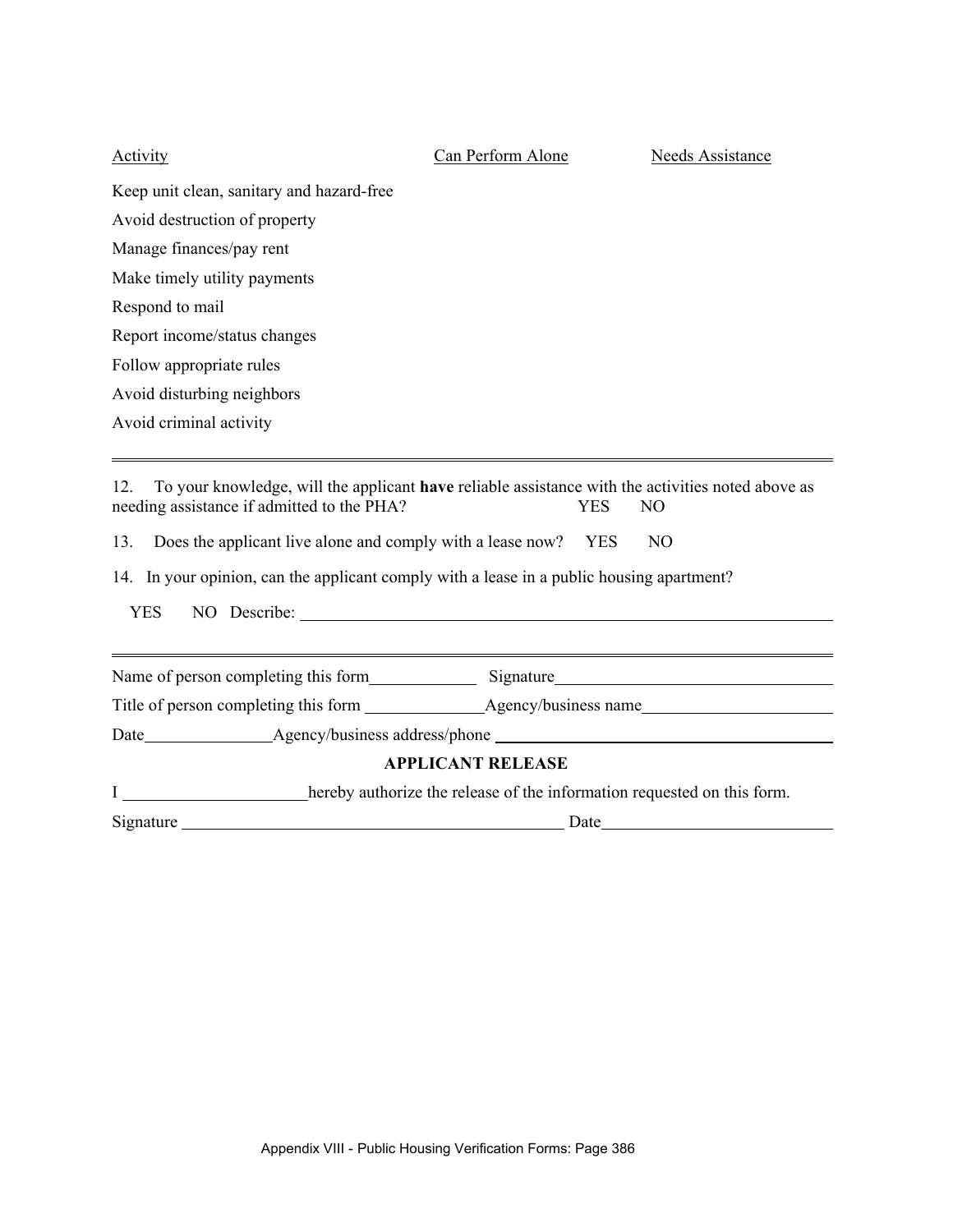# **PHA CHECKLIST: ABILITY TO COMPLY WITH LEASE TERMS**

**This form is only to be completed if landlord verifications are unavailable. It is to be completed for every applicant without landlord references.** INSTRUCTIONS: The questions in Section I are to be asked at the interview.

The questions in Section II are to be completed by the interviewer.

**Statement to Applicant:** We need to ask you some questions to see how you are getting along where you live now and how you will get along if you move into one of our apartments.

| Applicant Name: 1988 |                                                                                                                                                             | File #: $\frac{1}{2}$ = 0.000 m |            |     |
|----------------------|-------------------------------------------------------------------------------------------------------------------------------------------------------------|---------------------------------|------------|-----|
|                      |                                                                                                                                                             |                                 |            |     |
| 1.                   | Do you care for your current room, house, apartment? YES NO If no, who helps you care<br>for your current room, house, apartment?                           |                                 |            |     |
|                      |                                                                                                                                                             |                                 |            |     |
| 2.                   | Can you keep an apartment clean enough to avoid health or sanitation problems and conditions<br>that contribute to insect or rodent infestation? YES<br>NO. |                                 |            |     |
| 3 <sub>1</sub>       | Have you damaged or destroyed anything in your current room, house, or<br>apartment?                                                                        |                                 | <b>YES</b> | NO. |
|                      | If yes, please explain what happened and why: ___________________________________                                                                           |                                 |            |     |
|                      | MEETING FINANCIAL OBLIGATIONS, ESPECIALLY RENT                                                                                                              |                                 |            |     |
| 1.                   | Do you pay rent where you are currently living?                                                                                                             | YES                             | NO         |     |
|                      |                                                                                                                                                             |                                 |            |     |

- 2. If no, do you make any regular payments (car loan, installment loan, credit card, utility bills, other .)? YES NO
- 3. If you make no regular payments, how can we verify your ability to make rent payments in the future?
- 4. Do you pay your own bills at this time? YES NO If no, who currently pays your bills? Name and Phone #:

# **REPORTING CHANGES IN INCOME OR FAMILY STATUS**

- 1. Can you report changes in income or family status? YES NO If no, please explain why not
- 2. Can you respond to notices that are mailed to you at your home? YES NO If no, how should we get in touch with you?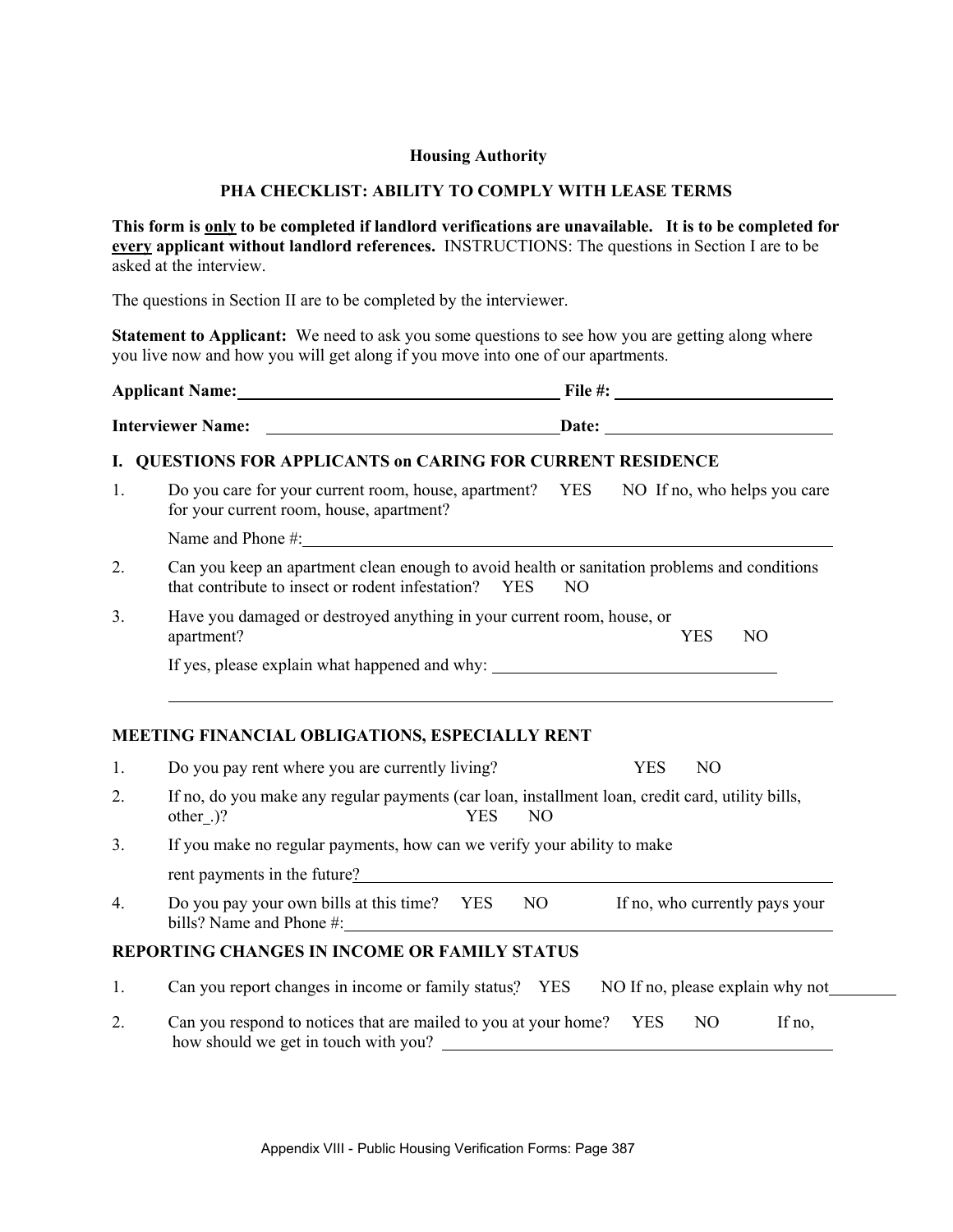# **FOLLOWING APPROPRIATE RULES**

| 1.             | Do you have a lease where you live now?<br><b>YES</b><br>N <sub>O</sub>                                                                                  |
|----------------|----------------------------------------------------------------------------------------------------------------------------------------------------------|
| 2.             | If yes, with whom is your current lease? Name and Phone #:                                                                                               |
|                | If no, whom may we contact to verify your responsibilities of occupancy?                                                                                 |
|                | Name and Phone: Name and Phone:                                                                                                                          |
| 4.             | If no, are there rules of tenancy where you now live?<br>YES<br>N <sub>O</sub>                                                                           |
| 5.             | If there are such rules where you now live, do you have any trouble following them?                                                                      |
|                | NO If yes, please explain<br><b>YES</b>                                                                                                                  |
|                | AVOIDING DISTURBING THE NEIGHBORS                                                                                                                        |
| 1.             | Are there neighbors near where you presently live? YES<br>N <sub>O</sub>                                                                                 |
| 2.             | Do you have any trouble getting along with your neighbors where you live now?                                                                            |
|                | NO If yes, please explain<br><b>YES</b>                                                                                                                  |
| 3 <sub>1</sub> | Have you or any family members ever engaged in physical violence toward your neighbors,<br>landlord, or landlord's staff? YES NO If yes, please explain: |
|                |                                                                                                                                                          |
|                |                                                                                                                                                          |
| 4.             | Have you or any family members ever engaged in verbal abuse (threats, swearing, etc.) toward                                                             |

 $\frac{4.48}{NQ}$  in each, swearing, etc.) toward your neighbors, housing provider, or staff? YES

## **AVOIDING CRIMINAL ACTIVITY**

1. Have you or any family members listed on this application been involved in any criminal activity that might adversely affect the health safety or welfare of PHA tenants if it happened at the PHA? YES NO

Examples of Criminal Activity include but are not limited to:

- 
- 
- 
- 4. Threats or Harassment 10. Receiving Stolen Goods
- 5. Destruct. of Prop./Vandalism 11. Fraud
- 6. Assault or fighting 12. Prostitution
- 1. Homicide/Murder 7. Drug Trafficking/Use/Possession
- 2. Rape or child molesting 8. Child Abuse/Domestic Violence
- 3. Burglary/Robbery/Larceny 9. PublicIntox/Drunk&Disorderly
	-
	-
	-
	- 13. Disorderly conduct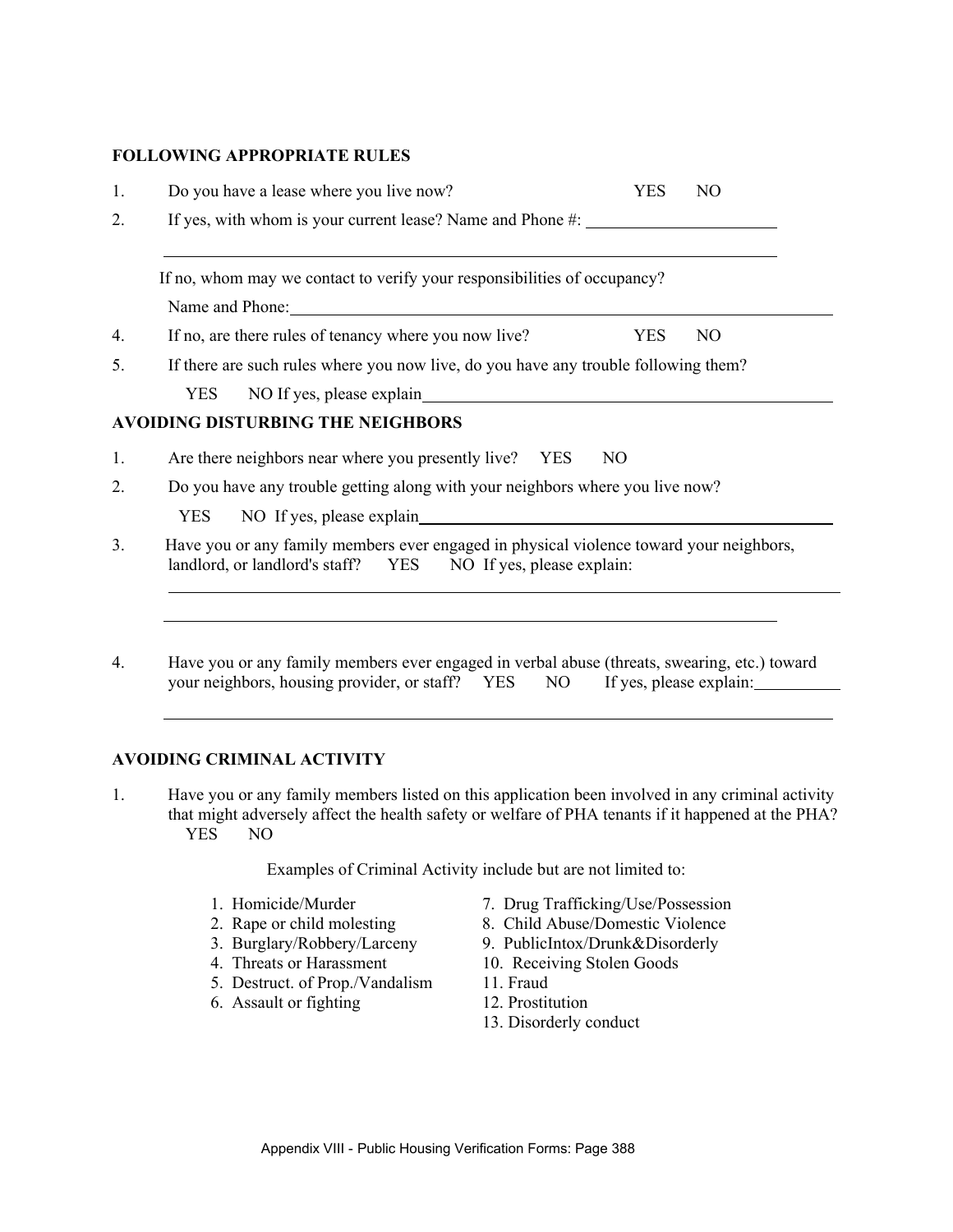- 2. Can and will you avoid being involved in any criminal activity in a PHA apartment?
	- YES NO PHA will also be checking with the police for any history of criminal activity.

## **OTHER LEASE COMPLIANCE ISSUES**

1. Have there been instances when you have not complied with an occupancy agreement or lease or have had trouble doing so? YES NO

If Yes, please explain

l

2. Whom should we contact to verify your ability to comply with our lease?

## **II. QUESTIONS TO BE COMPLETED BY INTERVIEWER**

1. Did the applicant exhibit any behavior that might cause a problem with lease compliance if the applicant were admitted? YES NO

If Yes, describe behavior in detail:

# 2. Did the applicant engage in any verbal abuse, threats, or swearing during the application interview? YES NO

If Yes, please describe behavior and what triggered it:

If the interview and subsequent verifications demonstrate that the applicant is currently complying with rules and responsibilities comparable to the PHA's lease, no further documentation of ability to comply with lease terms is needed.

If a friend or family member is presently assisting the applicant with cleaning, personal finances, rule compliance, avoiding disturbances, or avoiding criminal activity, will that assistance be continued if the applicant is admitted to the PHA? Is the person providing the assistance (or alternate) prepared to continue to provide such assistance?

If applicant is receiving assistance with the activities described above from a social service or government agency, is the agency prepared to continue to provide such assistance?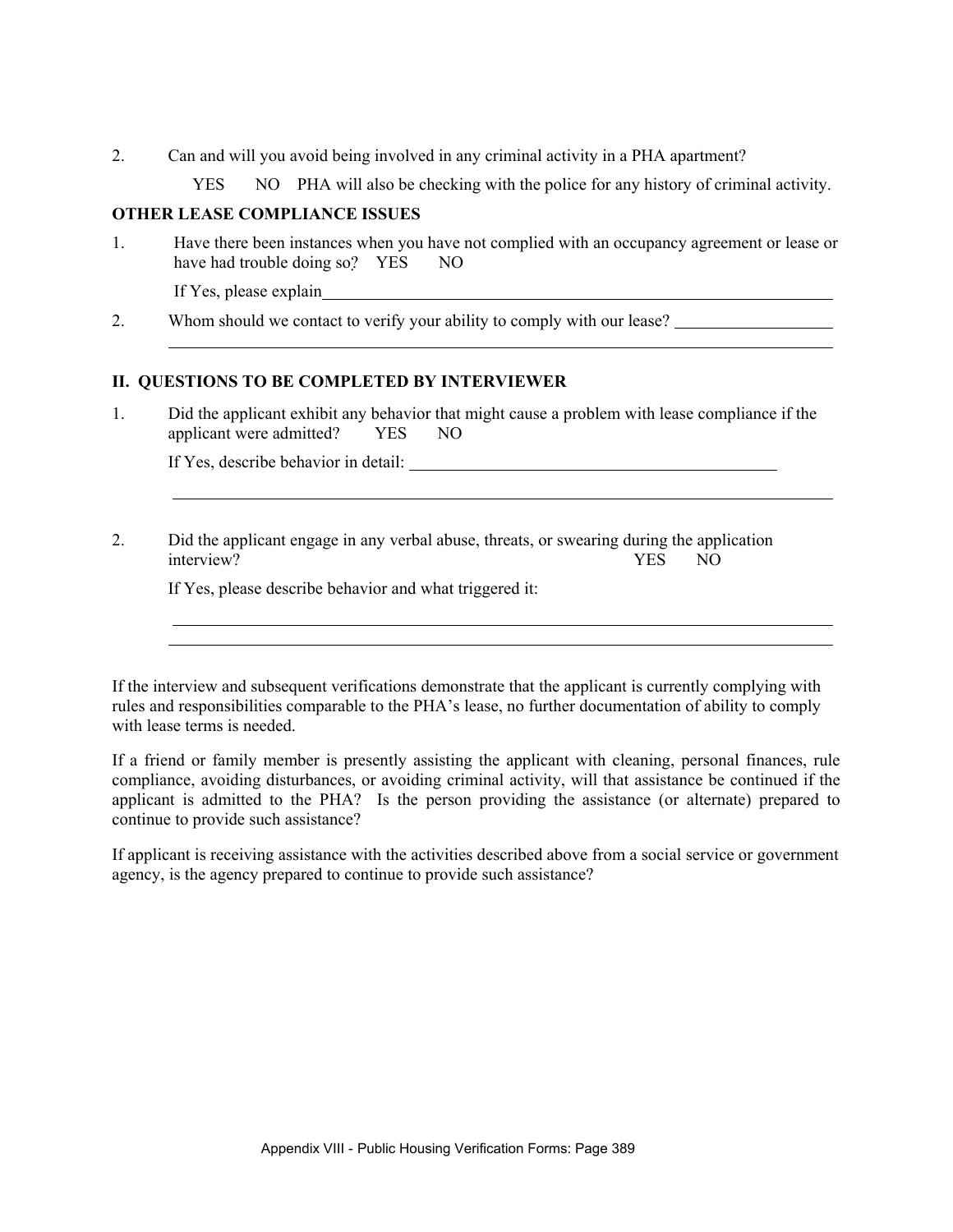#### **Housing Authority**

### **HOME VISIT REPORT**

| Dates of Applicant's Residency in This Unit: From: | To |  |
|----------------------------------------------------|----|--|
|                                                    |    |  |

In rating the condition of the applicant's unit, the inspector is reminded that the purpose of the home visit is to avoid admitting applicants who are unwilling or unable to comply with the PHA's lease and housekeeping standards. An unacceptable rating should be used to denote a condition that represents a health or safety hazard, and such hazard should be described by the inspector in an objective manner.

| 1. General cleanliness                                                                                                                                                                                                               |  |  |  |  |
|--------------------------------------------------------------------------------------------------------------------------------------------------------------------------------------------------------------------------------------|--|--|--|--|
| A. Living/Dining Room: Good _______Acceptable _______Unacceptable                                                                                                                                                                    |  |  |  |  |
| Describe:                                                                                                                                                                                                                            |  |  |  |  |
| B. Bedrooms Good Acceptable Unacceptable                                                                                                                                                                                             |  |  |  |  |
| Describe.                                                                                                                                                                                                                            |  |  |  |  |
| C. Kitchen/Cabinets/Appliances________Good _______Acceptable _______Unacceptable                                                                                                                                                     |  |  |  |  |
| Describe: <u>contract and contract and contract and contract and contract and contract and contract and contract and contract and contract and contract and contract and contract and contract and contract and contract and con</u> |  |  |  |  |
| D. Bathroom________Good__________Acceptable __________Unacceptable                                                                                                                                                                   |  |  |  |  |
|                                                                                                                                                                                                                                      |  |  |  |  |
|                                                                                                                                                                                                                                      |  |  |  |  |
| Describe: <u>contract and contract and contract and contract and contract and contract and contract and contract of the set of the set of the set of the set of the set of the set of the set of the set of the set of the set o</u> |  |  |  |  |
|                                                                                                                                                                                                                                      |  |  |  |  |
| Describe experience and the contract of the contract of the contract of the contract of the contract of the contract of the contract of the contract of the contract of the contract of the contract of the contract of the co       |  |  |  |  |
| 2. Applicant-Caused Damages to the Unit                                                                                                                                                                                              |  |  |  |  |
| A. Are there any applicant-caused damages to the unit? YES NO                                                                                                                                                                        |  |  |  |  |
| Describe experimental contract to the contract of the contract of the contract of the contract of the contract of the contract of the contract of the contract of the contract of the contract of the contract of the contract       |  |  |  |  |
| Why do you believe the applicant caused the damages?                                                                                                                                                                                 |  |  |  |  |
|                                                                                                                                                                                                                                      |  |  |  |  |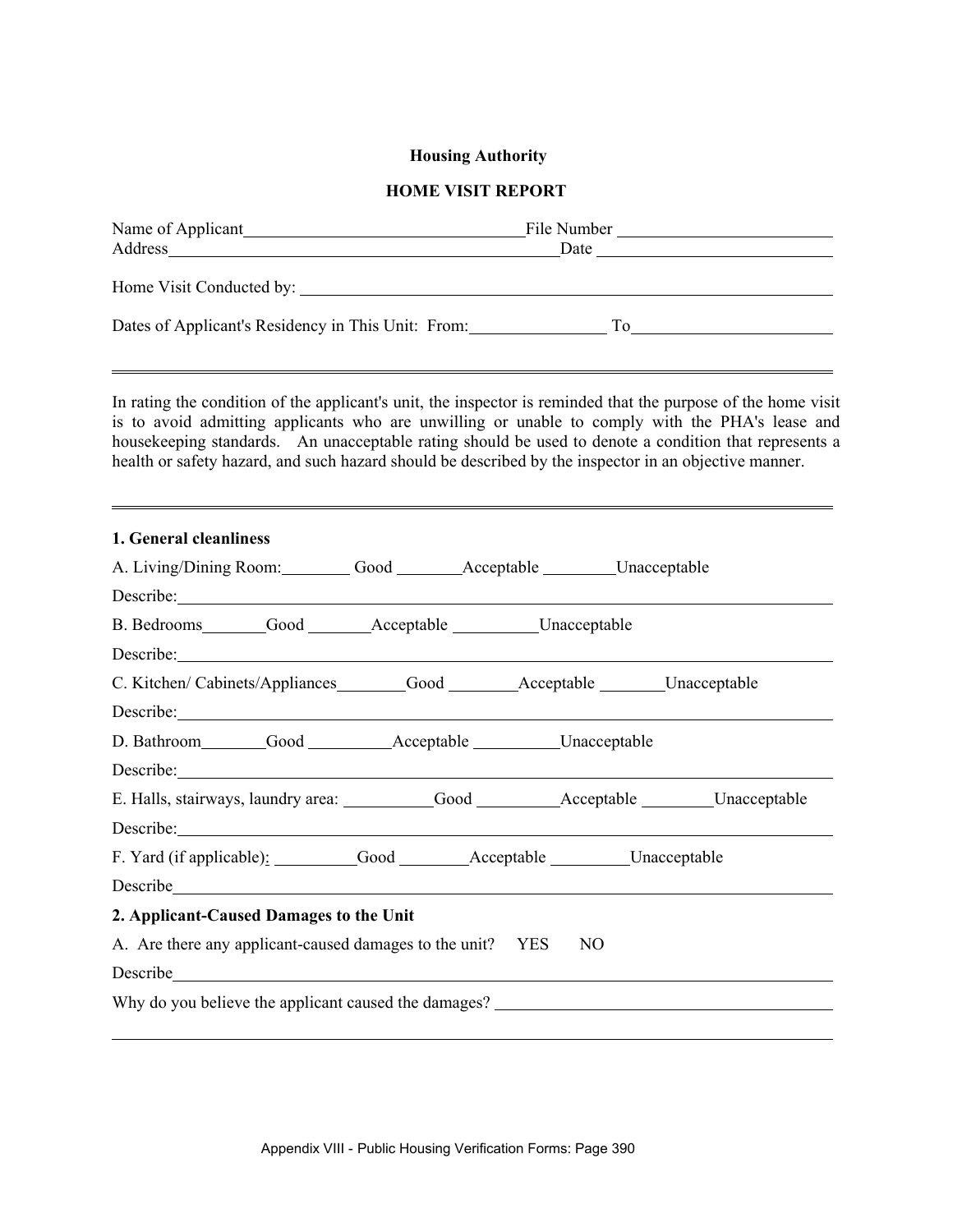B. What is your estimate of the cost to repair applicant damages? Itemize:

| C. Is there evidence of vermin infestation? YES<br>N <sub>O</sub>                                                                                                                                                                                                                                                                                                   |
|---------------------------------------------------------------------------------------------------------------------------------------------------------------------------------------------------------------------------------------------------------------------------------------------------------------------------------------------------------------------|
| Describe <u>and the second contract of the second contract of the second contract of the second contract of the second</u>                                                                                                                                                                                                                                          |
| D. Does the house keeping contribute to vermin infestation? YES<br>NO                                                                                                                                                                                                                                                                                               |
| Describe <b>Executive Contract Contract Contract Contract Contract Contract Contract Contract Contract Contract Contract Contract Contract Contract Contract Contract Contract Contract Contract Contract Contract Contract Cont</b>                                                                                                                                |
| E. Do you think this unit was standard or substandard before the applicant moved in?                                                                                                                                                                                                                                                                                |
|                                                                                                                                                                                                                                                                                                                                                                     |
| 3. Are there any pets or evidence of pets in this unit? YES<br>NO.                                                                                                                                                                                                                                                                                                  |
| If yes, what is the pet?                                                                                                                                                                                                                                                                                                                                            |
| Are there any pet-caused problems in the unit?<br><u>example 2016</u>                                                                                                                                                                                                                                                                                               |
| 4. Other comments                                                                                                                                                                                                                                                                                                                                                   |
| A. Did the applicant have any comments/explanations on the unit or its condition?                                                                                                                                                                                                                                                                                   |
| B. Other comments by the PHA Staff:<br><u> 1989 - Johann Stein, marwolaethau (b. 1989)</u>                                                                                                                                                                                                                                                                          |
| 5. Other areas of lease compliance:                                                                                                                                                                                                                                                                                                                                 |
| A. Are the appearance and condition of the unit consistent with the number of people in the applicant<br>family? YES<br>NO.<br>Describe <u>contract and the contract of the second contract of the second contract of the second contract of the second contract of the second contract of the second contract of the second contract of the second contract of</u> |

B. Is there any evidence of criminal activity, including drug-related criminal activity in the unit?

YES NO

Describe

C. Are there any other conditions present in the unit that are inconsistent with the information provided<br>on the application? YES NO on the application?  $YES$ 

Describe <u>and the contract of the contract of the contract of the contract of the contract of the contract of the contract of the contract of the contract of the contract of the contract of the contract of the contract of </u>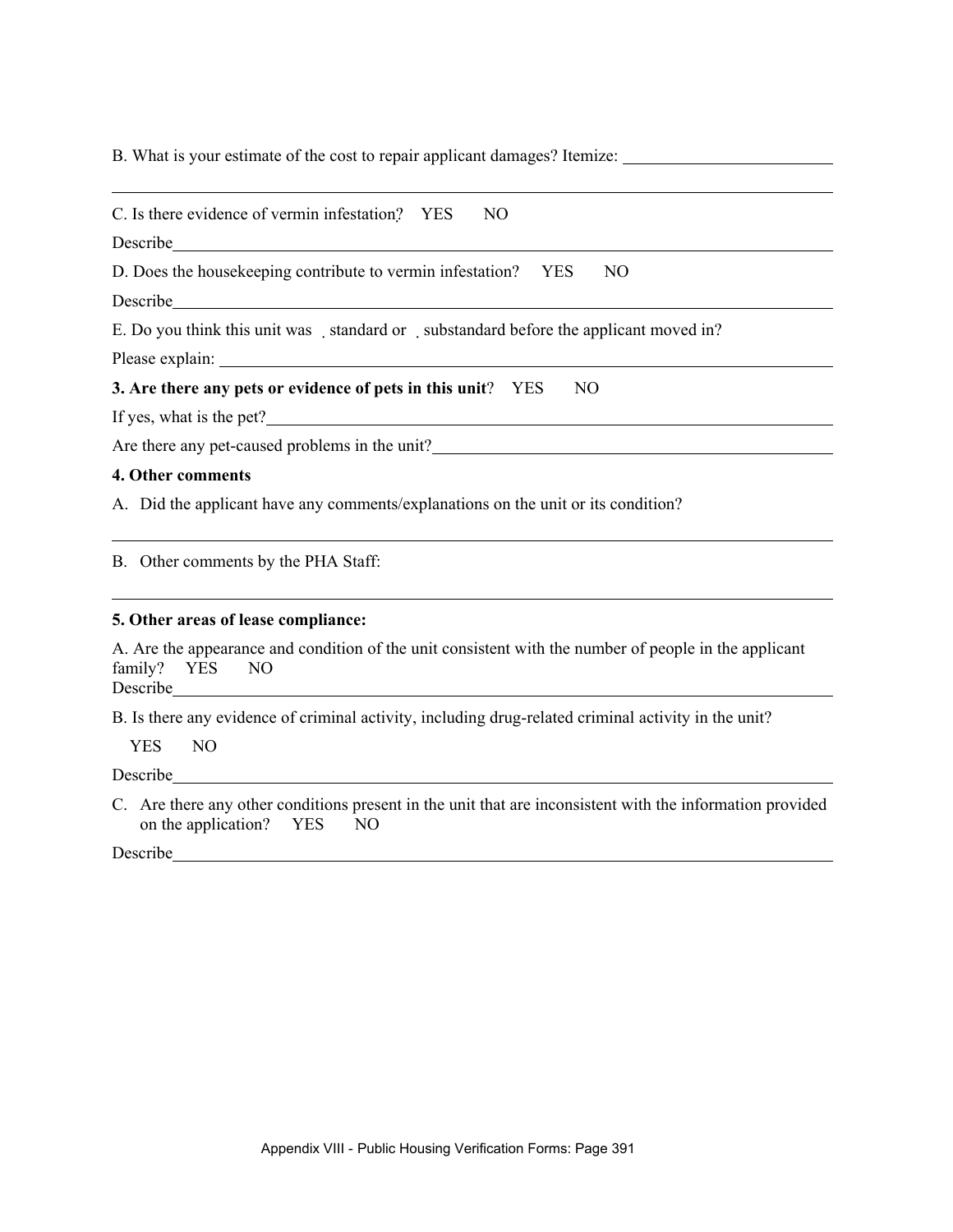# **Housing Authority**

# **UTILITY VERIFICATION FORM**

|                                                                                                          | Name of Applicant: PHA file #                                                                                        |  |  |  |  |
|----------------------------------------------------------------------------------------------------------|----------------------------------------------------------------------------------------------------------------------|--|--|--|--|
|                                                                                                          |                                                                                                                      |  |  |  |  |
|                                                                                                          | Name of Utility Supplier                                                                                             |  |  |  |  |
| Utilities Provided Electricity. Gas Water Other                                                          |                                                                                                                      |  |  |  |  |
|                                                                                                          |                                                                                                                      |  |  |  |  |
| A. Average amount of monthly bill:                                                                       | s                                                                                                                    |  |  |  |  |
| B. Does (did) applicant pay on time?                                                                     | <b>YES</b><br>N <sub>O</sub>                                                                                         |  |  |  |  |
| C. Has(had) he/she ever paid late?                                                                       | <b>YES</b><br>N <sub>O</sub>                                                                                         |  |  |  |  |
|                                                                                                          |                                                                                                                      |  |  |  |  |
| D. Have (had) you ever begun/completed disconnection for non-payment?<br>YES<br>N <sub>O</sub>           |                                                                                                                      |  |  |  |  |
| E. At what other addresses has this applicant had utility service?                                       |                                                                                                                      |  |  |  |  |
| F. Has any utility equipment been damaged at this unit?                                                  | <b>YES</b><br>N <sub>O</sub>                                                                                         |  |  |  |  |
| G. Will you keep the applicant's utility deposit?<br><b>YES</b><br>N <sub>O</sub>                        |                                                                                                                      |  |  |  |  |
| H. Can this applicant get utility service in his/her name in the future?<br><b>YES</b><br>N <sub>O</sub> |                                                                                                                      |  |  |  |  |
|                                                                                                          |                                                                                                                      |  |  |  |  |
|                                                                                                          |                                                                                                                      |  |  |  |  |
|                                                                                                          | <u> 1989 - Jan Samuel Barbara, margaret eta idazleari bat zen bat zen bat zen bat zen bat zen bat zen bat zen ba</u> |  |  |  |  |
|                                                                                                          |                                                                                                                      |  |  |  |  |
|                                                                                                          | Signature Date Date                                                                                                  |  |  |  |  |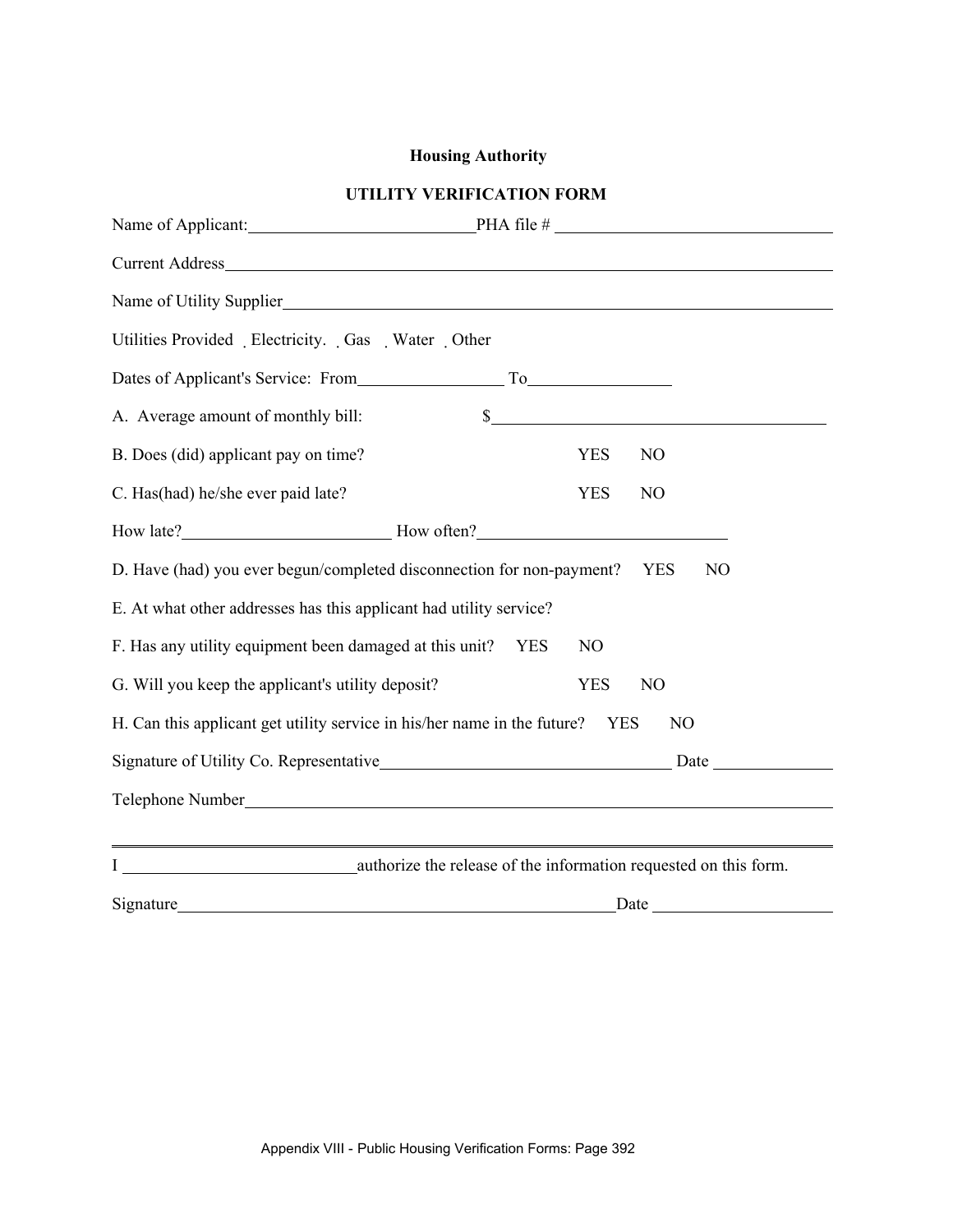## **Housing Authority THREAT ASSESSMENT VERIFICATION**

Police Department: Date: Department: Date:

Dear Sir/Madam:

Federal law requires us to verify certain information about all members of families living in or applying for admission to our developments. The purpose of this letter is to determine:

- whether the family listed below is, in your professional opinion, subject to a specific threat from crime (not simply because may be crime in the neighborhood, for example);
- the crime that the family is being threatened by and the source of the threat, if known;
- whether any member of the family is contributing to the threat; and
- whether moving the family to a different development in a different part of town or issuing the family a housing voucher would remove the crime threat.

Your prompt return of this information will be appreciated. A stamped, self-addressed return envelope is enclosed. If you have any questions, please call me.

\_\_\_\_\_\_\_\_\_\_\_\_\_\_\_\_\_\_\_\_\_\_\_\_\_\_\_\_\_\_\_\_\_\_\_\_\_\_\_\_\_\_\_\_\_\_\_\_\_\_\_\_\_\_\_\_\_\_\_\_\_\_\_\_\_\_\_\_\_\_\_\_\_\_\_\_\_\_

Sincerely, 2003.

(Manager's Name) (Signature)

### **Description of the Threat claimed by the Family**

- 1. Name of Family head of household:
- 2. Current address:
- 3. Name of Family member(s) claiming threat (if different from head):
- 4. Reason for threat:
- 5. Nature of the threat claimed:

### **Law Enforcement Assessment of Threat**

1. In your opinion, is any member of this family reasonably subject to a threat? Yes No If yes, please explain:

\_\_\_\_\_\_\_\_\_\_\_\_\_\_\_\_\_\_\_\_\_\_\_\_\_\_\_\_\_\_\_\_\_\_\_\_\_\_\_\_\_\_\_\_\_\_\_\_\_\_\_\_\_\_\_\_\_\_\_\_\_\_\_\_\_\_\_\_\_\_\_\_\_\_\_\_\_\_

- 2. Please describe the specific danger to the family:
- 3. Is any member of the family contributing to the threat? Yes No If yes, please explain:
- 4. Will the family be safe if we move them to another public housing development? Yes No
- 5. If the family will not be safe in another public housing development, will they be safe if we issue the family a housing voucher? Yes No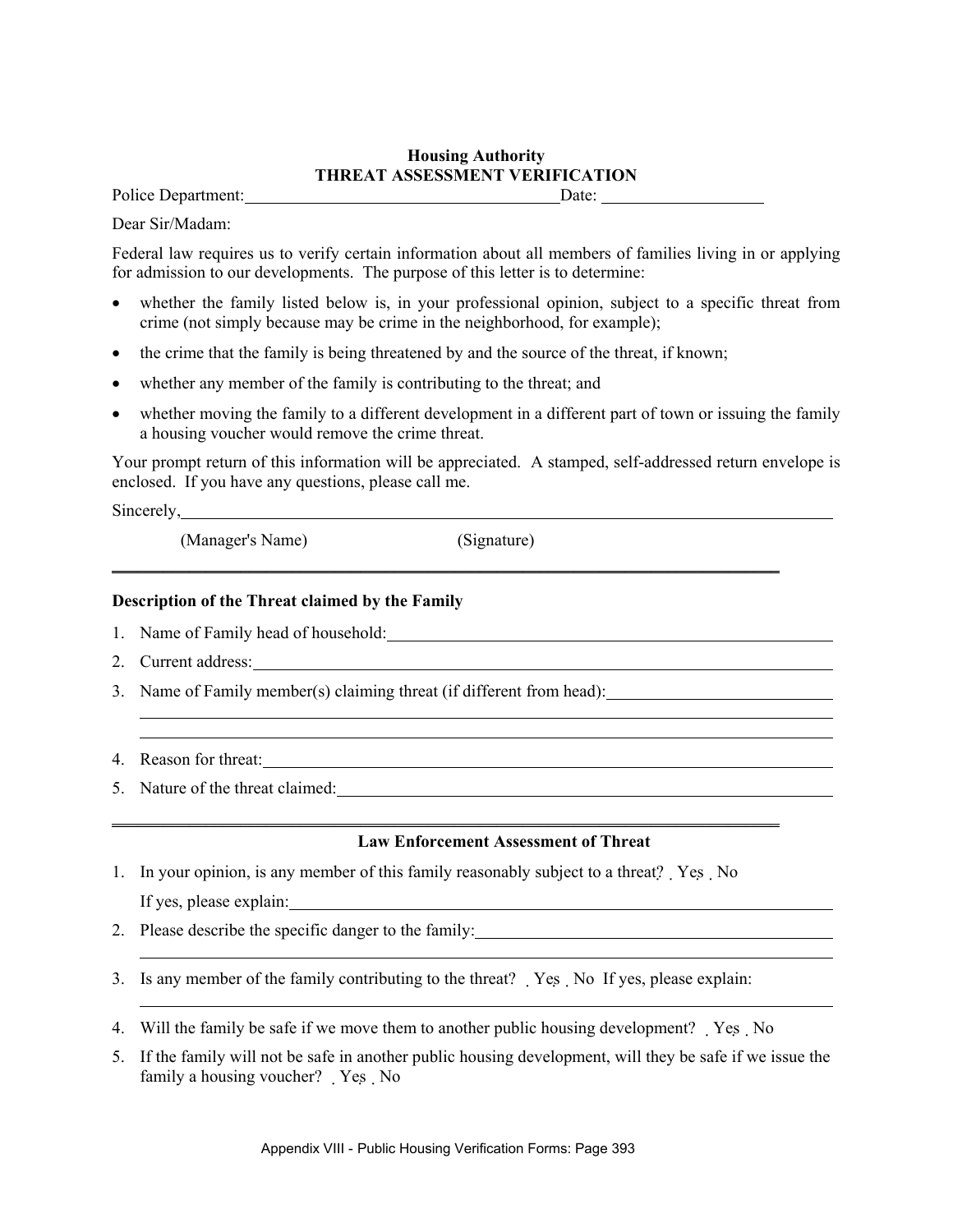6. How far will the family have to move to be safe?

# **FAMILY'S RELEASE**

\_\_\_\_\_\_\_\_\_\_\_\_\_\_\_\_\_\_\_\_\_\_\_\_\_\_\_\_\_\_\_\_\_\_\_\_\_\_\_\_\_\_\_\_\_\_\_\_\_\_\_\_\_\_\_\_\_\_\_\_\_\_\_\_\_\_\_\_\_\_\_\_\_\_\_\_\_\_

I hereby authorize the release of the information requested above.

Family head's Signature Date Date Date Date